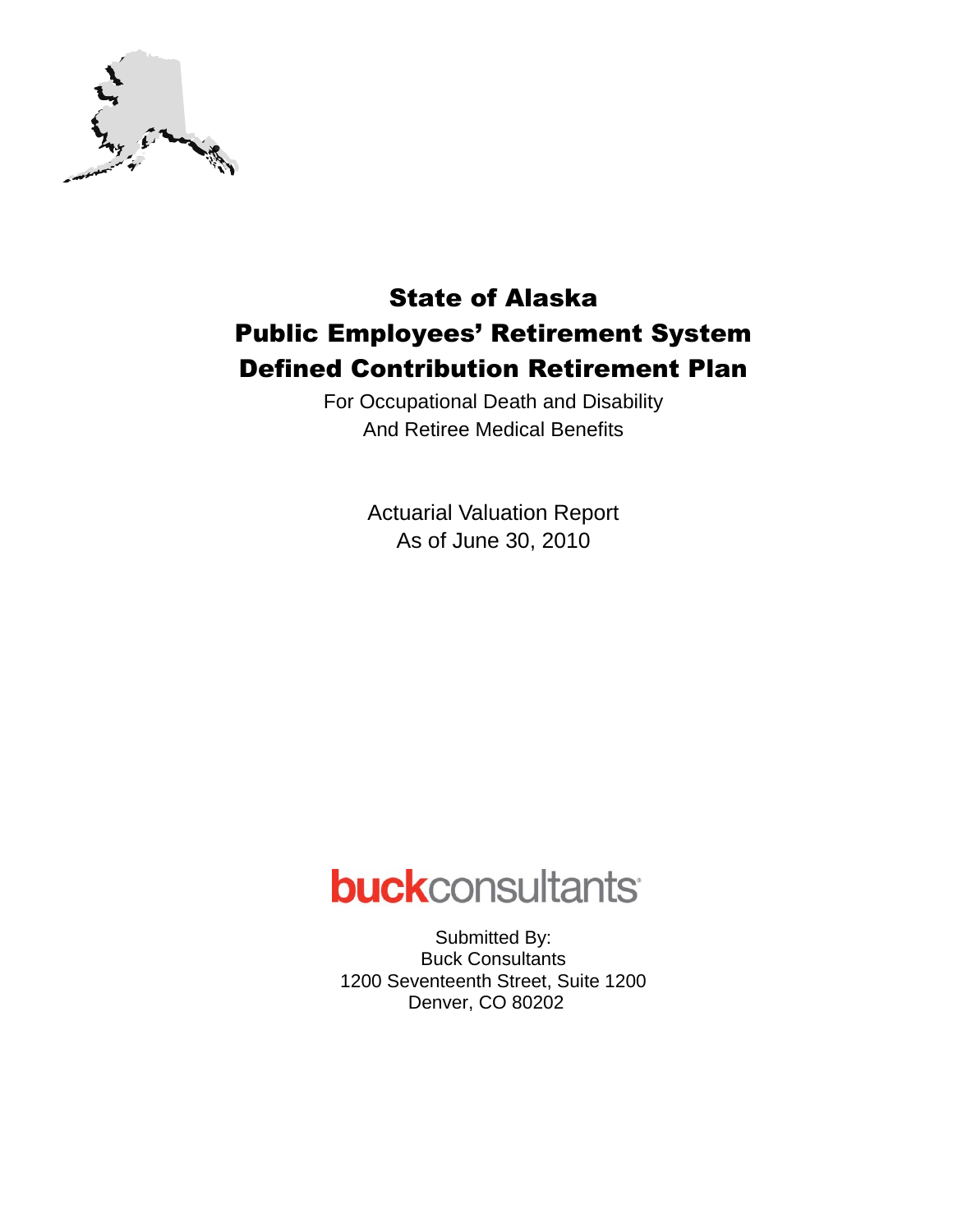# **buck**consultants

# A Xerox Company

September 23, 2011

State of Alaska The Alaska Retirement Management Board The Department of Revenue, Treasury Division The Department of Administration, Division of Retirement and Benefits P.O. Box 110203 Juneau, AK 99811-0203

Dear Members of The Alaska Retirement Management Board, The Department of Revenue and The Department of Administration:

#### **Actuarial Certification**

The annual actuarial valuation required for the State of Alaska Public Employees' Retirement System Defined Contribution Retirement (DCR) Plan has been prepared as of June 30, 2010 by Buck Consultants. The purposes of the report include:

- (1) a presentation of the valuation results of the Plan as of June 30, 2010;
- (2) a review of experience under the Plan for the year ended June 30, 2010;
- (3) a determination of the appropriate contribution rate which will be applied for the fiscal year ending June 30, 2013; and
- (4) the provision of reporting and disclosure information for financial statements, governmental agencies, and other interested parties.

The following schedules that we have prepared are included in this report:

- (1) Summary of actuarial assumptions and methods (Section 2.3)
- (2) Schedule of active member valuation data (Section 2.2(b))
- (3) Solvency test (Section 3.2)
- (4) Schedule of Funding Progress, Schedule of Employer Contributions and trend data schedules (Section 3.1)

In preparing this valuation, we have employed generally accepted actuarial methods and assumptions, in conjunction with employee data provided to us by the Division of Retirement and Benefits and financial information provided in the financial statements audited by KPMG LLP, to determine a sound value for the Plan liability. The employee data has not been audited, but it has been reviewed and found to be consistent, both internally and with prior years' data. The actuarial assumptions are based on the results of an experience study presented to The Alaska Retirement Management Board (Board) in September 2010 and adopted by the Board in December 2010. Actuarial methods, medical cost trend, and assumed blended medical premiums were also reviewed during the experience study.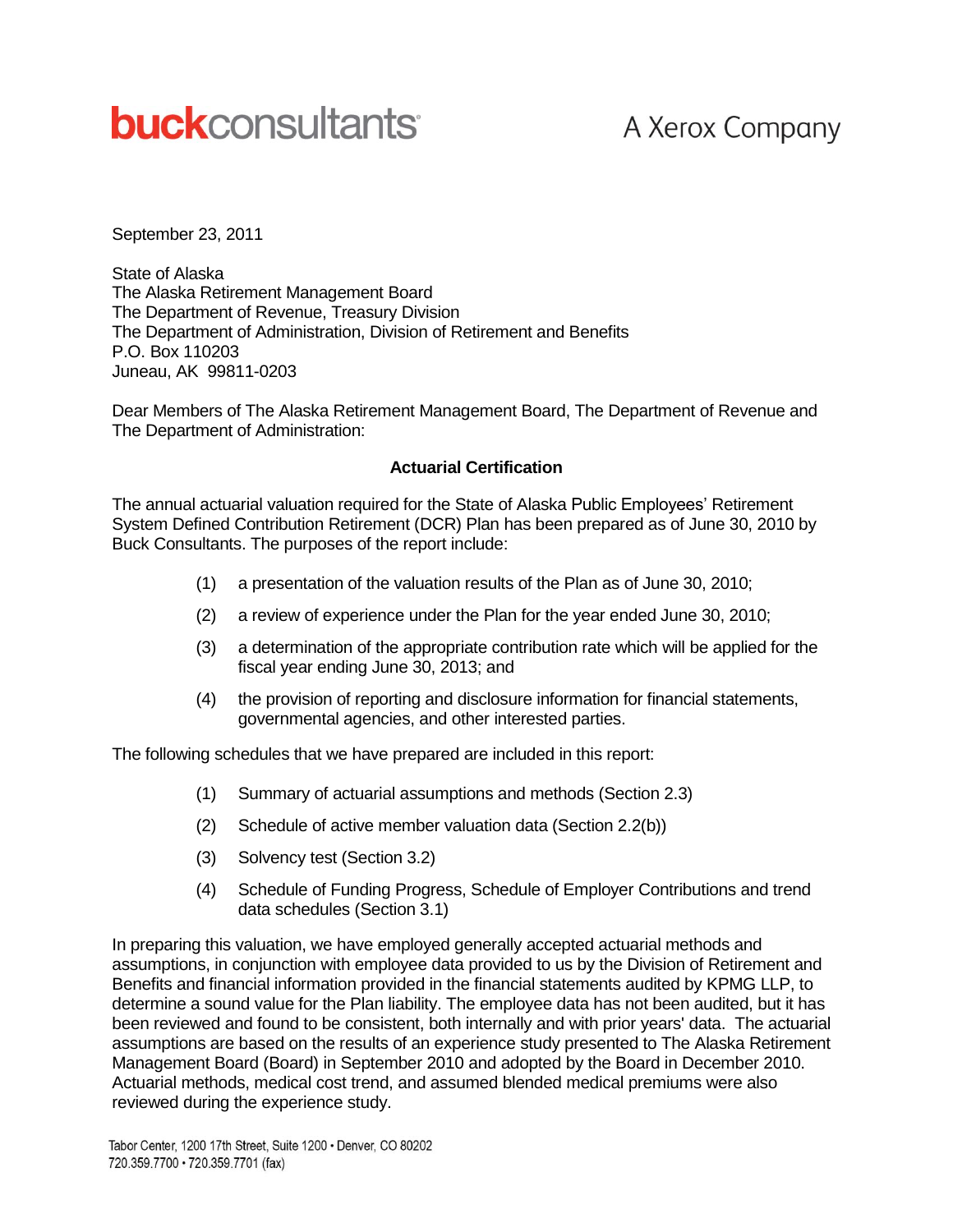The Alaska Retirement Management Board, The Department of Revenue and The Department of Administration September 23, 2011 Page 2

The contribution requirements are determined as a percentage of payroll, and reflect the cost of benefits accruing in FY11 and a fixed 25-year amortization as a level percentage of payroll of the initial unfunded accrued liability and subsequent gains/losses. The amortization period is set by the Board. Contribution levels are recommended by the Actuary and adopted by the Board each year. The ratio of valuation assets to liabilities decreased from 199.6% to 168.8% during the year. This report provides an analysis of the factors that led to the decrease.

A summary of the actuarial assumptions and methods is presented in Section 2.3 of this report. The assumptions, when applied in combination, fairly represent past and anticipated future experience of the Plan.

The funding objective of the plan, as adopted by the ARM Board, is to set a contribution rate that will pay the normal cost and amortize the initial unfunded actuarial accrued liability and each subsequent annual change in the unfunded actuarial accrued liability over a closed 25-year period as a level percentage of payroll. The funding objective for the plan, as adopted by the ARM Board, is currently being met.

Future contribution requirements may differ from those determined in the valuation because of:

- (1) differences between actual experience and anticipated experience based on the assumptions;
- (2) changes in actuarial assumptions or methods;
- (3) changes in statutory provisions; or
- (4) differences between the contribution rates determined by the valuation and those adopted by the Board.

The undersigned are members of the American Academy of Actuaries and the Society of Actuaries, are fully qualified to provide actuarial services to the State of Alaska, and are available to answer questions regarding this report.

We believe that the assumptions and methods used for funding purposes and for the disclosures presented in this report satisfy the parameter requirements set forth in the Government Accounting Standards Board (GASB) Statement Nos. 25 and 43.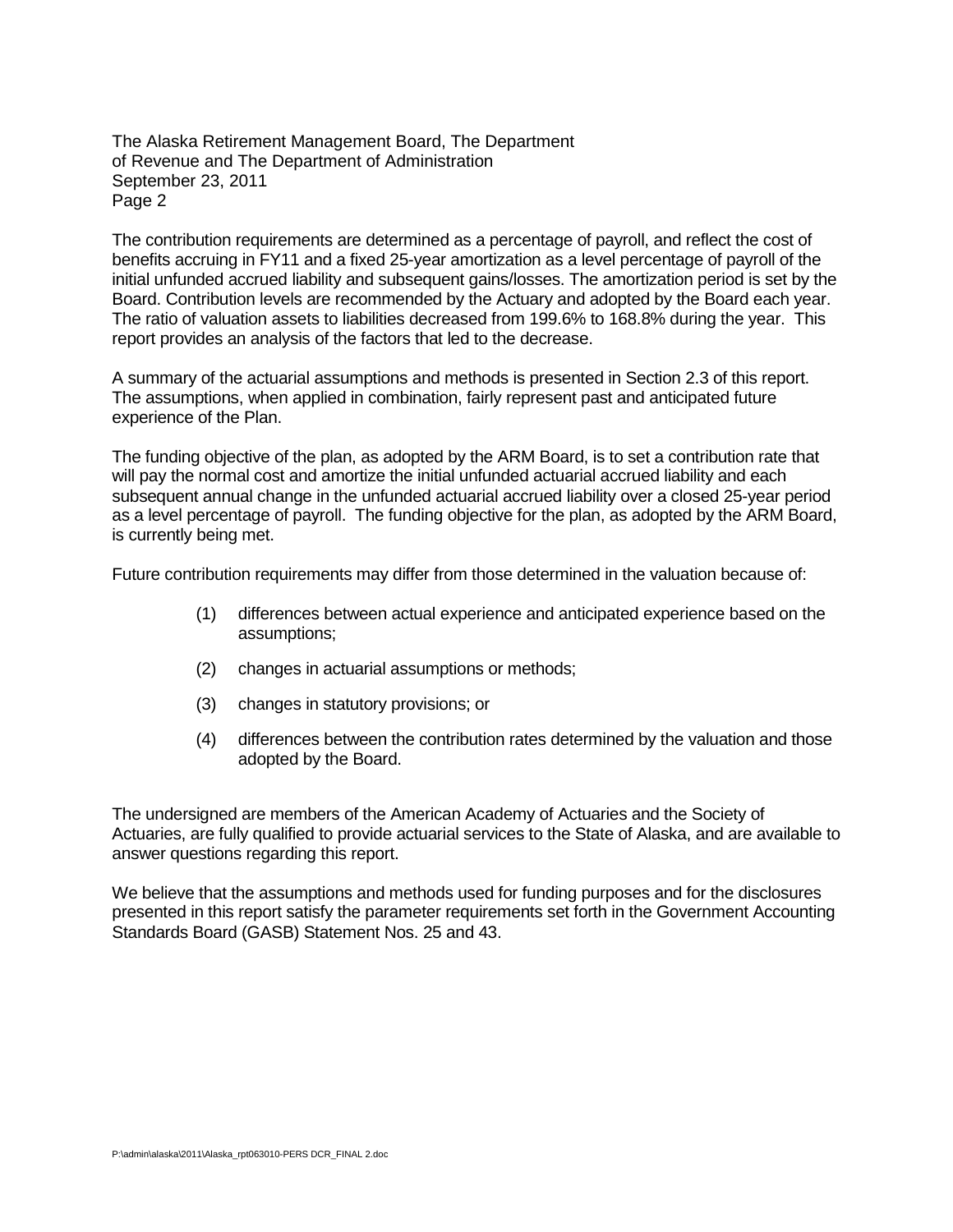The Alaska Retirement Management Board, The Department of Revenue and The Department of Administration September 23, 2011 Page 3

We believe that this report conforms with the requirements of the Alaska statutes, and where applicable, other federal and accounting laws, regulations and rules, as well as generally accepted actuarial principles and practices.

Sincerely,

David H. Alaskinsky

David H. Slishinsky, ASA, EA, MAAA Principal, Consulting Actuary

The undersigned actuary is responsible for all assumptions related to the average annual per capita health claims cost and the health care cost trend rates, and hereby affirms her qualification to render opinions in such matters, in accordance with the qualification standards of the American Academy of Actuaries.

Neliss A. Bissett

Melissa Bissett, FSA, MAAA Senior Consultant, Health & Productivity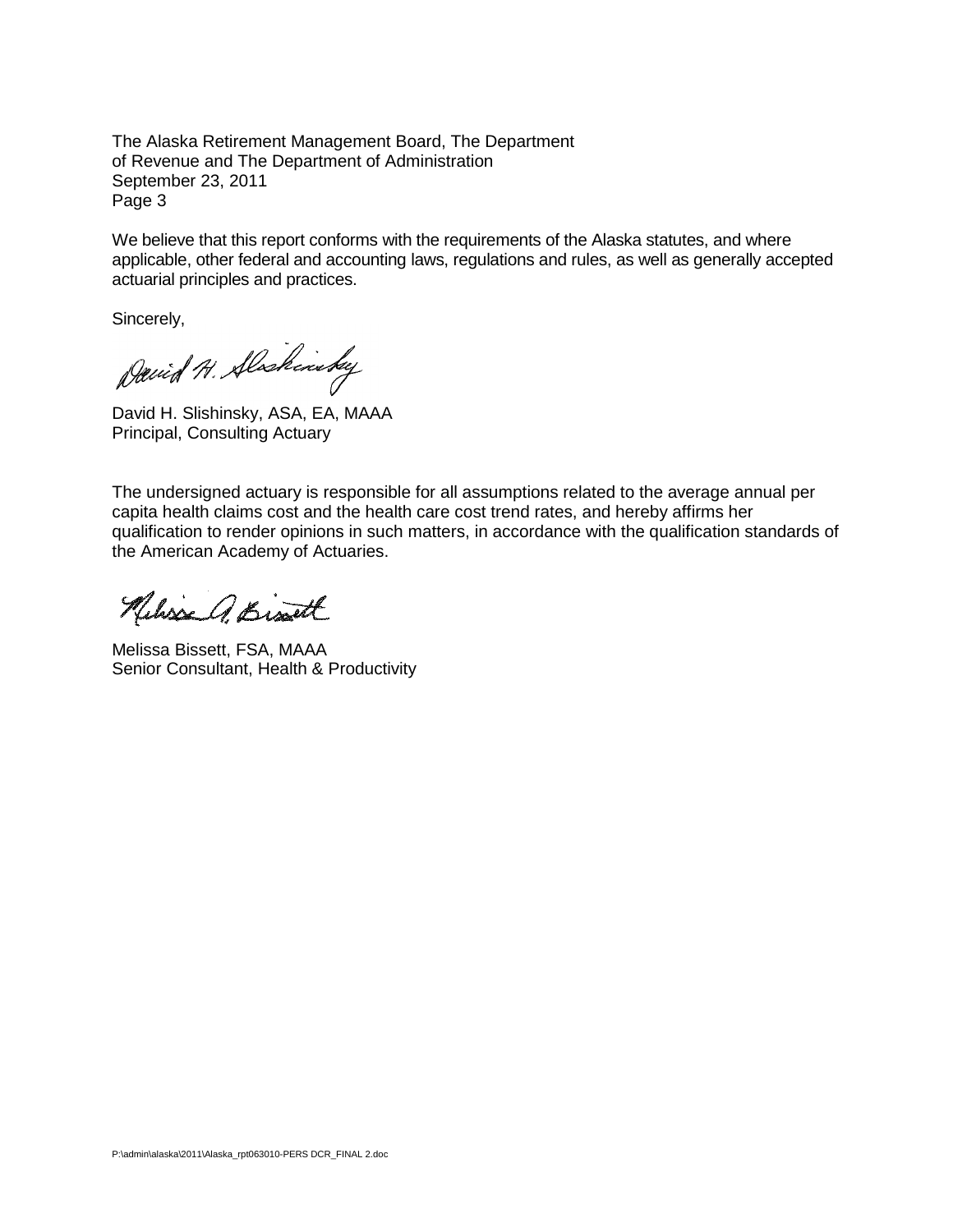### **Contents**

| Section 1: |                                                                               |  |
|------------|-------------------------------------------------------------------------------|--|
| 1.1(a)     |                                                                               |  |
| 1.1(b)     |                                                                               |  |
| 1.1(c)     |                                                                               |  |
| 1.2(a)     |                                                                               |  |
| 1.2(b)     |                                                                               |  |
| 1.2(c)     |                                                                               |  |
| 1.3(a)     | Development of Total Employer Contribution Rate -                             |  |
| 1.3(b)     | Development of Total Employer Contribution Rate - FY13 Others  16             |  |
| 1.3(c)     | Development of Total Employer contribution Rate - FY13 All Members 19         |  |
| 1.4        |                                                                               |  |
| Section 2: |                                                                               |  |
| 2.1        |                                                                               |  |
| 2.2(a)     |                                                                               |  |
| 2.2(b)     |                                                                               |  |
| 2.2(c)     |                                                                               |  |
| 2.2(d)     |                                                                               |  |
| 2.2(e)     |                                                                               |  |
| 2.3        |                                                                               |  |
| Section 3: |                                                                               |  |
| 3.1(a)     |                                                                               |  |
| 3.1(b)     | Schedule of Contributions from Employers and Other Contributing Entities  48  |  |
| 3.1(c)     | Schedule of the Actuarial Assumptions, Methods and Additional Information  49 |  |
| 3.2        |                                                                               |  |

**buck**consultants

p:\admin\alaska\2011\alaska\_rpt063010-pers dcr\_final 2.doc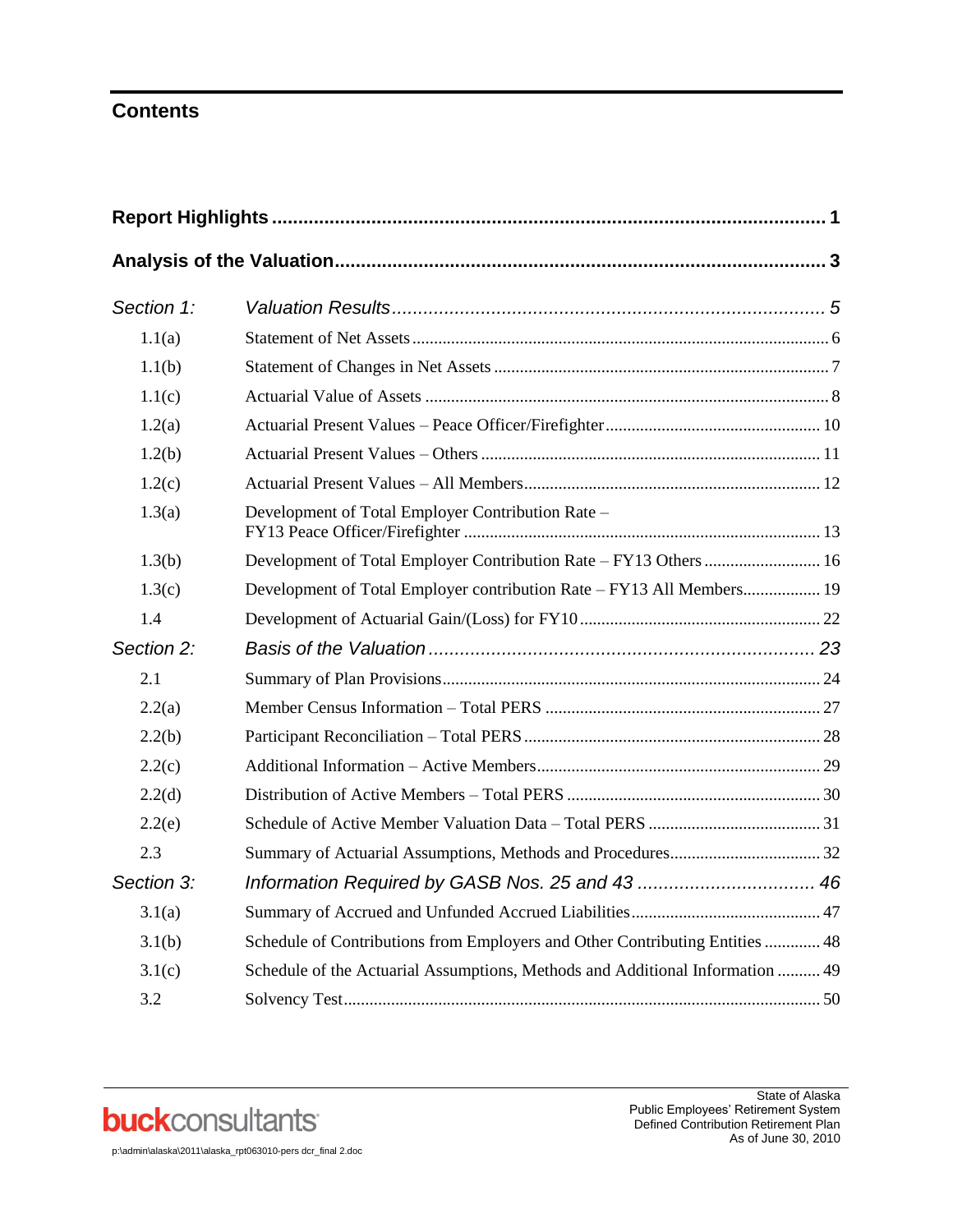### **Report Highlights**

This report has been prepared by Buck Consultants for the State of Alaska Public Employees' Retirement System Defined Contribution Retirement Plan, to:

- Present the results of a valuation of the State of Alaska Public Employees' Retirement System  $\bullet$ Defined Contribution Retirement Plan as of June 30, 2010;
- Review experience under the Plan for the year ended June 30, 2010;
- Determine the appropriate contribution rate for all employers in the Plan; and
- Provide reporting and disclosure information for financial statements, governmental agencies, and other interested parties.

This report is divided into three sections. Section 1 contains the results of the valuation. It includes the experience of the Plan during Fiscal Year 2010, the current annual costs, and reporting and disclosure information.

Section 2 describes the basis of the valuation. It summarizes the Plan provisions, provides information relating to the Plan members, and describes the funding methods and actuarial assumptions used in determining liabilities and costs.

Section 3 provides reporting and disclosure information for financial statements, governmental agencies and other interested parties.

The principal results are as follows:

| Funding Status as of June 30 <sup>1</sup>                   | 2009          | 2010 |         |  |
|-------------------------------------------------------------|---------------|------|---------|--|
| (a) Accrued Liability <sup>2</sup>                          | \$<br>4.316   | S    | 8.038   |  |
| (b) Valuation Assets <sup>2</sup>                           | 8,613         |      | 13,568  |  |
| (c) Unfunded Accrued Liability <sup>2</sup> , (a) – (b)     | \$<br>(4,297) | \$   | (5,530) |  |
| (d) Funding Ratio based on Valuation Assets, $(b) \div (a)$ | 199.6%        |      | 168.8%  |  |
| (e) Market Value of Assets <sup>2</sup>                     | \$<br>7.372   | \$   | 12.534  |  |
| (f) Funding Ratio based on Market Assets, $(e) - (a)$       | 170.8%        |      | 155.9%  |  |

l

*<sup>1</sup> Includes occupational death & disability and retiree medical benefits.*

*<sup>2</sup> In thousands.*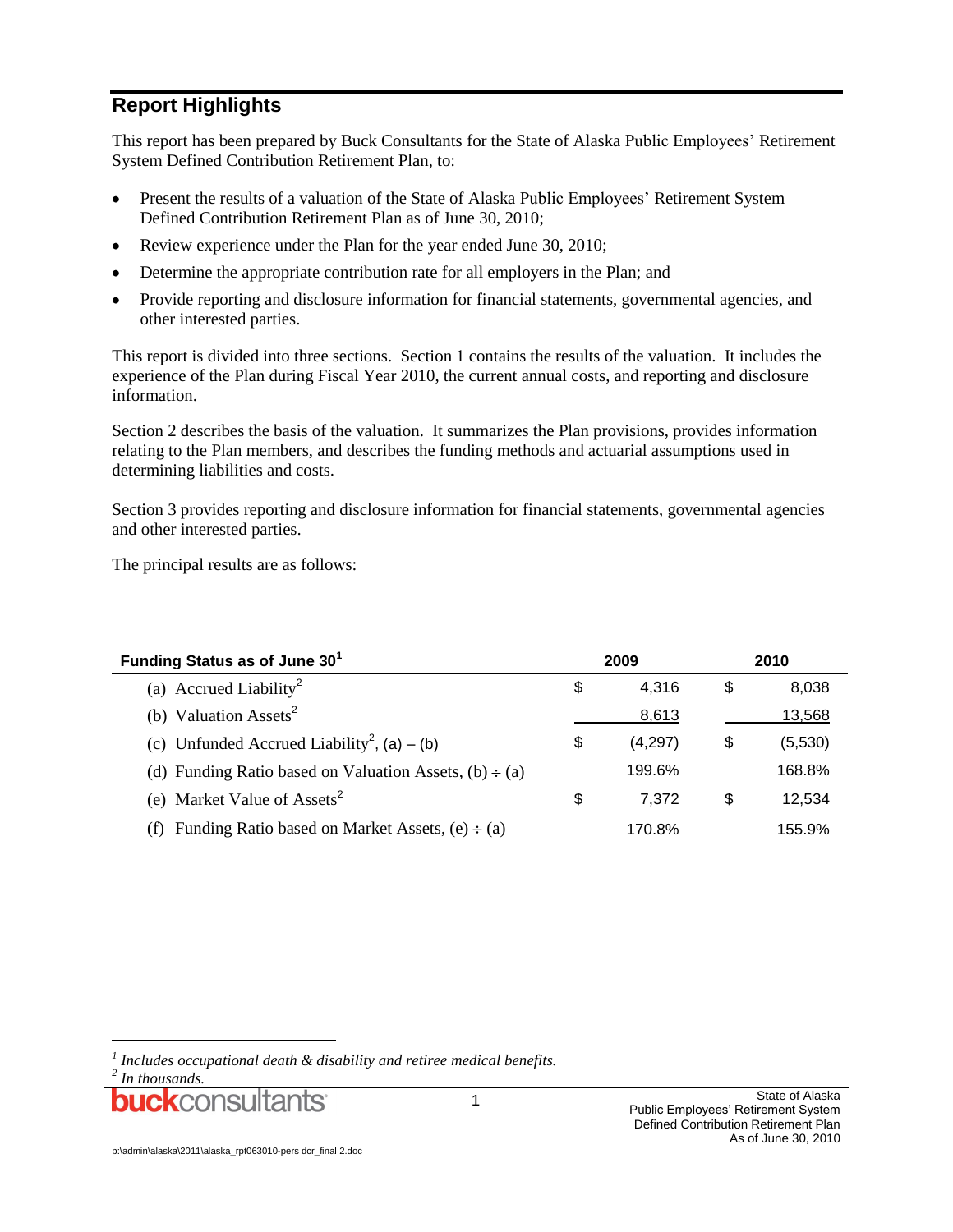### **Report Highlights** *(continued)*

| <b>Total Employer Contribution Rates for</b><br><b>Occupational Death &amp; Disability for Fiscal Year Ending:</b> | 2012       | 2013       |  |  |  |  |  |  |
|--------------------------------------------------------------------------------------------------------------------|------------|------------|--|--|--|--|--|--|
| (a) Employer Normal Cost Rate                                                                                      | 0.25%      | 0.28%      |  |  |  |  |  |  |
| (b) Past Service Cost Rate                                                                                         | $(0.05)\%$ | $(0.06)\%$ |  |  |  |  |  |  |
| (c) Total Employer Contribution Rate, $(a) + (b)$ ,<br>not less than $0\%$                                         | 0.20%      | 0.22%      |  |  |  |  |  |  |
| <b>Total Employer Contribution Rates for Retiree</b><br><b>Medical for Fiscal Year Ending:</b><br>2012<br>2013     |            |            |  |  |  |  |  |  |
| (a) Employer Normal Cost Rate                                                                                      | 0.54%      | 0.50%      |  |  |  |  |  |  |
| (b) Past Service Cost Rate                                                                                         | $(0.03)\%$ | $(0.02)\%$ |  |  |  |  |  |  |
| (c) Total Employer Contribution Rate, $(a) + (b)$ ,<br>not less than 0%                                            | 0.51%      | 0.48%      |  |  |  |  |  |  |
| <b>Total Employer Contribution Rates for Fiscal Year Ending:</b>                                                   | 2012       | 2013       |  |  |  |  |  |  |
| (a) Total Employer Contribution Rate                                                                               | 0.71%      | 0.70%      |  |  |  |  |  |  |
| (b) Board Adopted Total Employer Contribution Rate                                                                 | 0.71%      | 0.70%      |  |  |  |  |  |  |

The exhibit below shows the historical Board adopted employer contribution rates for the DCR Plan.

|                       |                    | <b>Total Employer Contribution Rate</b>                       |                        |                        |  |  |  |  |
|-----------------------|--------------------|---------------------------------------------------------------|------------------------|------------------------|--|--|--|--|
| <b>Valuation Date</b> | <b>Fiscal Year</b> | Occupational<br>Death &<br><b>Disability</b><br>(PF / Others) | <b>Retiree Medical</b> | Total<br>(PF / Others) |  |  |  |  |
| N/A                   | FY07               | $0.40\%$ / 0.30%                                              | 1.75%                  | $2.15\%$ / $2.05\%$    |  |  |  |  |
| N/A                   | FY <sub>08</sub>   | $1.33\%$ / 0.58%                                              | 0.99%                  | $2.32\%$ / 1.57%       |  |  |  |  |
| N/A                   | <b>FY09</b>        | $1.33\%$ / 0.58%                                              | 0.99%                  | $2.32\%$ / 1.57%       |  |  |  |  |
| June 30, 2007         | FY10               | $1.33\%$ / 0.30%                                              | 0.83%                  | $2.16\%$ / 1.13%       |  |  |  |  |
| June 30, 2008         | <b>FY11</b>        | $1.18\% / 0.31\%$                                             | 0.55%                  | $1.73\%$ / 0.86%       |  |  |  |  |
| June 30, 2009         | <b>FY12</b>        | $0.97\%$ / 0.11%                                              | 0.51%                  | 1.48% / 0.62%          |  |  |  |  |
| June 30, 2010         | <b>FY13</b>        | $0.99\%$ / 0.14%                                              | 0.48%                  | $1.47\%$ / 0.62%       |  |  |  |  |

Contribution rates are based on salary for DCR Plan members only.

The rates shown above are for funding purposes which differ from the Annual Required Contribution for GASB No. 43 reporting purposes. Under GASB No. 43, retiree medical liabilities are gross of the retiree drug subsidy and based on a discount rate in accordance with GASB parameters.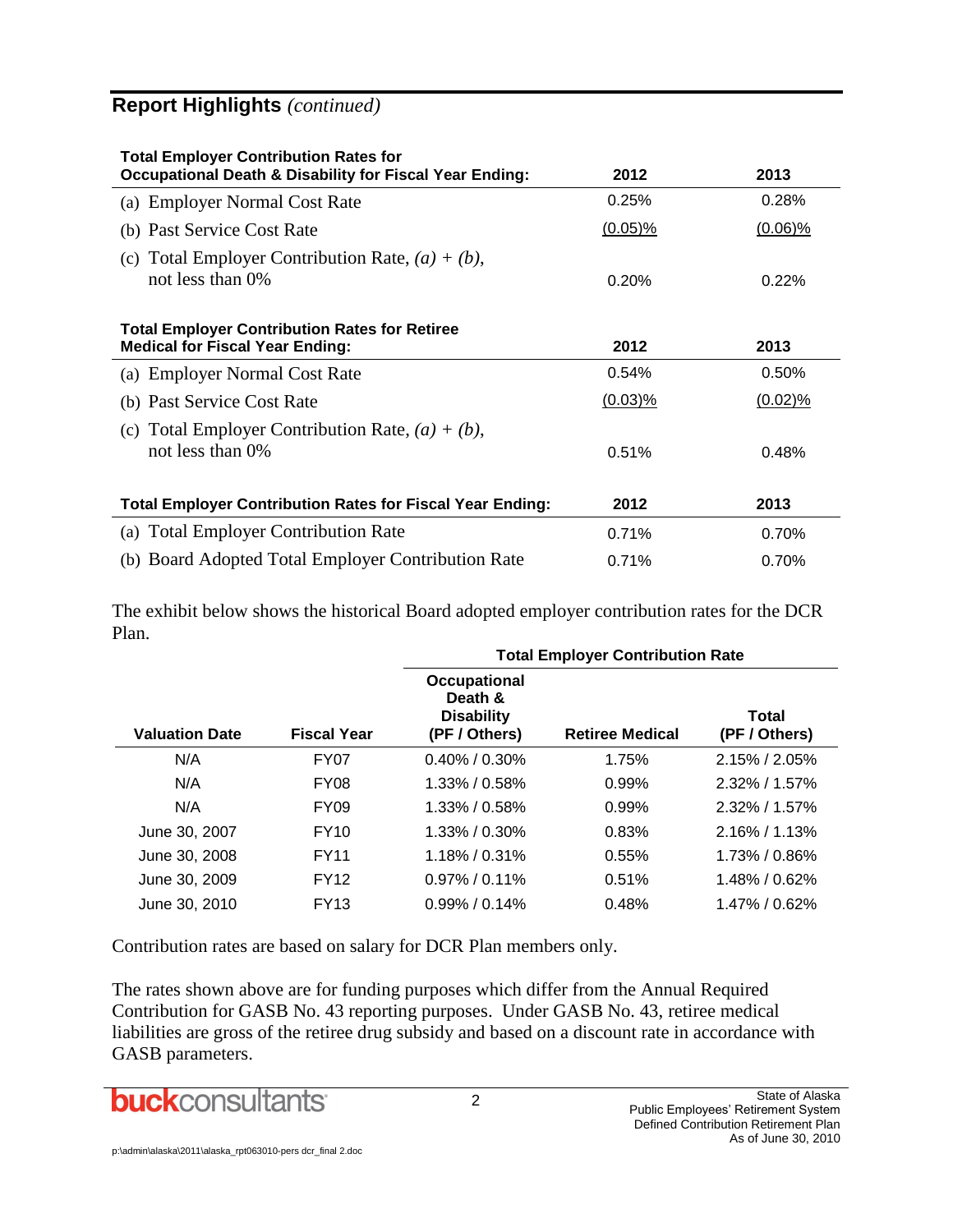### **Analysis of Valuation**

As shown in the Highlights section of the report, the funding ratio based on valuation assets as of June 30, 2010 has decreased from 199.6% to 168.8%, a decrease of 30.8%. The total calculated Employer contribution rate has decreased from 0.71% of payroll for FY12 to 0.70% for FY13, a decrease of 0.01%. The reasons for the change in the funded status and calculated contribution rate are explained below.

#### **(1) Retiree Medical Costs and Assumptions**

Please refer to Section 2.3 of the State of Alaska Public Employees' Retirement System Defined Benefit Plan Actuarial Valuation Report as of June 30, 2010 for a full description of the assumptions and costs of the retiree medical plan. Adjustments from these costs and assumptions are described in this report.

Due to the lack of experience for the DCR Plan only, base claims costs are based on those described in the actuarial valuation as of June 30, 2010 for PERS with some adjustments to reflect the differences between the DCR medical plan and the DB medical plan. These differences include different coverage levels and an indexing of the retiree out-of-pocket dollar amounts. To account for higher initial copays, deductibles and out-of-pocket limits, FY10 claims costs were reduced 5.9% for medical and 0.7% for prescription drugs. Retiree out-of-pocket amounts were indexed 4.8% each year to reflect the effect of the deductible leveraging on trend, putting the annual projected trend closer to the ultimate trend rate.

#### **(2) Investment Experience**

The approximate FY10 investment return based on market value was 6.60% compared to the expected investment return of 8.25%. This resulted in a loss of approximately \$155 thousand to the Plan from investment experience. The asset valuation method recognizes 20 percent of this loss (\$31,000) this year and an additional 20 percent in each of the next 4 years. In addition, 20 percent of the FY07 investment loss, 20 percent of the FY08 investment loss and 20 percent of the FY09 investment loss were recognized this year. The approximate FY10 investment return based on actuarial value was 3.94% compared to the expected investment return of 8.25%.

#### **(3) Salary Increase**

During the period from June 30, 2009 to June 30, 2010, salary increases for continuing active members were more than anticipated in the valuation assumptions.

#### **(4) Demographic Experience**

The number of active participants increased 27.23% from 7,256 at June 30, 2009 to 9,232 at June 30, 2010. The number of active members is growing annually since the opening of the DCR Plan to new entrants as of July 1, 2006. The average age of active participants increased from 37.68 to 38.22 and average credited service increased from 1.29 to 1.67 years.

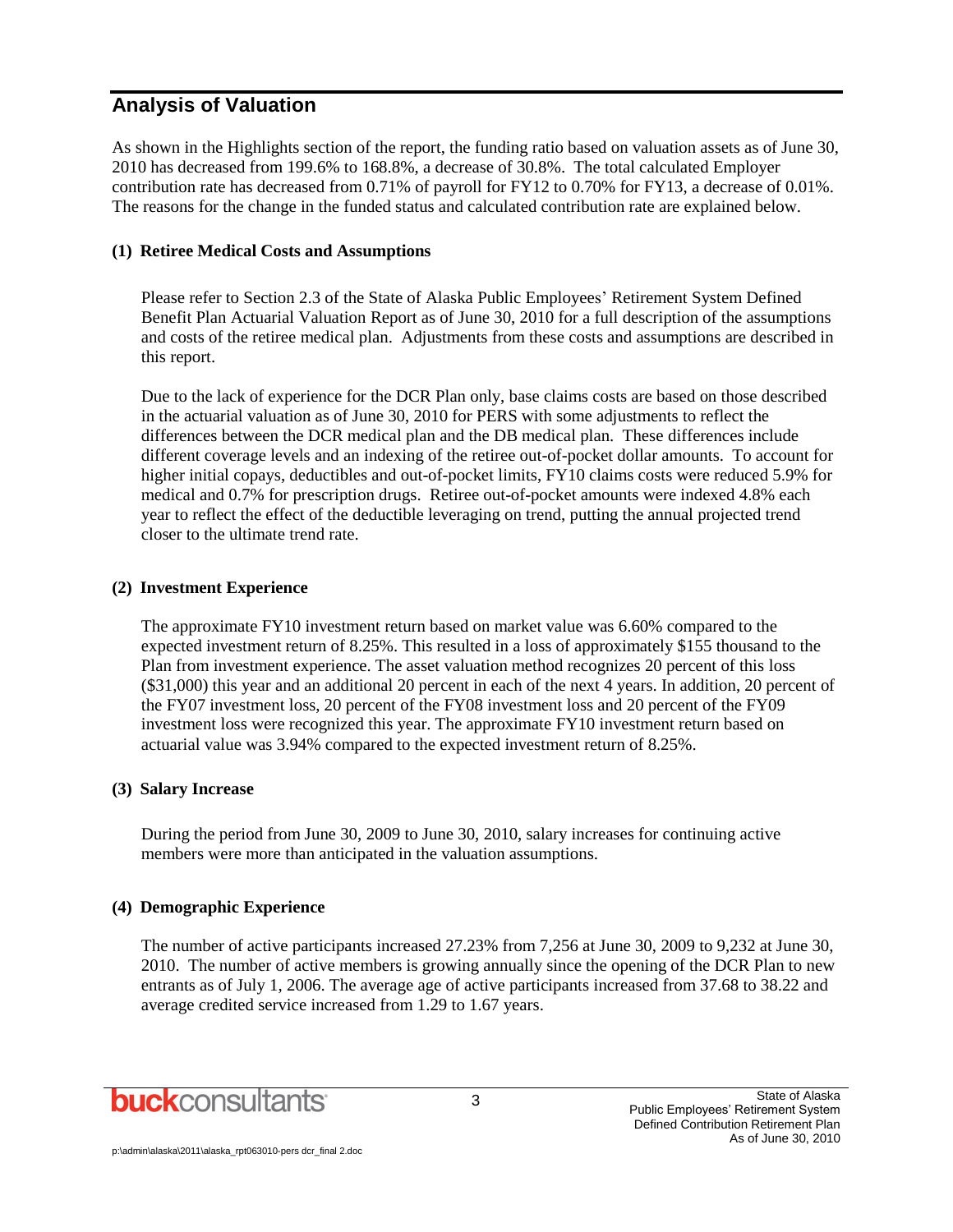### **Analysis of Valuation** *(continued)*

#### **(5) Changes in Methods from the Prior Valuation**

There were no changes in asset or valuation methods from the prior valuation.

#### **(6) Changes in Assumptions from the Prior Valuation**

Effective for the June 30, 2010 valuation, the Board adopted the changes to the demographic and economic assumptions recommended by the actuary based on the results of an experience analysis performed on the population experience from July 1, 2006 through June 30, 2009. The changes in assumptions were adopted by the Board during the December 2010 Board meeting.

#### **(7) Changes in Benefit Provisions Since the Prior Valuation**

There have been no changes in benefit provisions since the prior valuation.

#### **(8) Actuarial Liability Gains/(Losses) During the Year**

The following table shows the pension gain/(loss) by source on total accrued liability (in thousands): **Amount**

|               |                              |    | .    |
|---------------|------------------------------|----|------|
|               | - Retirement Experience      | \$ | 0    |
|               | - Termination Experience     |    | (25) |
|               | - Mortality Experience       |    | 304  |
| $\frac{1}{2}$ | <b>Disability Experience</b> |    | 410  |
|               | Other Demographic Experience |    | (56) |
|               | <b>Salary Increases</b>      |    | (14) |
|               | Total                        | S  | 619  |

| The following table shows the healthcare gain/(loss) on total accrued liability (in thousands): |     |         |  |  |
|-------------------------------------------------------------------------------------------------|-----|---------|--|--|
| - Claims Costs                                                                                  | \$. | (185)   |  |  |
| - Administration Fee                                                                            |     | 36      |  |  |
| - Other Demographic Experience                                                                  |     | (1.332) |  |  |
| Total                                                                                           | S.  | (1,481) |  |  |

A gain on total accrued liability is favorable to the System. A loss is unfavorable.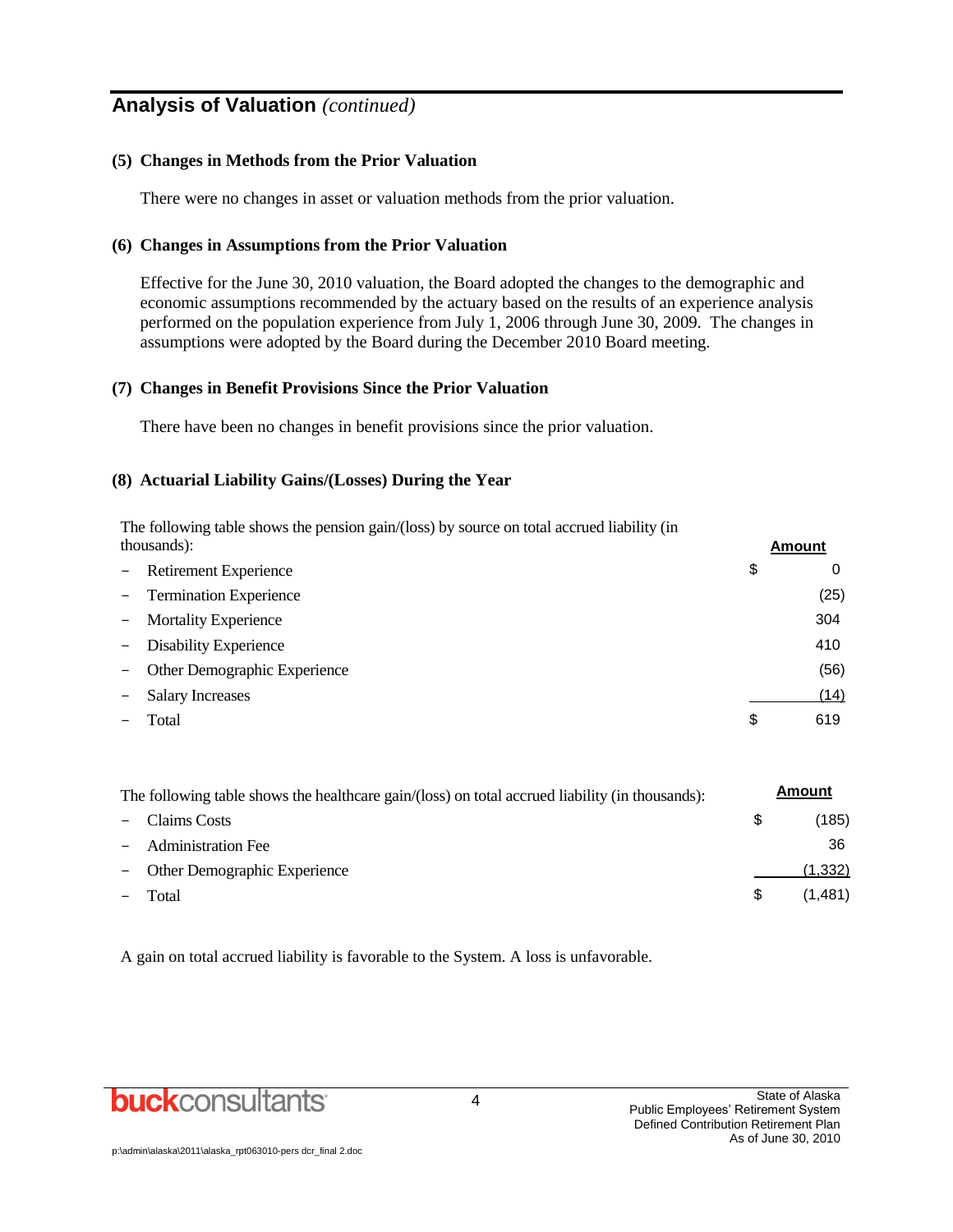### **Section 1**

This section sets forth the results of the actuarial valuation.

- Section 1.1(a) Statement of Net Assets.
- Section 1.1(b) Statement of Changes in Net Assets During FY10 and the Investment Return During FY10.
- Section 1.1(c) Actuarial Value of Assets.
- Section 1.2(a) Actuarial Present Values for Peace Officer/Firefighter.
- Section 1.2(b) Actuarial Present Values for Others.
- Section 1.2(c) Actuarial Present Values for All Members.
- Section 1.3(a) Development of Total Employer Contribution Rate for Peace Officer/Firefighter for FY13.
- Section 1.3(b) Development of Total Employer Contribution Rate for Others for FY13.
- Section 1.3(c) Development of Total Employer Contribution Rate for All Members for FY13.
- Section 1.4 Development of Actuarial Gain or Loss for FY10.

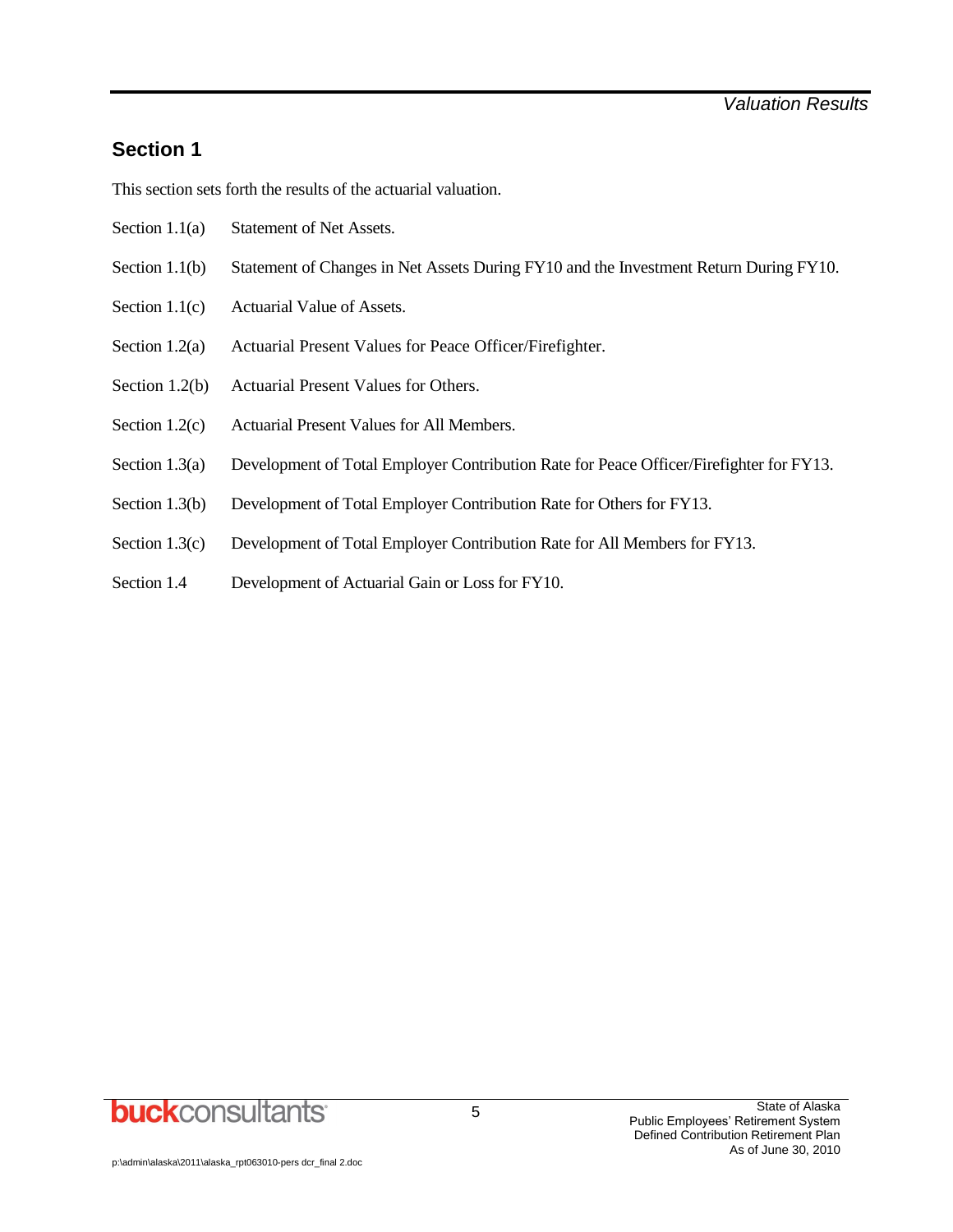### **1.1(a) Statement of Net Assets**

| As of June 30, 2010 (in thousands)        | Occupational<br>Death &<br><b>Disability</b> | <b>Retiree Medical</b> | <b>Total</b><br><b>Market Value</b> |
|-------------------------------------------|----------------------------------------------|------------------------|-------------------------------------|
| Cash and Cash Equivalents                 | \$<br>30                                     | \$<br>50               | \$<br>80                            |
| Domestic Equity Pool                      | 1,236                                        | 2,231                  | 3,467                               |
| Domestic Fixed Income Pool                | 634                                          | 1,144                  | 1,778                               |
| <b>International Equity Pool</b>          | 735                                          | 1,327                  | 2,062                               |
| <b>Real Estate Pool</b>                   | 441                                          | 798                    | 1,239                               |
| <b>International Fixed Income Pool</b>    | 90                                           | 163                    | 253                                 |
| Private Equity Pool                       | 315                                          | 569                    | 884                                 |
| <b>Emerging Markets Equity Pool</b>       | 201                                          | 362                    | 563                                 |
| Other Investments Pool                    | 129                                          | 233                    | 362                                 |
| <b>High Yield Pool</b>                    | 90                                           | 163                    | 253                                 |
| <b>Absolute Return Pool</b>               | 219                                          | 396                    | 615                                 |
| <b>Treasury Inflation Protection Pool</b> | 144                                          | 259                    | 403                                 |
| <b>Emerging Debt Pool</b>                 | 88                                           | 160                    | 248                                 |
| Loans and Mortgages (Net of Reserves)     | 0                                            | 0                      | $\Omega$                            |
| <b>Net Accrued Receivables</b>            | 104                                          | 223                    | 327                                 |
| <b>Net Assets</b>                         | \$<br>4,456                                  | \$<br>8,078            | \$<br>12,534                        |
|                                           |                                              |                        |                                     |
| Peace Officer/Firefighter                 | \$<br>1,139                                  | N/A                    | N/A                                 |
| Others                                    | 3,317                                        | N/A                    | N/A                                 |
| All Members                               | \$<br>4,456                                  | \$<br>8,078            | \$<br>12,534                        |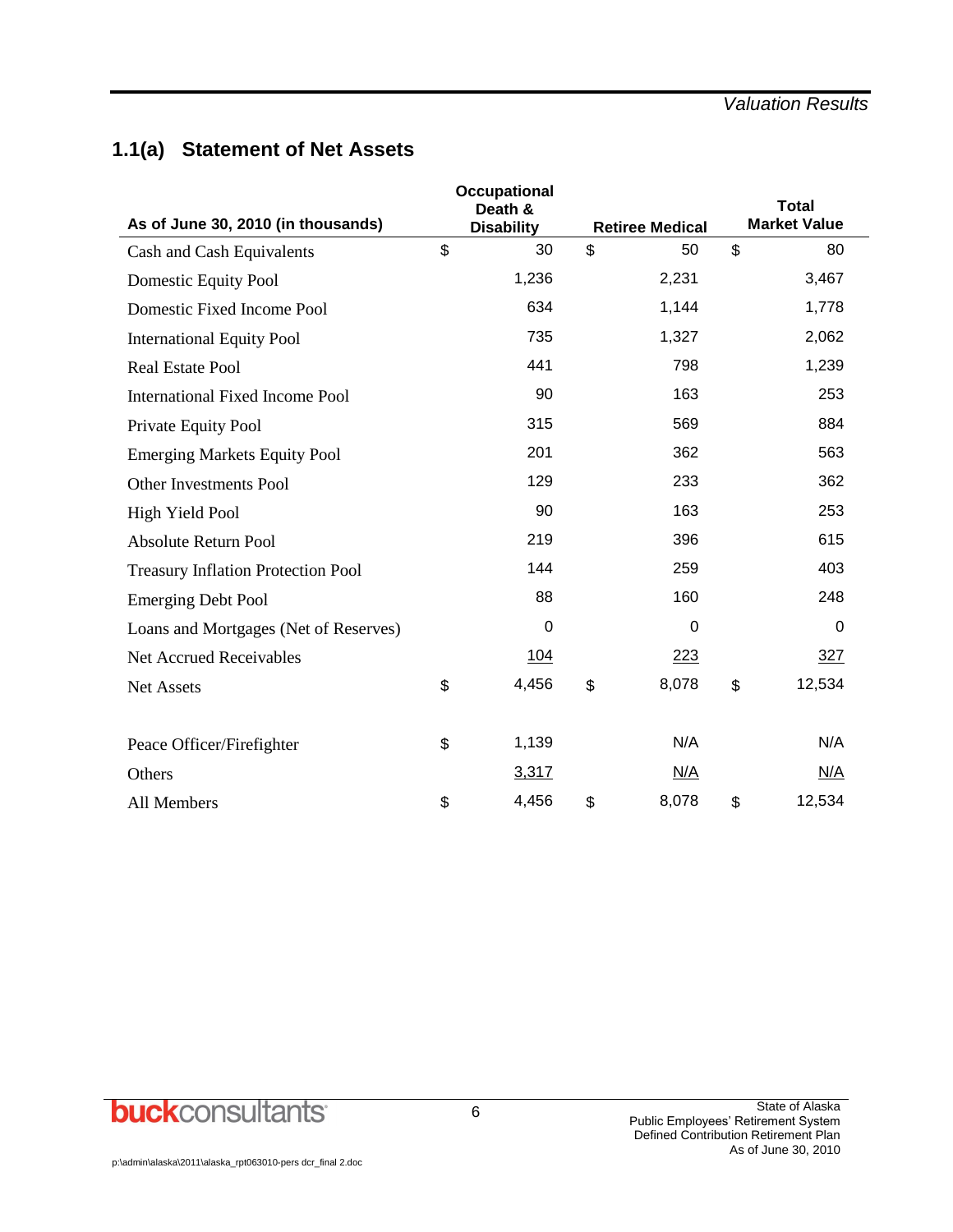### **1.1(b) Statement of Changes in Net Assets**

| Fiscal Year 2010 (in thousands)                 | <b>Occupational</b><br>Death & Disability | <b>Retiree Medical</b> | <b>Total</b><br><b>Market Value</b> |
|-------------------------------------------------|-------------------------------------------|------------------------|-------------------------------------|
| Net Assets, June 30, 2009<br>(1)                |                                           |                        |                                     |
| (market value)                                  | \$<br>2,723                               | \$<br>4,649            | \$<br>7,372                         |
| Additions:<br>(2)                               |                                           |                        |                                     |
| <b>Member Contributions</b><br>(a)              | \$<br>0                                   | \$<br>0                | \$<br>0                             |
| <b>Employer Contributions</b><br>(b)            | 1,495                                     | 3,031                  | 4,526                               |
| Interest and Dividend Income<br>(c)             | 62                                        | 111                    | 173                                 |
| Net Appreciation (Depreciation) in<br>(d)       |                                           |                        |                                     |
| Fair Value of Investments                       | 176                                       | 287                    | 463                                 |
| Other<br>(e)                                    | 0                                         | 0                      | 0                                   |
| <b>Total Additions</b><br>(f)                   | \$<br>1,733                               | \$<br>3,429            | \$<br>5,162                         |
| Deductions:<br>(3)                              |                                           |                        |                                     |
| <b>Medical Benefits</b><br>(a)                  | \$<br>$\mathbf 0$                         | \$<br>$\Omega$         | \$<br>0                             |
| Death & Disability Benefits<br>(b)              | 0                                         | 0                      | 0                                   |
| <b>Investment Expenses</b><br>(c)               | 0                                         | 0                      | 0                                   |
| <b>Administrative Expenses</b><br>(d)           | $\overline{0}$                            | 0                      | 0                                   |
| <b>Total Deductions</b><br>(e)                  | \$<br>$\overline{0}$                      | \$<br>0                | \$<br>$\Omega$                      |
| Net Assets, June 30, 2010<br>(4)                |                                           |                        |                                     |
| (market value)                                  | \$<br>4,456                               | \$<br>8,078            | \$<br>12,534                        |
| Approximate Market Value Investment Return Rate |                                           |                        |                                     |
| During FY10 Net of All Expenses                 |                                           |                        | 6.60%                               |

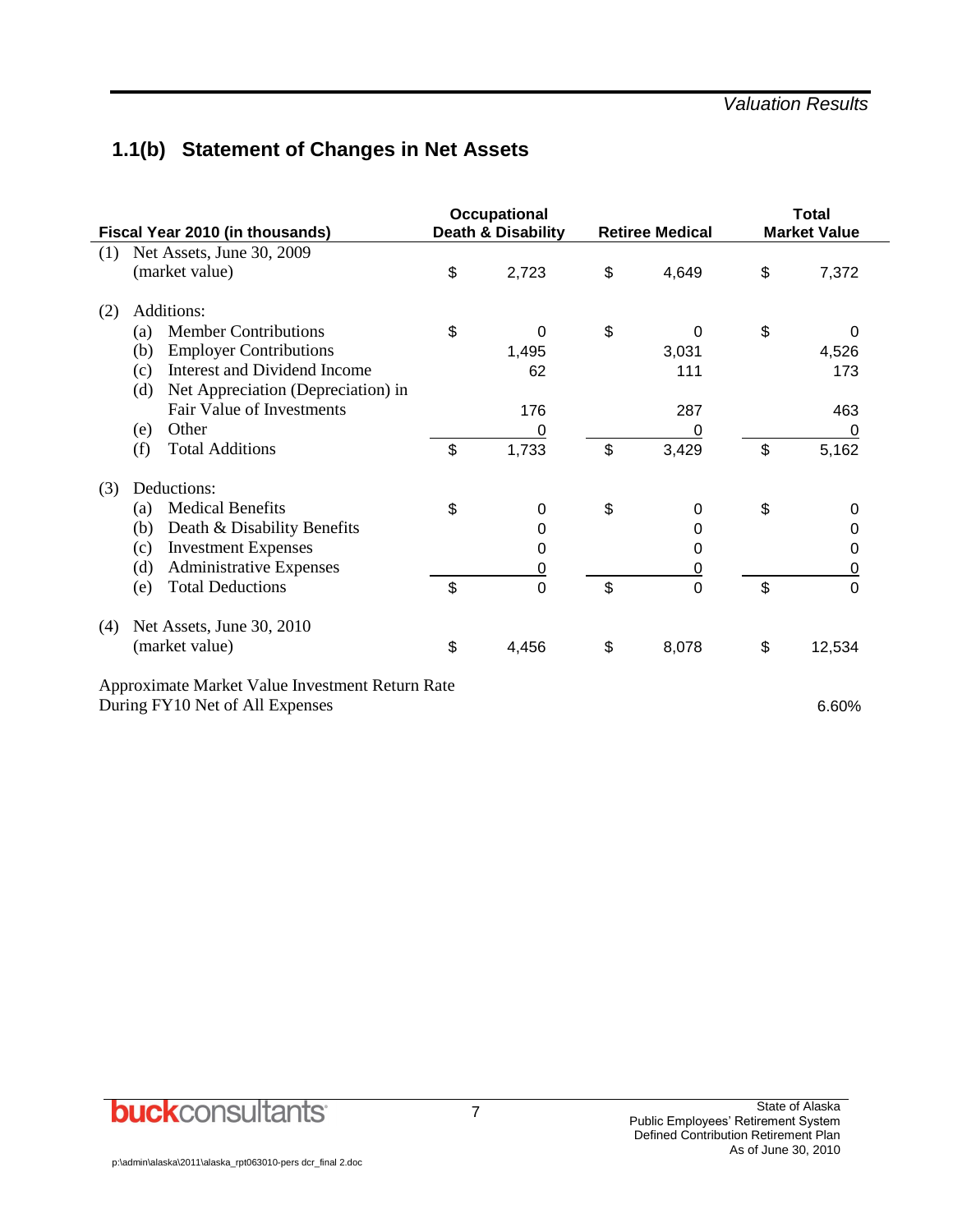### **1.1(c) Actuarial Value of Assets**

The actuarial value of assets and the market value were \$0 at June 30, 2006. Future investment gains and losses will be recognized 20% per year over 5 years. In no event may valuation assets be less than 80% or more than 120% of market value as of the current valuation date.

| In Thousands                                                                              | <b>Occupational</b><br>Death &<br><b>Disability</b> | <b>Retiree</b><br><b>Medical</b> | <b>Total</b> |         |
|-------------------------------------------------------------------------------------------|-----------------------------------------------------|----------------------------------|--------------|---------|
| (1) Deferral of Investment Return/(Loss) for FY10                                         |                                                     |                                  |              |         |
| (a) Market Value, June 30, 2009                                                           | \$<br>2,723                                         | \$<br>4,649                      | \$           | 7,372   |
| (b) Contributions for FY10                                                                | 1,495                                               | 3,031                            |              | 4,526   |
| Benefit Payments for FY10<br>(c)                                                          | 0                                                   | 0                                |              | 0       |
| Actual Investment Return (net of expenses)<br>(d)                                         | 238                                                 | 398                              |              | 636     |
| Expected Return Rate (net of expenses)<br>(e)                                             | 8.25%                                               | 8.25%                            |              | 8.25%   |
| <b>Expected Return</b><br>(f)                                                             | 285                                                 | 506                              |              | 791     |
| Investment Gain/(Loss) for the Year $(d. -f.)$<br>(g)                                     | (47)                                                | (108)                            |              | (155)   |
| (h) Deferred Investment Return/(Loss)                                                     | (345)                                               | (689)                            |              | (1,034) |
| Actuarial Value, June 30, 2010<br>(2)                                                     |                                                     |                                  |              |         |
| Market Value, June 30, 2010<br>(a)                                                        | \$<br>4,456                                         | \$<br>8,078                      | \$           | 12,534  |
| 2010 Deferred Investment Return/(Loss)<br>(b)                                             | (345)                                               | (689)                            |              | (1,034) |
| Preliminary Actuarial Value, June 30, 2010<br>(c)<br>$(a. - b.)$                          | 4,801                                               | 8,767                            |              | 13,568  |
| (d) Upper Limit: 120% of Market Value, June 30, 2010                                      | 5,347                                               | 9,693                            |              | N/A     |
| Lower Limit: 80% of Market Value, June 30, 2010<br>(e)                                    | 3,565                                               | 6,463                            |              | N/A     |
| Actuarial Value, June 30, 2010<br>(f)<br>$(c.$ limited by $d.$ and $e.$ )                 | \$<br>4,801                                         | \$<br>8,767                      | \$           | 13,568  |
| Ratio of Actuarial Value of Assets to<br>$(\mathfrak{g})$<br>Market Value of Assets       | 107.7%                                              | 108.5%                           |              | 108.2%  |
| (h) Approximate Actuarial Value Investment<br>Return Rate During FY10 Net of All Expenses | 4.32%                                               | 3.73%                            |              | 3.94%   |
| (3) Actuarial Value Allocation*                                                           |                                                     |                                  |              |         |
| (a) Peace Officer/Firefighter                                                             | \$<br>1,227                                         | N/A                              |              | N/A     |
| (b) Others                                                                                | 3,574                                               | N/A                              |              | N/A     |
| (c) All Members                                                                           | \$<br>4,801                                         | \$<br>8,767                      | \$           | 13,568  |

\*Allocated using market value of assets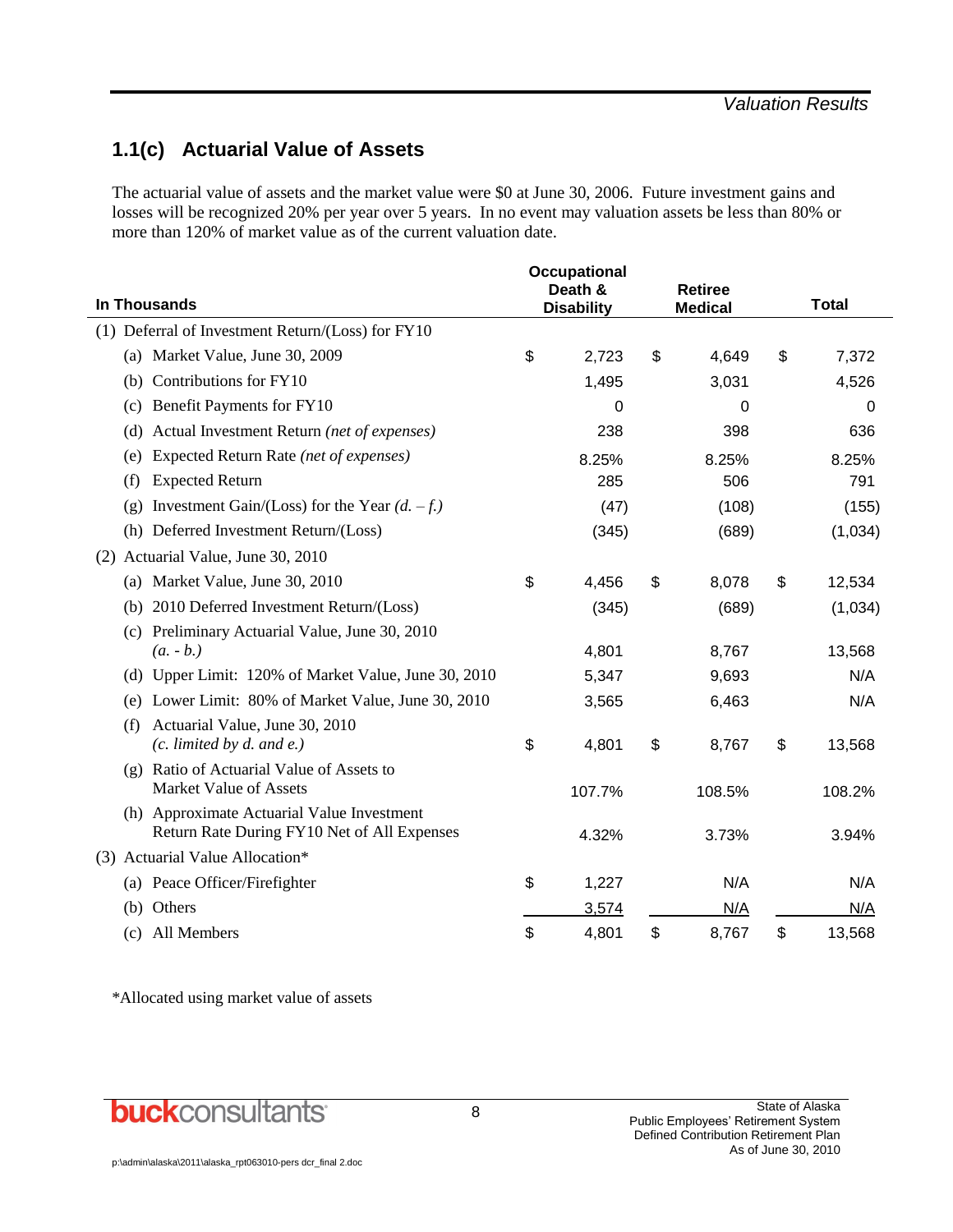#### *Valuation Results*

### **1.1(c) Actuarial Value of Assets** *(continued)*

The tables below show the development of gain/(loss) to be recognized in the current year (in thousands).

| <b>Occupational Death &amp; Disability</b> |    |                          |    |                                                    |    |                                               |   |                                                   |  |  |  |
|--------------------------------------------|----|--------------------------|----|----------------------------------------------------|----|-----------------------------------------------|---|---------------------------------------------------|--|--|--|
| <b>Plan Year</b><br><b>Ended</b>           |    | <b>Asset Gain/(Loss)</b> |    | Gain/(Loss)<br><b>Recognized in Prior</b><br>Years |    | Gain/(Loss)<br><b>Recognized This</b><br>Year |   | Gain/(Loss)<br><b>Deferred to Future</b><br>Years |  |  |  |
| 6/30/2007                                  | \$ | (3)                      | \$ | (3)                                                | \$ | 0                                             | S | 0                                                 |  |  |  |
| 6/30/2008                                  |    | (102)                    |    | (40)                                               |    | (20)                                          |   | (42)                                              |  |  |  |
| 6/30/2009                                  |    | (441)                    |    | (88)                                               |    | (88)                                          |   | (265)                                             |  |  |  |
| 6/30/2010                                  |    | (47)                     |    |                                                    |    | (9)                                           |   | (38)                                              |  |  |  |
| <b>Total</b>                               |    | (593)                    |    | (131)                                              |    | (117)                                         |   | (345)                                             |  |  |  |

|                                  |                          | <b>Retiree Medical</b>                             |                                               |                                                   |
|----------------------------------|--------------------------|----------------------------------------------------|-----------------------------------------------|---------------------------------------------------|
| <b>Plan Year</b><br><b>Ended</b> | <b>Asset Gain/(Loss)</b> | Gain/(Loss)<br><b>Recognized in Prior</b><br>Years | Gain/(Loss)<br><b>Recognized This</b><br>Year | Gain/(Loss)<br><b>Deferred to Future</b><br>Years |
| 6/30/2007                        | \$<br>(16)               | \$<br>(9)                                          | \$<br>(3)                                     | \$<br>(4)                                         |
| 6/30/2008                        | (288)                    | (116)                                              | (58)                                          | (114)                                             |
| 6/30/2009                        | (809)                    | (162)                                              | (162)                                         | (485)                                             |
| 6/30/2010                        | (108)                    | 0                                                  | (22)                                          | (86)                                              |
| <b>Total</b>                     | (1, 221)                 | (287)                                              | (245)                                         | (689)                                             |

|                                  |                          |    | <b>Total</b>                                       |                                               |                                                   |
|----------------------------------|--------------------------|----|----------------------------------------------------|-----------------------------------------------|---------------------------------------------------|
| <b>Plan Year</b><br><b>Ended</b> | <b>Asset Gain/(Loss)</b> |    | Gain/(Loss)<br><b>Recognized in Prior</b><br>Years | Gain/(Loss)<br><b>Recognized This</b><br>Year | Gain/(Loss)<br><b>Deferred to Future</b><br>Years |
| 6/30/2007                        | \$<br>(19)               | \$ | (12)                                               | \$<br>(3)                                     | \$<br>(4)                                         |
| 6/30/2008                        | (390)                    |    | (156)                                              | (78)                                          | (156)                                             |
| 6/30/2009                        | (1,250)                  |    | (250)                                              | (250)                                         | (750)                                             |
| 6/30/2010                        | (155)                    |    | 0                                                  | (31)                                          | (124)                                             |
| <b>Total</b>                     | \$<br>(1, 814)           | S  | (418)                                              | (362)                                         | (1, 034)                                          |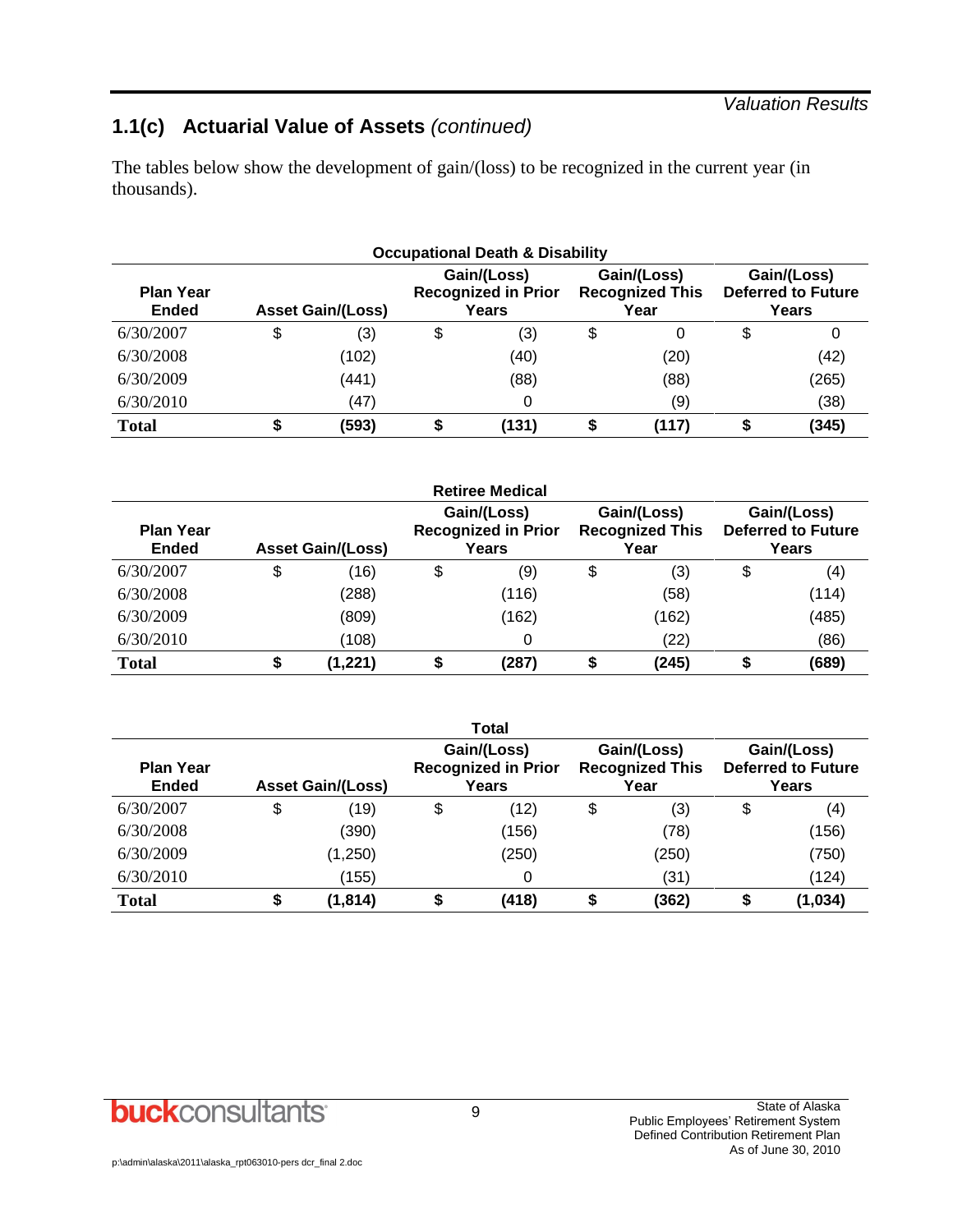### **1.2(a) Actuarial Present Values – Peace Officer/Firefighter**

| As of June 30, 2010 (in thousands)                    |    | <b>Normal</b><br>Cost |    | <b>Accrued</b><br>(Past Service)<br>Liability |
|-------------------------------------------------------|----|-----------------------|----|-----------------------------------------------|
| <b>Active Members</b>                                 |    |                       |    |                                               |
| Occupational Death Benefits                           | \$ | 79                    | \$ | 12                                            |
| Occupational Disability Benefits                      |    | 372                   |    | 653                                           |
| Medical and Prescription Drug Benefits                |    | 206                   |    | 634                                           |
| Medicare Part D Subsidy                               |    | (26)                  |    | (81)                                          |
| Subtotal                                              | \$ | 631                   | \$ | 1,218                                         |
| <b>Benefit Recipients</b>                             |    |                       |    |                                               |
| <b>Survivor Benefits</b>                              |    |                       | \$ | 0                                             |
| <b>Disability Benefits</b>                            |    |                       |    | 0                                             |
| Medical and Prescription Drug Benefits                |    |                       |    | 0                                             |
| Medicare Part D Subsidy                               |    |                       |    | 0                                             |
| Subtotal                                              |    |                       | \$ | 0                                             |
| <b>Total</b>                                          | \$ | 631                   | \$ | 1,218                                         |
| <b>Total Occupational Death &amp; Disability</b>      | \$ | 451                   | \$ | 665                                           |
| <b>Total Retiree Medical, Net of Part D Subsidy</b>   | S  | 180                   | S  | 553                                           |
| <b>Total Retiree Medical, Gross of Part D Subsidy</b> | \$ | 206                   | \$ | 634                                           |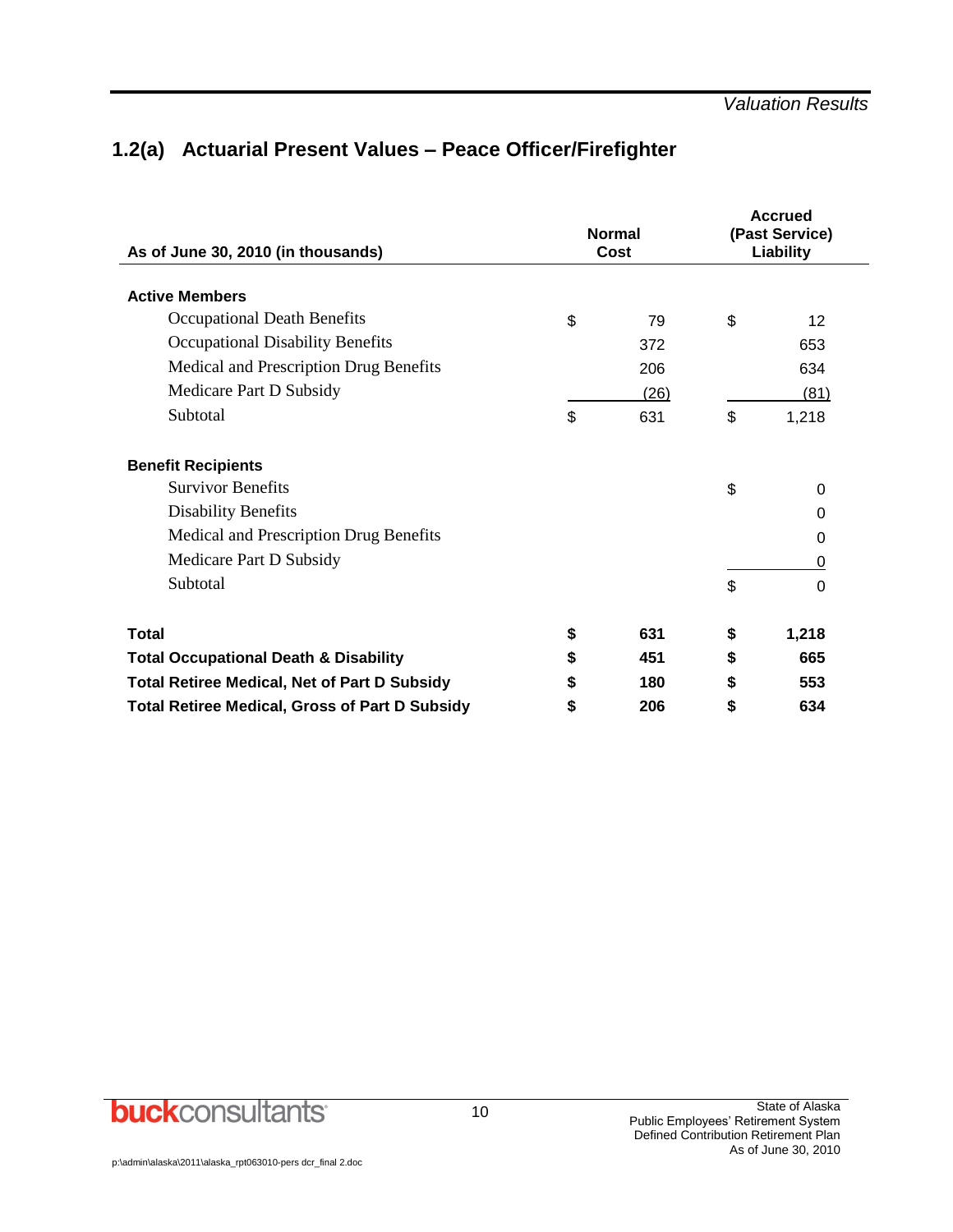### **1.2(b) Actuarial Present Values - Others**

| As of June 30, 2010 (in thousands)                    |    | <b>Normal</b><br>Cost | <b>Accrued</b><br>(Past Service)<br>Liability |          |  |
|-------------------------------------------------------|----|-----------------------|-----------------------------------------------|----------|--|
| <b>Active Members</b>                                 |    |                       |                                               |          |  |
| Occupational Death Benefits                           | \$ | 395                   | \$                                            | 90       |  |
| <b>Occupational Disability Benefits</b>               |    | 409                   |                                               | 98       |  |
| Medical and Prescription Drug Benefits                |    | 2,446                 |                                               | 7,736    |  |
| Medicare Part D Subsidy                               |    | (349)                 |                                               | (1, 104) |  |
| Subtotal                                              | \$ | 2,901                 | \$                                            | 6,820    |  |
| <b>Benefit Recipients</b>                             |    |                       |                                               |          |  |
| <b>Survivor Benefits</b>                              |    |                       | \$                                            | 0        |  |
| <b>Disability Benefits</b>                            |    |                       |                                               | 0        |  |
| Medical and Prescription Drug Benefits                |    |                       |                                               | 0        |  |
| Medicare Part D Subsidy                               |    |                       |                                               | 0        |  |
| Subtotal                                              |    |                       | \$                                            | 0        |  |
| <b>Total</b>                                          | \$ | 2,901                 | \$                                            | 6,820    |  |
| <b>Total Occupational Death &amp; Disability</b>      | \$ | 804                   | \$                                            | 188      |  |
| <b>Total Retiree Medical, Net of Part D Subsidy</b>   | S  | 2,097                 | \$                                            | 6,632    |  |
| <b>Total Retiree Medical, Gross of Part D Subsidy</b> | \$ | 2,446                 | \$                                            | 7,736    |  |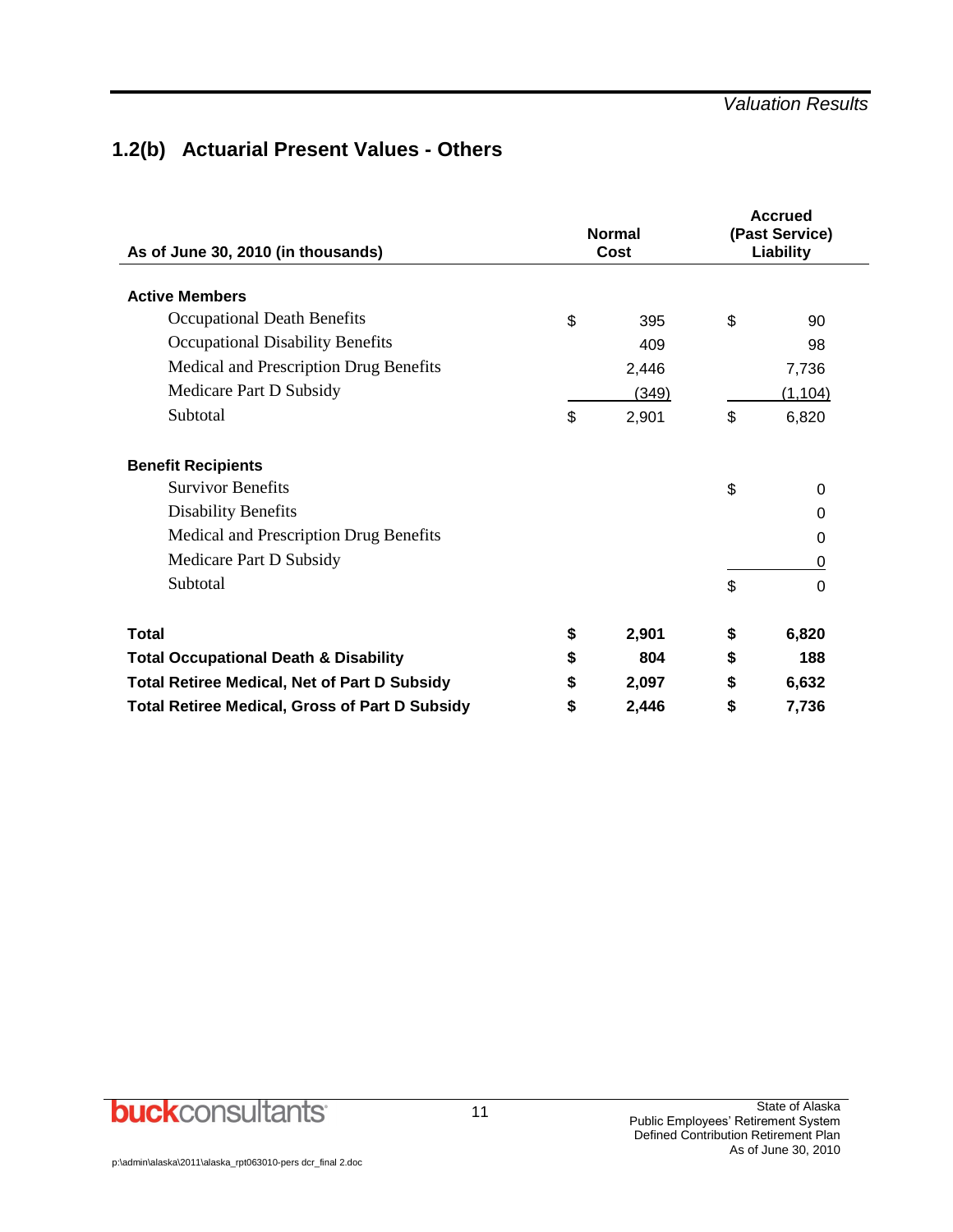### **1.2(c) Actuarial Present Values – All Members**

| As of June 30, 2010 (in thousands)                    | <b>Normal</b><br>Cost | <b>Accrued</b><br>(Past Service)<br>Liability |          |  |
|-------------------------------------------------------|-----------------------|-----------------------------------------------|----------|--|
| <b>Active Members</b>                                 |                       |                                               |          |  |
| Occupational Death Benefits                           | \$<br>474             | \$                                            | 102      |  |
| <b>Occupational Disability Benefits</b>               | 781                   |                                               | 751      |  |
| Medical and Prescription Drug Benefits                | 2,652                 |                                               | 8,370    |  |
| Medicare Part D Subsidy                               | (375)                 |                                               | (1, 185) |  |
| Subtotal                                              | \$<br>3,532           | \$                                            | 8,038    |  |
| <b>Benefit Recipients</b>                             |                       |                                               |          |  |
| <b>Survivor Benefits</b>                              |                       | \$                                            | 0        |  |
| Disability Benefits                                   |                       |                                               | $\Omega$ |  |
| Medical and Prescription Drug Benefits                |                       |                                               | 0        |  |
| Medicare Part D Subsidy                               |                       |                                               | 0        |  |
| Subtotal                                              |                       | \$                                            | $\Omega$ |  |
| <b>Total</b>                                          | \$<br>3,532           | \$                                            | 8,038    |  |
| <b>Total Occupational Death &amp; Disability</b>      | \$<br>1,255           | \$                                            | 853      |  |
| <b>Total Retiree Medical, Net of Part D Subsidy</b>   | \$<br>2,277           | \$                                            | 7,185    |  |
| <b>Total Retiree Medical, Gross of Part D Subsidy</b> | \$<br>2,652           | \$                                            | 8,370    |  |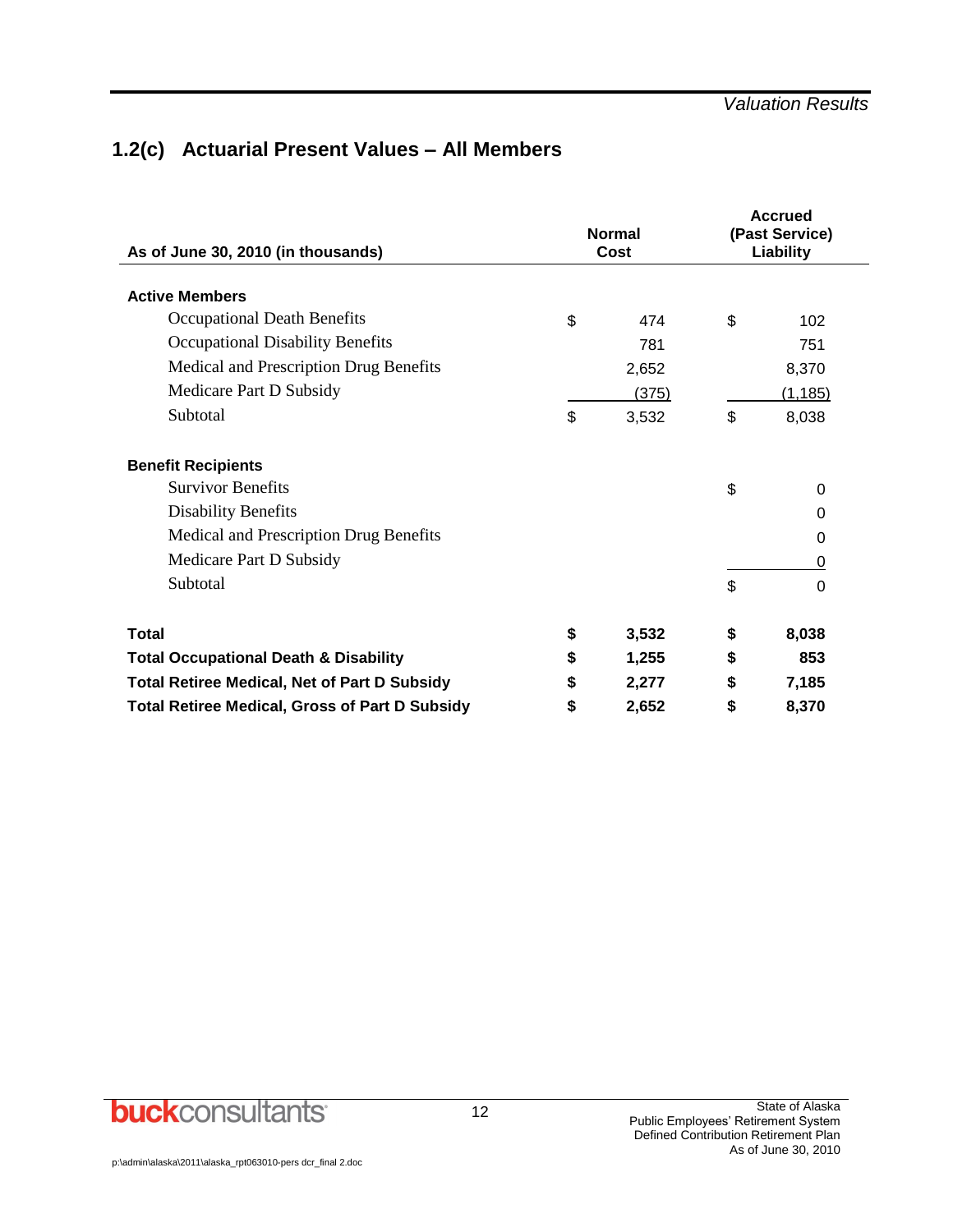### **1.3(a) Development of Total Employer Contribution Rate – FY13 Peace Officer/Firefighter (in thousands)**

| <b>Normal Cost Rate</b>                                            | Occupational<br>Death &<br><b>Disability</b> | <b>Retiree</b><br><b>Medical</b> | <b>Total</b> |
|--------------------------------------------------------------------|----------------------------------------------|----------------------------------|--------------|
| <b>Total Normal Cost</b><br>(1)                                    | \$<br>451                                    | \$<br>180                        | \$<br>631    |
| DCR Plan Member Salaries Projected for FY11<br>(2)                 | 41,802                                       | 41,802                           | 41,802       |
| Employer Normal Cost Rate, $(1) / (2)$<br>(3)                      | 1.08%                                        | 0.43%                            | 1.51%        |
| <b>Past Service Rate</b>                                           |                                              |                                  |              |
| (1) Accrued Liability                                              | \$<br>665                                    | \$<br>553                        | \$<br>1,218  |
| <b>Valuation Assets</b><br>(2)                                     | 1,227                                        | $675^1$                          | 1,902        |
| Total Unfunded Liability, $(1) - (2)$<br>(3)                       | (562)                                        | (122)                            | (684)        |
| Funded Ratio based on Valuation Assets<br>(4)                      | 184.5%                                       | 122.1%                           | 156.2%       |
| Past Service Cost Amortization Payment<br>(5)<br>(See Section 1.5) | (38)                                         | (9)                              | (47)         |
| (6) DCR Plan Member Salaries Projected for FY11                    | 41,802                                       | 41,802                           | 41,802       |
| Past Service Cost Rate, $(5) / (6)$<br>(7)                         | (0.09)%                                      | (0.02)%                          | $(0.11)\%$   |
| <b>Total Employer Contribution Rate,</b><br>not less than 0%       | $0.99\%$                                     | 0.41%                            | 1.40%        |

The table below shows the total employer contribution rate based on total DB and DCR Plan payroll for informational purposes.

#### **Total Employer Contribution Rate as Percent of Total Payroll**

| (1) Total Normal Cost                                           | \$<br>451  | \$<br>180 | \$ | 631     |
|-----------------------------------------------------------------|------------|-----------|----|---------|
| (2) Total DB and DCR Plan Member Salaries<br>Projected for FY11 | 243.362    | 243.362   |    | 243,362 |
| (3) Employer Normal Cost Rate, $(1) / (2)$                      | 0.19%      | $0.07\%$  |    | 0.26%   |
| (4) Past Service Cost Amortization Payment                      | \$<br>(38) | \$<br>(9) | S  | (47)    |
| (5) Past Service Cost Rate, $(4) / (2)$                         | $(0.02)$ % | $0.00\%$  |    | (0.02)% |
| (6) Total Employer Contribution Rate, $(3) + (5)$               | 0.17%      | $0.07\%$  |    | 0.24%   |

*<sup>1</sup> Allocated based on retiree medical accrued liability.*

l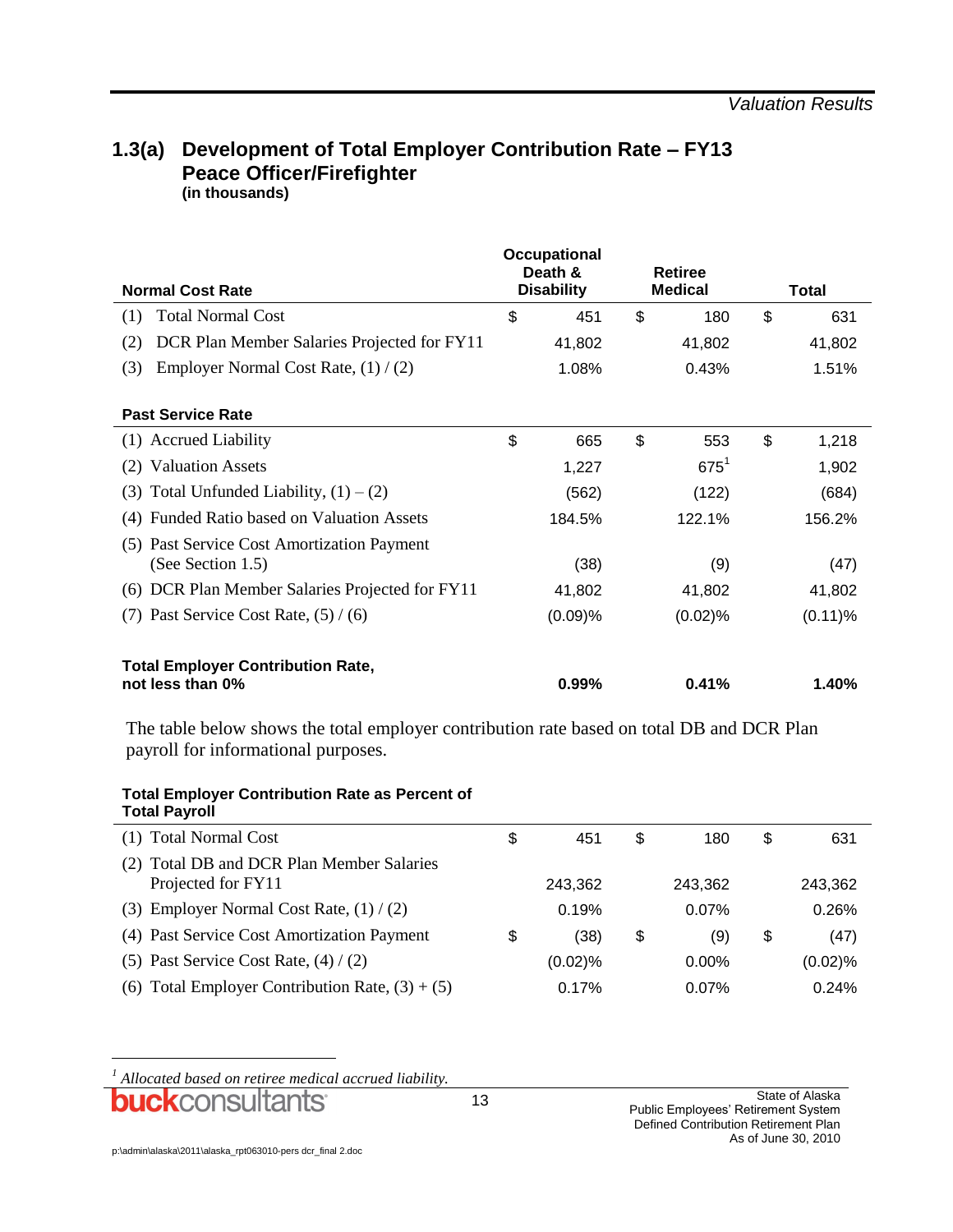### **1.3(a) Development of Total Employer Contribution Rate – FY13 Peace Officer/Firefighter** *(continued)*

|                            | <b>Amortization Period</b> |                   |    | <b>Balances</b> |    |             |    |                                             |  |  |  |
|----------------------------|----------------------------|-------------------|----|-----------------|----|-------------|----|---------------------------------------------|--|--|--|
| Charge                     | Date<br><b>Created</b>     | <b>Years Left</b> |    | <b>Initial</b>  |    | Outstanding |    | <b>Beginning-of-</b><br><b>Year Payment</b> |  |  |  |
| Initial Unfunded Liability | 06/30/2007                 | 22                | \$ | (100)           | \$ | (103)       | \$ | (7)                                         |  |  |  |
| FY08 Gain                  | 06/30/2008                 | 23                |    | (586)           |    | (602)       |    | (40)                                        |  |  |  |
| Change in Assumptions      | 06/30/2009                 | 24                |    | (104)           |    | (106)       |    | (7)                                         |  |  |  |
| FY09 Loss                  | 06/30/2009                 | 24                |    | 446             |    | 452         |    | 29                                          |  |  |  |
| Change in Assumptions      | 06/30/2010                 | 25                |    | 79              |    | 79          |    | 5                                           |  |  |  |
| FY10 Gain                  | 06/30/2010                 | 25                |    | (282)           |    | (282)       |    | (18)                                        |  |  |  |
| <b>Total</b>               |                            |                   |    |                 | \$ | (562)       | \$ | (38)                                        |  |  |  |

### **Schedule of Past Service Cost Amortizations – Occupational Death & Disability**

### **Schedule of Past Service Cost Amortizations – Retiree Medical**

|                            | <b>Amortization Period</b>    |                   |    | <b>Balances</b> |    |             |    |                                      |
|----------------------------|-------------------------------|-------------------|----|-----------------|----|-------------|----|--------------------------------------|
| Charge                     | <b>Date</b><br><b>Created</b> | <b>Years Left</b> |    | <b>Initial</b>  |    | Outstanding |    | Beginning-of-<br><b>Year Payment</b> |
| Initial Unfunded Liability | 06/30/2007                    | 22                | \$ | (21)            | \$ | (23)        | \$ | (2)                                  |
| Change in Assumptions      | 06/30/2008                    | 23                |    | 17              |    | 17          |    |                                      |
| FY08 Gain                  | 06/30/2008                    | 23                |    | (62)            |    | (64)        |    | (4)                                  |
| Change in Assumptions      | 06/30/2009                    | 24                |    | (8)             |    | (8)         |    | (1)                                  |
| FY09 Gain                  | 06/30/2009                    | 24                |    | (38)            |    | (39)        |    | (3)                                  |
| Change in Assumptions      | 06/30/2010                    | 25                |    | 41              |    | 41          |    | 3                                    |
| FY10 Gain                  | 06/30/2010                    | 25                |    | (46)            |    | (46)        |    | (3)                                  |
| <b>Total</b>               |                               |                   |    |                 | \$ | (122)       | \$ | (9)                                  |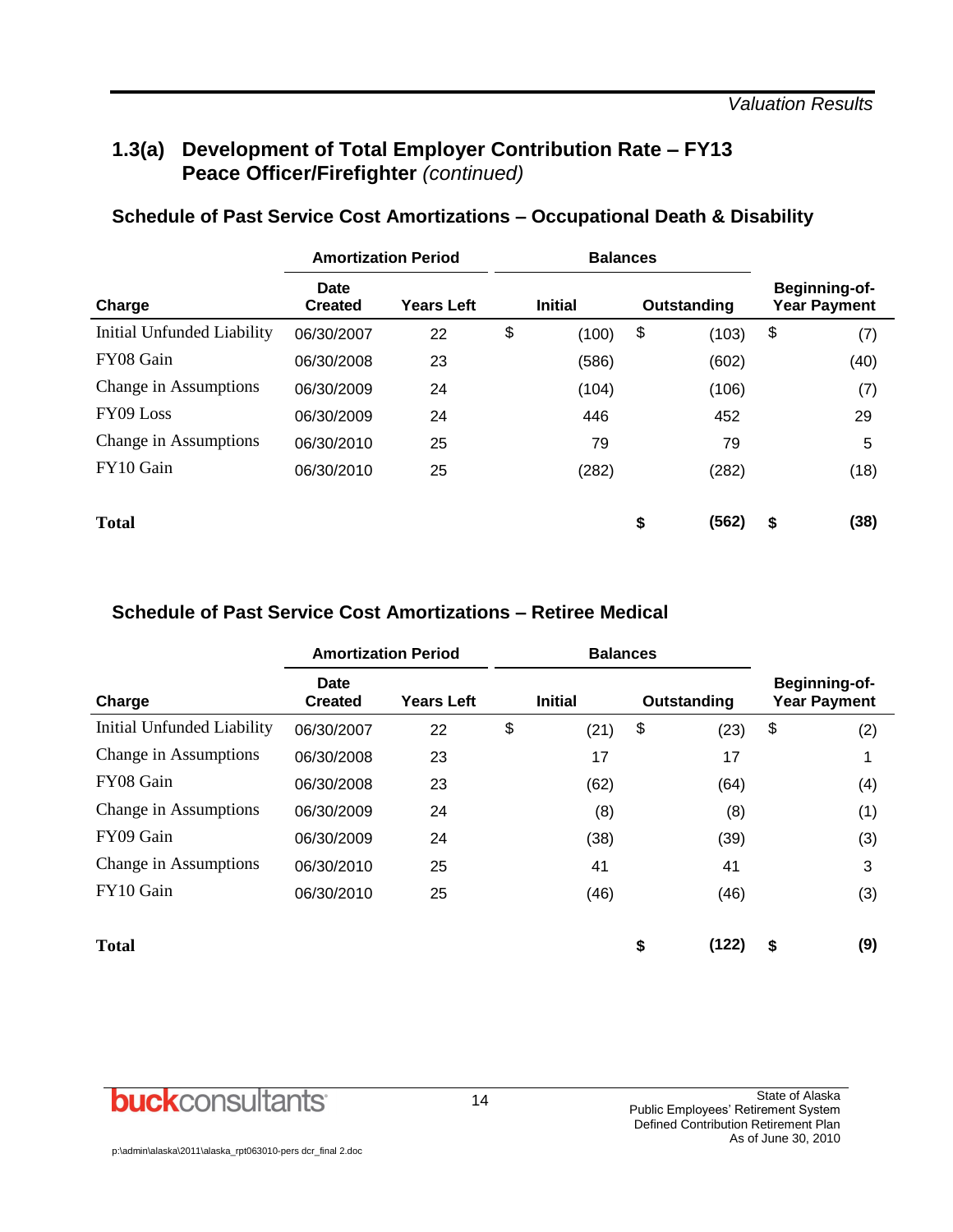### **1.3(a) Development of Total Employer Contribution Rate – FY13 Peace Officer/Firefighter** *(continued)*

|                            | <b>Amortization Period</b> |                   |    | <b>Balances</b> |    |             |    |                                      |
|----------------------------|----------------------------|-------------------|----|-----------------|----|-------------|----|--------------------------------------|
| Charge                     | Date<br><b>Created</b>     | <b>Years Left</b> |    | <b>Initial</b>  |    | Outstanding |    | Beginning-of-<br><b>Year Payment</b> |
| Initial Unfunded Liability | 06/30/2007                 | 22                | \$ | (121)           | \$ | (126)       | \$ | (9)                                  |
| Change in Assumptions      | 06/30/2008                 | 23                |    | 17              |    | 17          |    | 1                                    |
| FY08 Gain                  | 06/30/2008                 | 23                |    | (648)           |    | (666)       |    | (44)                                 |
| Change in Assumptions      | 06/30/2009                 | 24                |    | (112)           |    | (114)       |    | (8)                                  |
| FY09 Loss                  | 06/30/2009                 | 24                |    | 408             |    | 413         |    | 26                                   |
| Change in Assumptions      | 06/30/2010                 | 25                |    | 120             |    | 120         |    | 8                                    |
| FY10 Gain                  | 06/30/2010                 | 25                |    | (328)           |    | (328)       |    | (21)                                 |
| <b>Total</b>               |                            |                   |    |                 | \$ | (684)       | S  | (47)                                 |

### **Schedule of Past Service Cost Amortizations – Total**

The amortization factor for 25 years is 15.898717. The weighted average amortization factor is 14.553191. The amortization method is level percentage of pay.

The equivalent single amortization period is 22.

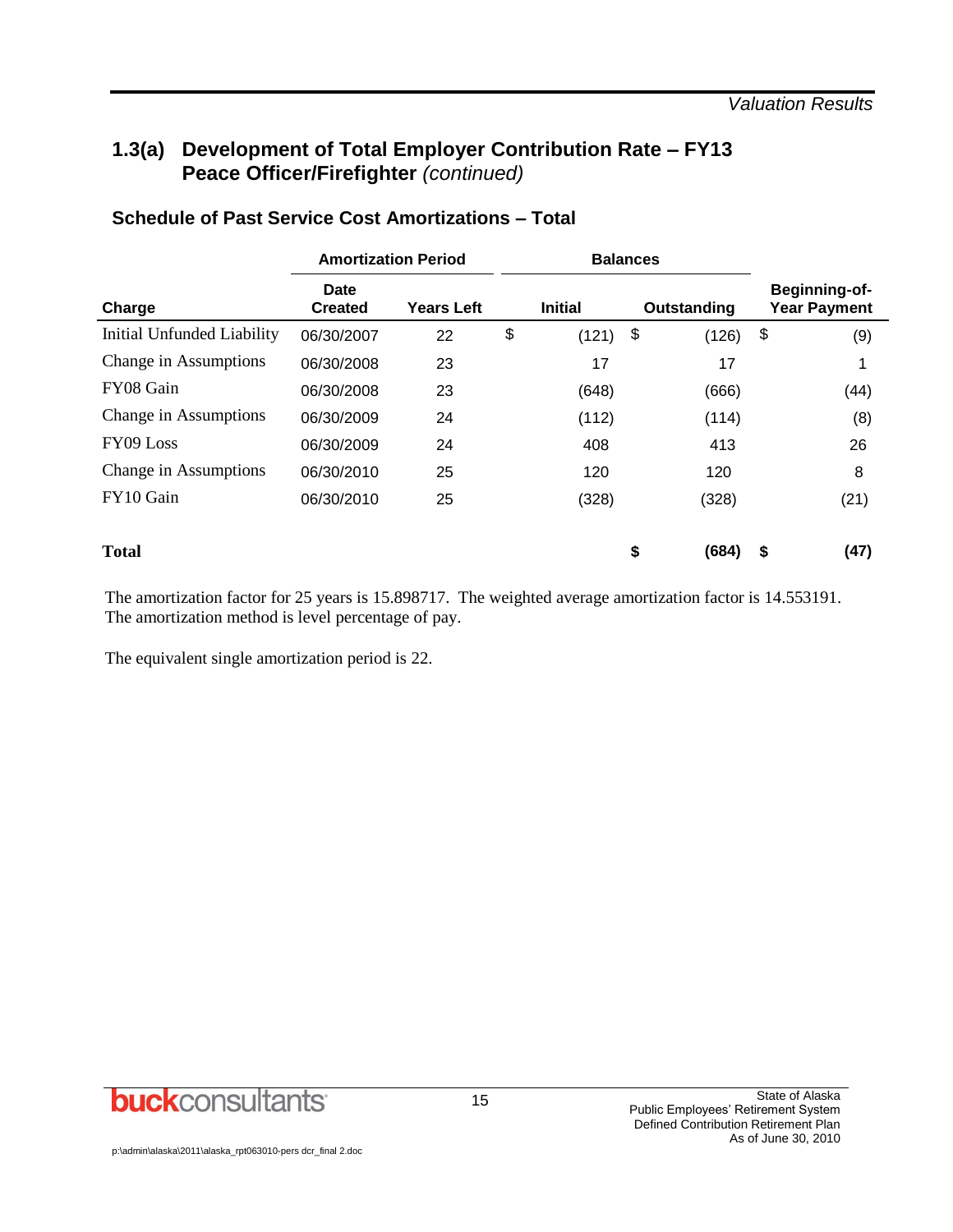#### **1.3(b) Development of Total Employer Contribution Rate – FY13 Others (in thousands)**

| <b>Normal Cost Rate</b>                                         |    | <b>Occupational</b><br>Death &<br><b>Disability</b> |    | <b>Retiree</b><br><b>Medical</b> |    | Total   |  |
|-----------------------------------------------------------------|----|-----------------------------------------------------|----|----------------------------------|----|---------|--|
| (1) Total Normal Cost                                           | \$ | 804                                                 | \$ | 2,097                            | \$ | 2,901   |  |
| (2) DCR Plan Member Salaries Projected for FY11                 |    | 413,311                                             |    | 413,311                          |    | 413,311 |  |
| Employer Normal Cost Rate, $(1) / (2)$<br>(3)                   |    | 0.19%                                               |    | 0.51%                            |    | 0.70%   |  |
| <b>Past Service Rate</b>                                        |    |                                                     |    |                                  |    |         |  |
| (1) Accrued Liability                                           | \$ | 188                                                 | \$ | 6,632                            | \$ | 6,820   |  |
| (2) Valuation Assets                                            |    | 3,574                                               |    | $8,092^1$                        |    | 11,666  |  |
| Total Unfunded Liability, $(1) - (2)$<br>(3)                    |    | (3,386)                                             |    | (1,460)                          |    | (4,846) |  |
| <b>Funded Ratio based on Valuation Assets</b><br>(4)            |    | 1,901.1%                                            |    | 122.0%                           |    | 171.1%  |  |
| (5) Past Service Cost Amortization Payment<br>(See Section 1.5) |    | (217)                                               |    | (95)                             |    | (312)   |  |
| (6) DCR Plan Member Salaries Projected for FY11                 |    | 413,311                                             |    | 413,311                          |    | 413,311 |  |
| (7) Past Service Cost Rate, $(5) / (6)$                         |    | $(0.05)$ %                                          |    | (0.02)%                          |    | (0.07)% |  |
| <b>Total Employer Contribution Rate</b>                         |    | 0.14%                                               |    | 0.49%                            |    | 0.63%   |  |

The table below shows the total employer contribution rate based on total DB and DCR Plan payroll for informational purposes.

#### **Total Employer Contribution Rate as Percent of Total Payroll**

| (1) Total Normal Cost                                              | \$<br>804   | \$<br>2.097 | S  | 2,901     |
|--------------------------------------------------------------------|-------------|-------------|----|-----------|
| Total DB and DCR Plan Member Salaries<br>(2)<br>Projected for FY11 | 1,872,921   | 1,872,921   |    | 1,872,921 |
| (3) Employer Normal Cost Rate, $(1) / (2)$                         | 0.04%       | 0.11%       |    | 0.15%     |
| (4) Past Service Cost Amortization Payment                         | \$<br>(217) | \$<br>(95)  | \$ | (312)     |
| (5) Past Service Cost Rate, $(4) / (2)$                            | $(0.01)$ %  | $(0.01)\%$  |    | (0.02)%   |
| (6) Total Employer Contribution Rate, $(3) + (5)$                  | 0.03%       | 0.10%       |    | 0.13%     |

l

*<sup>1</sup> Allocated based on retiree medical accrued liability.*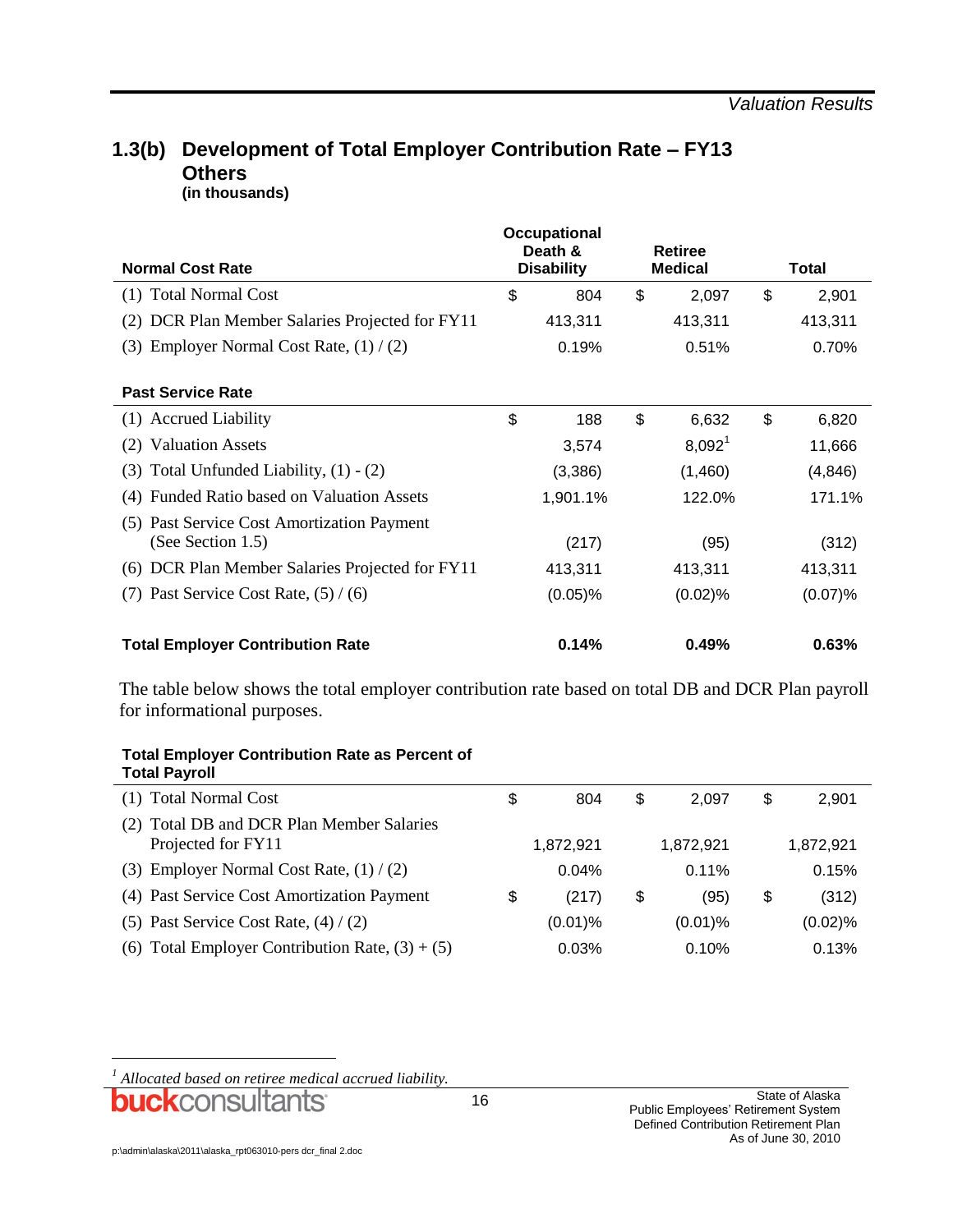### **1.3(b) Development of Total Employer Contribution Rate – FY13 Others** *(continued)*

| Schedule of Past Service Cost Amortizations - Occupational Death & Disability |  |  |
|-------------------------------------------------------------------------------|--|--|
|-------------------------------------------------------------------------------|--|--|

| <b>Amortization Period</b> |                        |                   |    | <b>Balances</b>               |    |          |                                      |       |
|----------------------------|------------------------|-------------------|----|-------------------------------|----|----------|--------------------------------------|-------|
| Charge                     | Date<br><b>Created</b> | <b>Years Left</b> |    | <b>Initial</b><br>Outstanding |    |          | Beginning-of-<br><b>Year Payment</b> |       |
| Initial Unfunded Liability | 06/30/2007             | 22                | \$ | (40)                          | \$ | (43)     | \$                                   | (3)   |
| FY08 Gain                  | 06/30/2008             | 23                |    | (318)                         |    | (328)    |                                      | (21)  |
| Change in Assumptions      | 06/30/2009             | 24                |    | (92)                          |    | (93)     |                                      | (6)   |
| FY09 Gain                  | 06/30/2009             | 24                |    | (1,924)                       |    | (1,952)  |                                      | (126) |
| Change in Assumptions      | 06/30/2010             | 25                |    | 24                            |    | 24       |                                      | 1     |
| FY10 Gain                  | 06/30/2010             | 25                |    | (994)                         |    | (994)    |                                      | (62)  |
| <b>Total</b>               |                        |                   |    |                               | \$ | (3, 386) | \$                                   | (217) |

### **Schedule of Past Service Cost Amortizations – Retiree Medical**

|                            |                        | <b>Amortization Period</b> | <b>Balances</b> |    |             |                                             |      |  |
|----------------------------|------------------------|----------------------------|-----------------|----|-------------|---------------------------------------------|------|--|
| Charge                     | Date<br><b>Created</b> | <b>Years Left</b>          | <b>Initial</b>  |    | Outstanding | <b>Beginning-of-</b><br><b>Year Payment</b> |      |  |
| Initial Unfunded Liability | 06/30/2007             | 22                         | \$<br>(335)     | \$ | (347)       | \$                                          | (23) |  |
| Change in Assumptions      | 06/30/2008             | 23                         | 165             |    | 170         |                                             | 11   |  |
| FY08 Gain                  | 06/30/2008             | 23                         | (702)           |    | (722)       |                                             | (48) |  |
| Change in Assumptions      | 06/30/2009             | 24                         | (122)           |    | (124)       |                                             | (8)  |  |
| FY09 Gain                  | 06/30/2009             | 24                         | (438)           |    | (444)       |                                             | (28) |  |
| Change in Assumptions      | 06/30/2010             | 25                         | (572)           |    | (572)       |                                             | (36) |  |
| FY10 Loss                  | 06/30/2010             | 25                         | 579             |    | 579         |                                             | 37   |  |
| <b>Total</b>               |                        |                            |                 | \$ | (1,460)     | \$                                          | (95) |  |

**buck**consultants

l,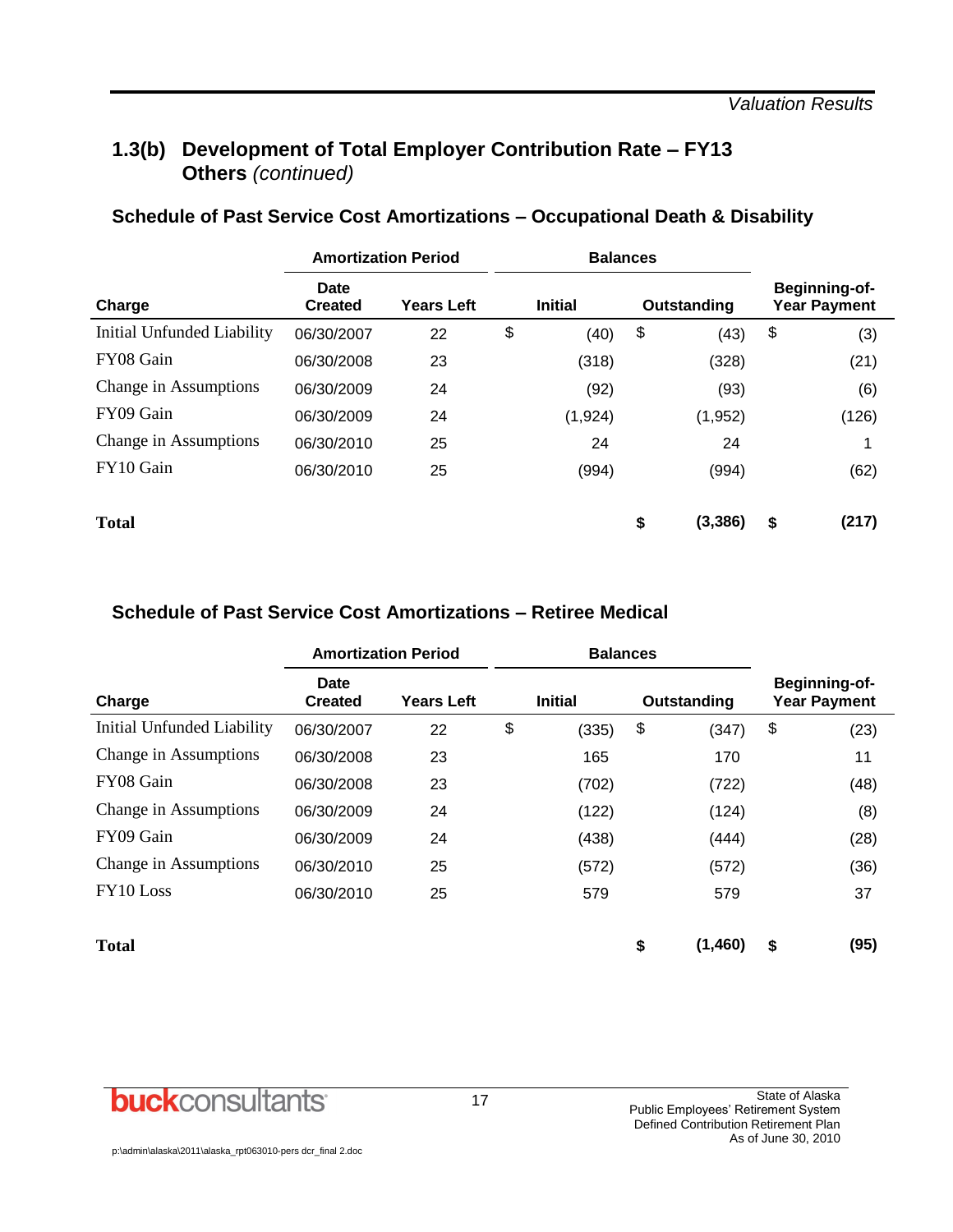### **1.3(b) Development of Total Employer Contribution Rate – FY13 Others** *(continued)*

|                            | <b>Amortization Period</b> |                   |    | <b>Balances</b> |             |          |                                      |       |  |
|----------------------------|----------------------------|-------------------|----|-----------------|-------------|----------|--------------------------------------|-------|--|
| Charge                     | Date<br><b>Created</b>     | <b>Years Left</b> |    | <b>Initial</b>  | Outstanding |          | Beginning-of-<br><b>Year Payment</b> |       |  |
| Initial Unfunded Liability | 06/30/2007                 | 22                | \$ | (375)           | \$          | (390)    | \$                                   | (26)  |  |
| Change in Assumptions      | 06/30/2008                 | 23                |    | 165             |             | 170      |                                      | 11    |  |
| FY08 Gain                  | 06/30/2008                 | 23                |    | (1,020)         |             | (1,050)  |                                      | (69)  |  |
| Change in Assumptions      | 06/30/2009                 | 24                |    | (214)           |             | (217)    |                                      | (14)  |  |
| FY09 Gain                  | 06/30/2009                 | 24                |    | (2, 362)        |             | (2,396)  |                                      | (154) |  |
| Change in Assumptions      | 06/30/2010                 | 25                |    | (548)           |             | (548)    |                                      | (35)  |  |
| FY10 Gain                  | 06/30/2010                 | 25                |    | (415)           |             | (415)    |                                      | (25)  |  |
| <b>Total</b>               |                            |                   |    |                 | \$          | (4, 846) | \$                                   | (312) |  |

#### **Schedule of Past Service Cost Amortizations – Total**

The amortization factor for 25 years is 15.898717. The weighted average amortization factor is 15.532051. The amortization method is level percentage of pay.

The equivalent single amortization period is 24.

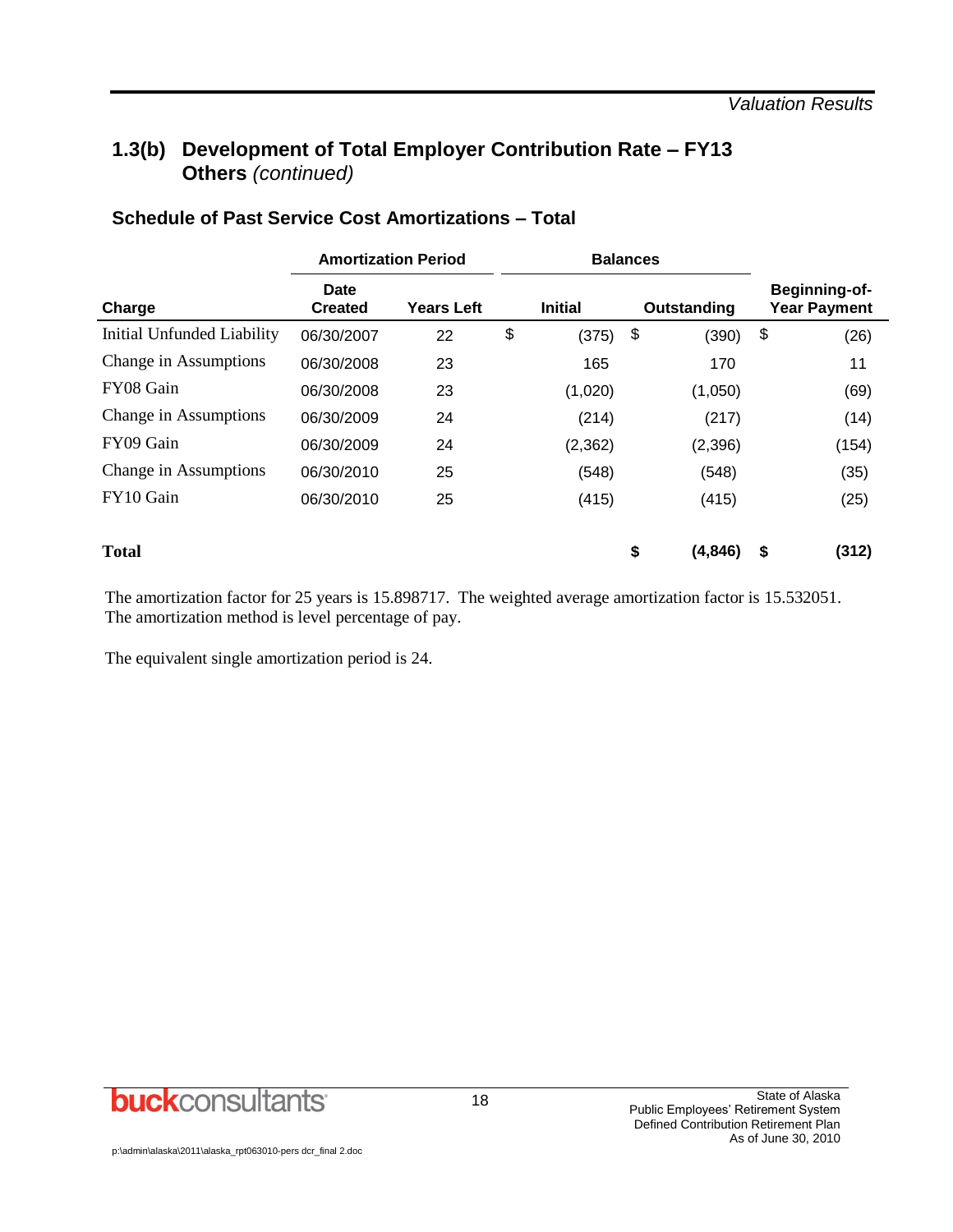#### **1.3(c) Development of Total Employer Contribution Rate – FY13 All Members (in thousands)**

| <b>Normal Cost Rate</b>                                            | <b>Occupational</b><br>Death &<br><b>Disability</b> |            | <b>Retiree</b><br><b>Medical</b> |         | Total       |
|--------------------------------------------------------------------|-----------------------------------------------------|------------|----------------------------------|---------|-------------|
| <b>Total Normal Cost</b><br>(1)                                    | \$                                                  | 1,255      | \$                               | 2,277   | \$<br>3,532 |
| DCR Plan Member Salaries Projected for FY11<br>(2)                 |                                                     | 455,113    |                                  | 455,113 | 455,113     |
| Employer Normal Cost Rate, $(1) / (2)$<br>(3)                      |                                                     | 0.28%      |                                  | 0.50%   | 0.78%       |
| <b>Past Service Rate</b>                                           |                                                     |            |                                  |         |             |
| <b>Accrued Liability</b><br>(1)                                    | \$                                                  | 853        | \$                               | 7,185   | \$<br>8,038 |
| <b>Valuation Assets</b><br>(2)                                     |                                                     | 4,801      |                                  | 8,767   | 13,568      |
| Total Unfunded Liability, $(1) - (2)$<br>(3)                       |                                                     | (3,948)    |                                  | (1,582) | (5,530)     |
| <b>Funded Ratio based on Valuation Assets</b><br>(4)               |                                                     | 562.8%     |                                  | 122.0%  | 168.8%      |
| Past Service Cost Amortization Payment<br>(5)<br>(See Section 1.5) |                                                     | (255)      |                                  | (104)   | (359)       |
| DCR Plan Member Salaries Projected for FY11<br>(6)                 |                                                     | 455,113    |                                  | 455,113 | 455,113     |
| Past Service Cost Rate, $(5) / (6)$<br>(7)                         |                                                     | $(0.06)\%$ |                                  | (0.02)% | $(0.08)\%$  |
| <b>Total Employer Contribution Rate</b>                            |                                                     | 0.22%      |                                  | 0.48%   | 0.70%       |

The table below shows the total employer contribution rate based on total DB and DCR Plan payroll for informational purposes.

| <b>Total Employer Contribution Rate as Percent of</b> |  |  |
|-------------------------------------------------------|--|--|
| <b>Total Payroll</b>                                  |  |  |

| (1) Total Normal Cost                                              | \$<br>1.255 | \$<br>2.277 | S  | 3,532      |
|--------------------------------------------------------------------|-------------|-------------|----|------------|
| Total DB and DCR Plan Member Salaries<br>(2)<br>Projected for FY11 | 2,116,283   | 2,116,283   |    | 2,116,283  |
| (3) Employer Normal Cost Rate, $(1) / (2)$                         | 0.06%       | 0.11%       |    | 0.17%      |
| (4) Past Service Cost Amortization Payment                         | \$<br>(255) | \$<br>(104) | \$ | (359)      |
| (5) Past Service Cost Rate, $(4) / (2)$                            | $(0.01)\%$  | $0.00\%$    |    | $(0.01)$ % |
| (6) Total Employer Contribution Rate, $(3) + (5)$                  | 0.05%       | 0.11%       |    | 0.16%      |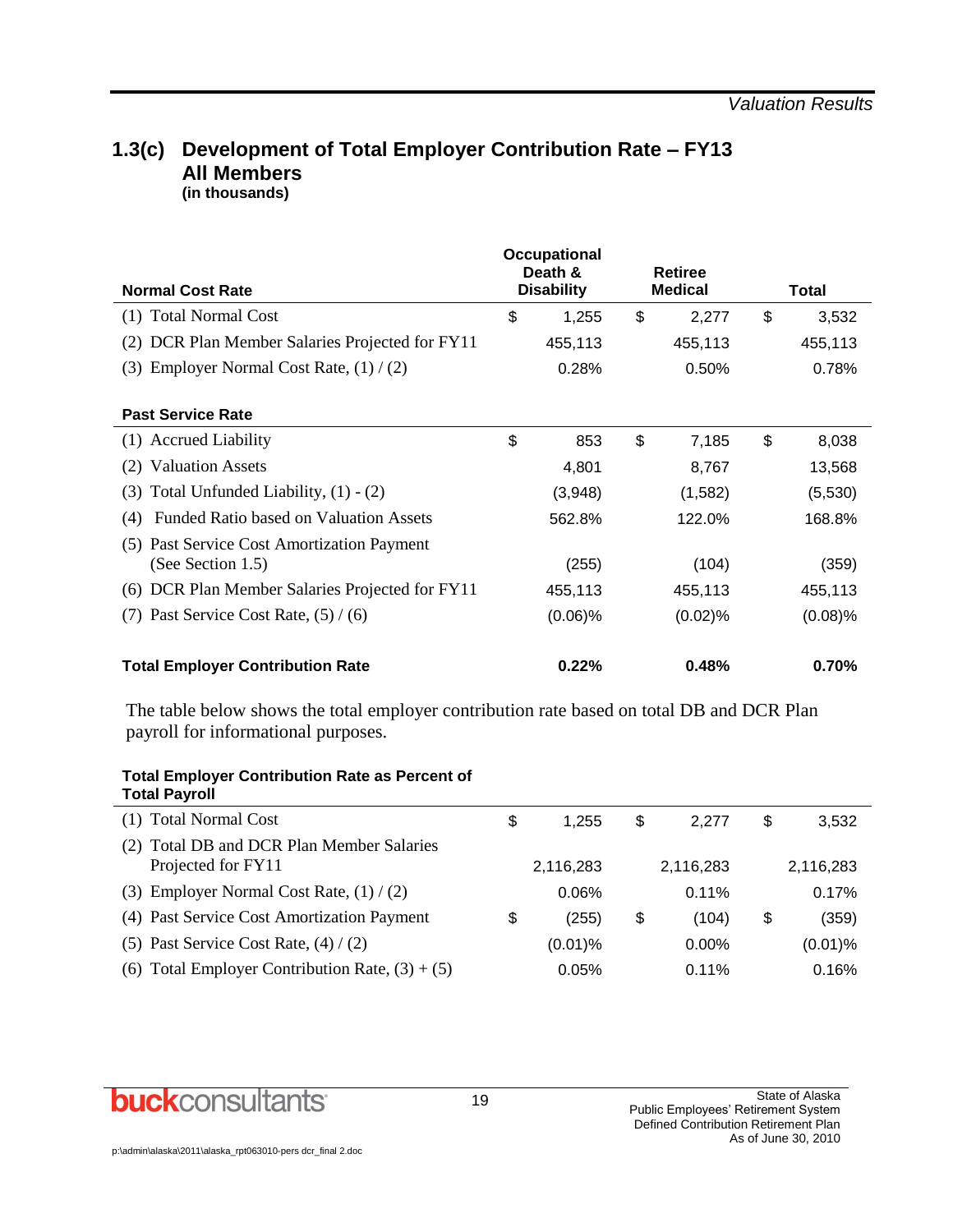### **1.3(c) Development of Total Employer Contribution Rate – FY13 All Members** *(continued)*

| Schedule of Past Service Cost Amortizations - Occupational Death & Disability |  |  |
|-------------------------------------------------------------------------------|--|--|
|-------------------------------------------------------------------------------|--|--|

|                            | <b>Amortization Period</b> |                   | <b>Balances</b> |          |             |         |                                             |       |  |
|----------------------------|----------------------------|-------------------|-----------------|----------|-------------|---------|---------------------------------------------|-------|--|
| Charge                     | Date<br><b>Created</b>     | <b>Years Left</b> | <b>Initial</b>  |          | Outstanding |         | <b>Beginning-of-</b><br><b>Year Payment</b> |       |  |
| Initial Unfunded Liability | 06/30/2007                 | 22                | \$              | (140)    | \$          | (146)   | \$                                          | (10)  |  |
| FY08 Gain                  | 06/30/2008                 | 23                |                 | (904)    |             | (930)   |                                             | (61)  |  |
| Change in Assumptions      | 06/30/2009                 | 24                |                 | (196)    |             | (199)   |                                             | (13)  |  |
| FY09 Gain                  | 06/30/2009                 | 24                |                 | (1, 478) |             | (1,500) |                                             | (97)  |  |
| Change in Assumptions      | 06/30/2010                 | 25                |                 | 103      |             | 103     |                                             | 6     |  |
| FY10 Gain                  | 06/30/2010                 | 25                |                 | (1,276)  |             | (1,276) |                                             | (80)  |  |
| <b>Total</b>               |                            |                   |                 |          | \$          | (3,948) | \$                                          | (255) |  |

### **Schedule of Past Service Cost Amortizations – Retiree Medical**

|                            |                        | <b>Amortization Period</b> | <b>Balances</b> |    |             |                                             |       |  |
|----------------------------|------------------------|----------------------------|-----------------|----|-------------|---------------------------------------------|-------|--|
| Charge                     | Date<br><b>Created</b> | <b>Years Left</b>          | <b>Initial</b>  |    | Outstanding | <b>Beginning-of-</b><br><b>Year Payment</b> |       |  |
| Initial Unfunded Liability | 06/30/2007             | 22                         | \$<br>(356)     | \$ | (370)       | \$                                          | (25)  |  |
| Change in Assumptions      | 06/30/2008             | 23                         | 182             |    | 187         |                                             | 12    |  |
| FY08 Gain                  | 06/30/2008             | 23                         | (764)           |    | (786)       |                                             | (52)  |  |
| Change in Assumptions      | 06/30/2009             | 24                         | (130)           |    | (132)       |                                             | (9)   |  |
| FY09 Gain                  | 06/30/2009             | 24                         | (476)           |    | (483)       |                                             | (31)  |  |
| Change in Assumptions      | 06/30/2010             | 25                         | (531)           |    | (531)       |                                             | (33)  |  |
| FY10 Loss                  | 06/30/2010             | 25                         | 533             |    | 533         |                                             | 34    |  |
| <b>Total</b>               |                        |                            |                 | \$ | (1, 582)    | \$                                          | (104) |  |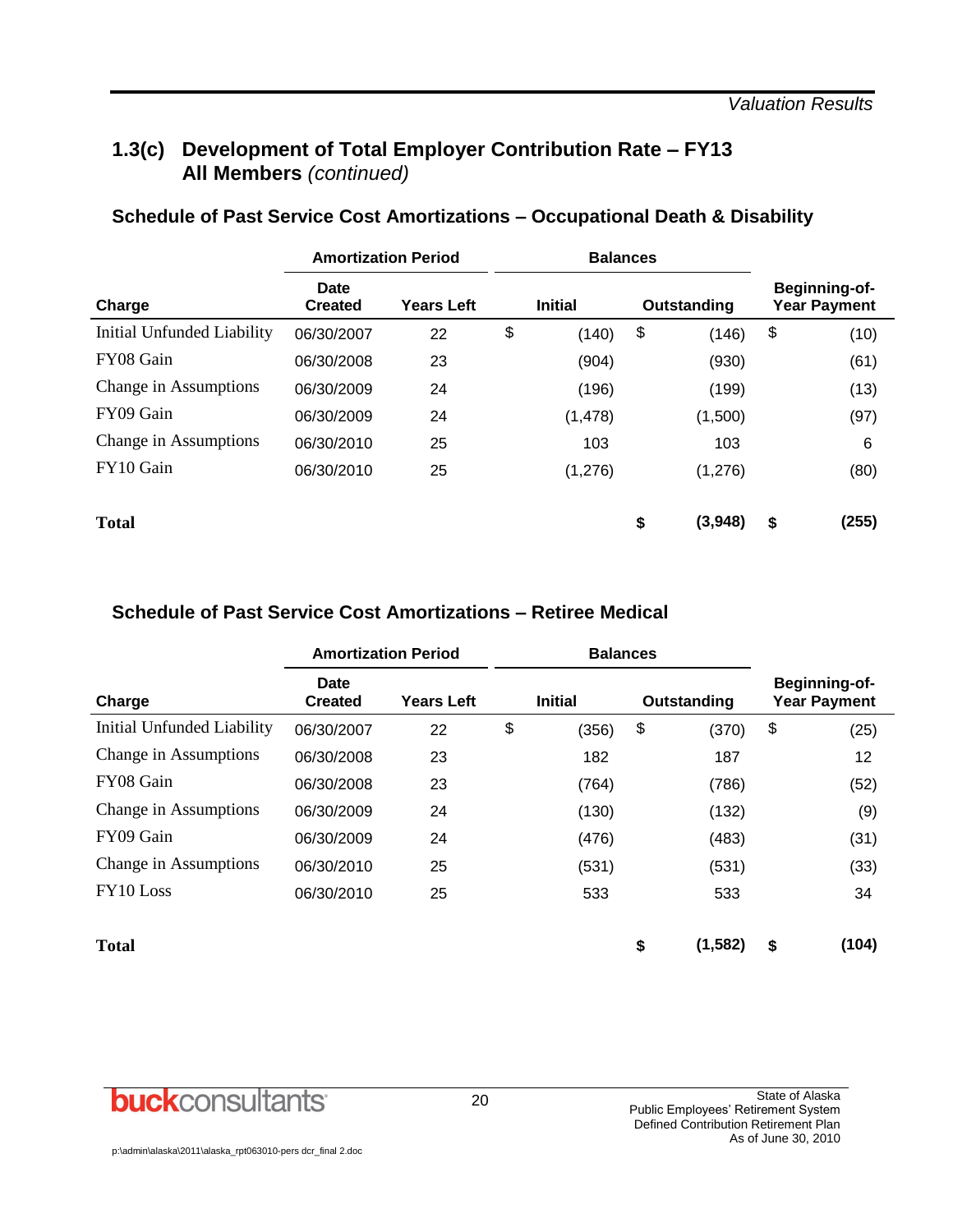### **1.3(c) Development of Total Employer Contribution Rate – FY13 All Members** *(continued)*

|                            | <b>Amortization Period</b> |                                     |    | <b>Balances</b> |                                      |    |       |
|----------------------------|----------------------------|-------------------------------------|----|-----------------|--------------------------------------|----|-------|
| Charge                     | Date<br><b>Created</b>     | <b>Initial</b><br><b>Years Left</b> |    | Outstanding     | Beginning-of-<br><b>Year Payment</b> |    |       |
| Initial Unfunded Liability | 06/30/2007                 | 22                                  | \$ | (496)           | \$<br>(516)                          | \$ | (35)  |
| Change in Assumptions      | 06/30/2008                 | 23                                  |    | 182             | 187                                  |    | 12    |
| FY08 Gain                  | 06/30/2008                 | 23                                  |    | (1,668)         | (1,716)                              |    | (113) |
| Change in Assumptions      | 06/30/2009                 | 24                                  |    | (326)           | (331)                                |    | (22)  |
| FY09 Gain                  | 06/30/2009                 | 24                                  |    | (1, 954)        | (1,983)                              |    | (128) |
| Change in Assumptions      | 06/30/2010                 | 25                                  |    | (428)           | (428)                                |    | (27)  |
| FY10 Gain                  | 06/30/2010                 | 25                                  |    | (743)           | (743)                                |    | (46)  |
| <b>Total</b>               |                            |                                     |    |                 | \$<br>(5,530)                        | \$ | (359) |

### **Schedule of Past Service Cost Amortizations – Total**

The amortization factor for 25 years is 15.898717. The weighted average amortization factor is 15.403900. The amortization method is level percentage of pay.

The equivalent single amortization period is 24.

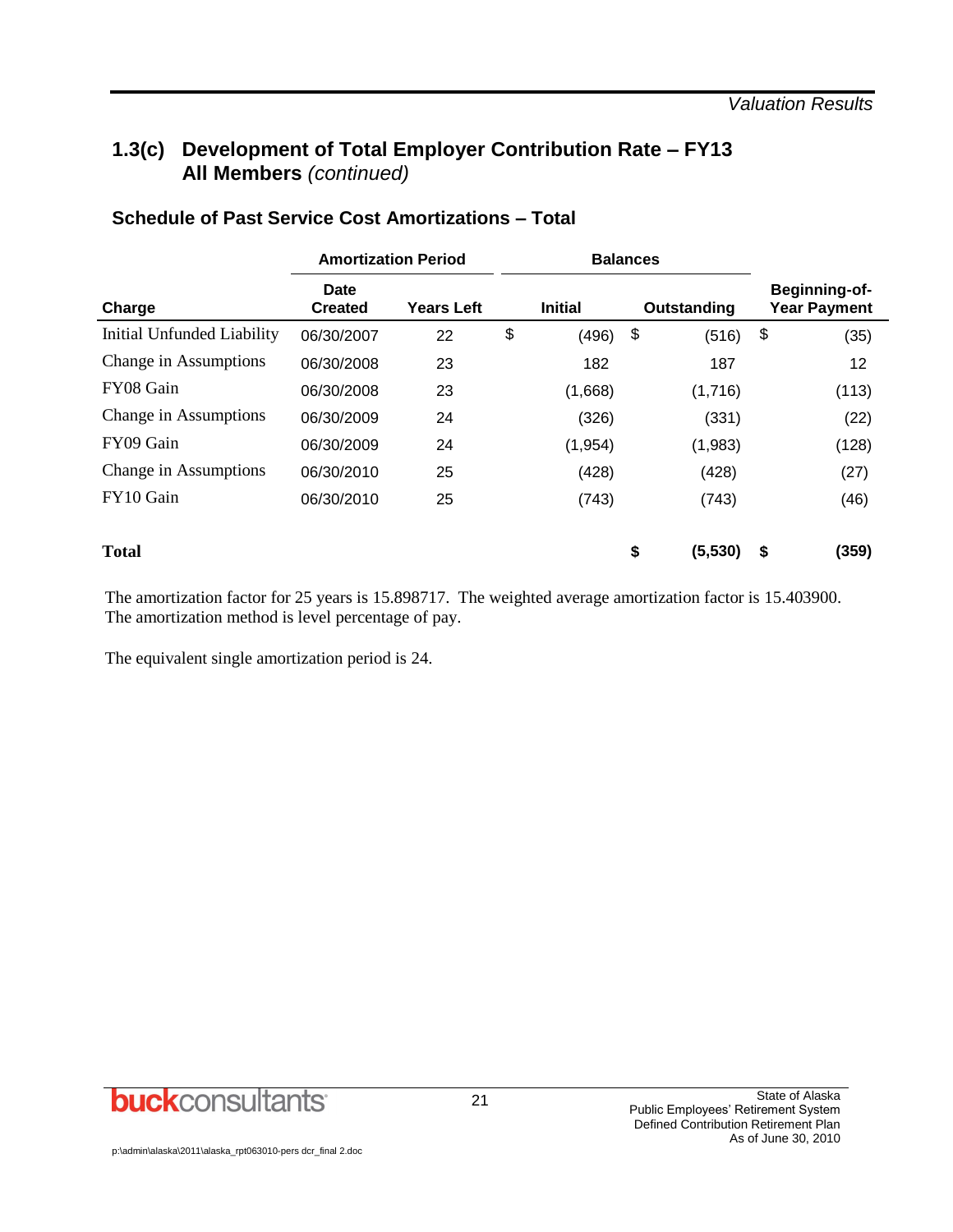### **1.4 Development of Actuarial Gain/(Loss) for FY10 (in thousands)**

|     |                                                                                             | <b>Occupational</b><br>Death &<br><b>Disability</b> |                        |                |
|-----|---------------------------------------------------------------------------------------------|-----------------------------------------------------|------------------------|----------------|
|     | (1) Expected Actuarial Accrued Liability                                                    |                                                     | <b>Retiree Medical</b> | <b>Total</b>   |
|     |                                                                                             |                                                     |                        |                |
|     | Accrued Liability, June 30, 2009<br>(a)                                                     | \$<br>403                                           | \$<br>3,913            | \$<br>4,316    |
|     | Normal Cost for FY10<br>(b)                                                                 | 862                                                 | 1,847                  | 2,709          |
|     | Interest on (a) and (b) at $8.25\%$<br>(c)                                                  | 104                                                 | 475                    | 579            |
|     | Benefit Payments for FY10<br>(d)                                                            | 0                                                   | 0                      | 0              |
|     | Interest on (d) at $8.25\%$ for<br>(e)<br>One-half year                                     | $\mathbf 0$                                         | $\mathbf 0$            | 0              |
|     | Change in Assumptions<br>(f)                                                                | 103                                                 | (531)                  | (428)          |
|     | Expected Accrued Liability as of June 30, 2010<br>(g)                                       |                                                     |                        |                |
|     | $(a) + (b) + (c) - (d) - (e) + (f)$                                                         | 1,472                                               | 5,704                  | 7,176          |
| (2) | Actual Accrued Liability, June 30, 2010                                                     | 853                                                 | 7,185                  | 8,038          |
| (3) | Liability Gain/(Loss), $(1)(g) - (2)$                                                       | \$<br>619                                           | \$<br>(1, 481)         | \$<br>(862)    |
| (4) | <b>Expected Actuarial Asset Value</b>                                                       |                                                     |                        |                |
|     | (a) Actuarial Asset Value, June 30, 2009                                                    | \$<br>3,138                                         | \$<br>5,475            | \$<br>8,613    |
|     | Interest on (a) at $8.25\%$<br>(b)                                                          | 259                                                 | 452                    | 711            |
|     | <b>Employer Contributions for FY10</b><br>(c)                                               | 1,495                                               | 3,031                  | 4,526          |
|     | Interest on $(c)$ at 8.25% for<br>(d)<br>one-half year                                      | 60                                                  | 123                    | 183            |
|     | Benefit Payments for FY10<br>(e)                                                            | 0                                                   | 0                      | 0              |
|     | Interest on (e) at 8.25% for<br>(f)                                                         |                                                     |                        |                |
|     | one-half year                                                                               | $\mathbf 0$                                         | $\mathbf 0$            | 0              |
|     | Expected Actuarial Asset Value, June 30, 2010<br>(g)<br>$(a) + (b) + (c) + (d) - (e) - (f)$ | 4,952                                               | 9,081                  | 14,033         |
|     | (5) Actuarial Asset Value, June 30, 2010                                                    | 4,801                                               | 8,767                  | 13,568         |
| (6) | Actuarial Asset Gain/(Loss), $(5) - (4)(g)$                                                 | \$<br>(151)                                         | \$<br>(314)            | \$<br>(465)    |
| (7) | Actuarial Gain/(Loss), $(3) + (6)$                                                          | \$<br>468                                           | \$<br>(1,795)          | \$<br>(1, 327) |
|     | (8) Effect of the 2-Year Delay on Contributions                                             | \$<br>808                                           | \$<br>1,262            | \$<br>2,070    |
|     | (9) FY10 Gain/(Loss) to be Amortized, $(7) + (8)$                                           | \$<br>1,276                                         | \$<br>(533)            | \$<br>743      |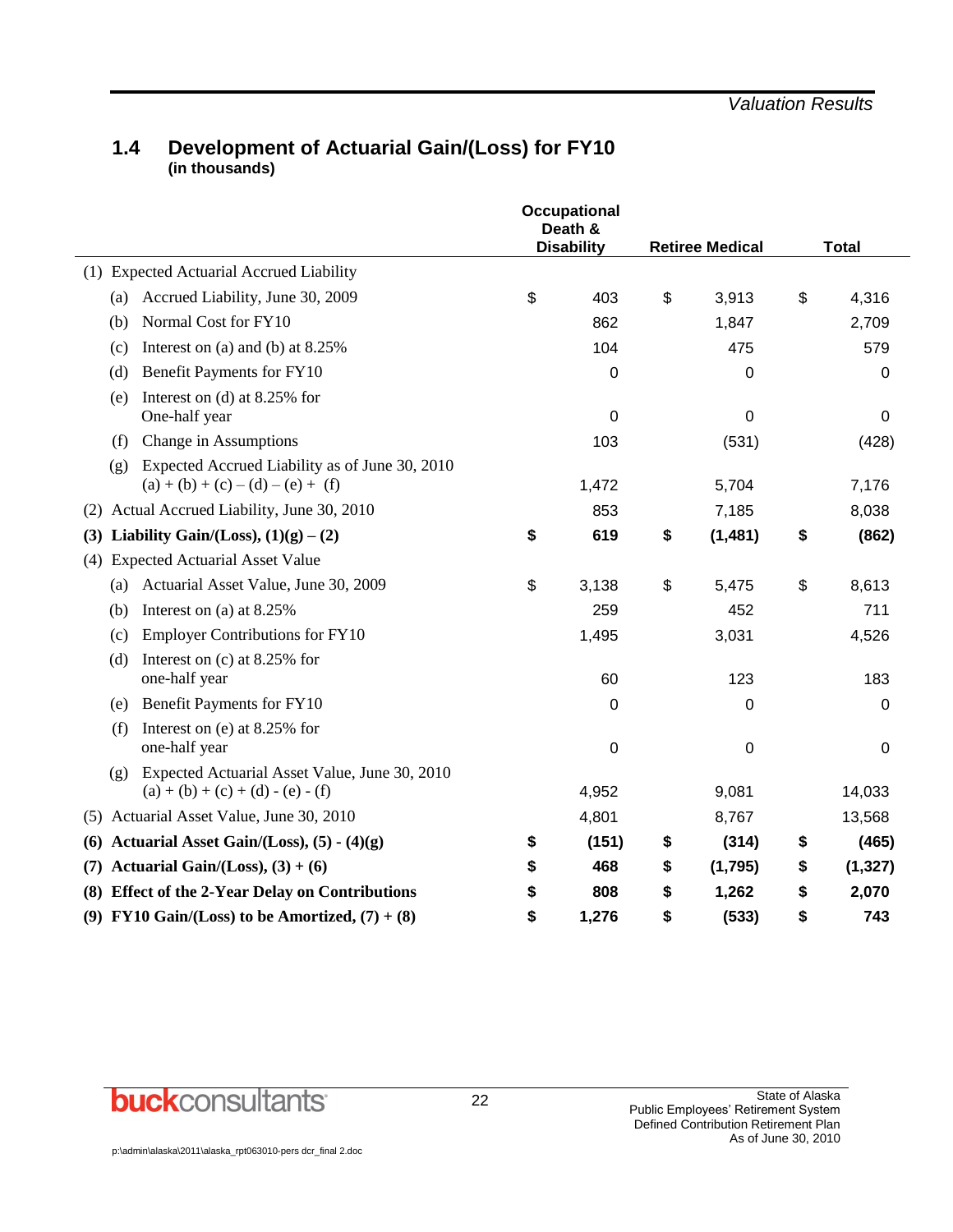### **Section 2**

In this section, the basis of the valuation is presented and described. This information – the provisions of the Plan and the census of participants – is the foundation of the valuation, since these are the present facts upon which benefit payments will depend.

A summary of the Plan's provisions is provided in Section 2.1 and member census information is shown in Section 2.2.

The valuation is based upon the premise that the Plan will continue in existence, so that future events must also be considered. These future events are assumed to occur in accordance with the actuarial assumptions and concern such events as the earnings of the fund; the number of members who will retire, die or terminate their services; their ages at such termination and their expected benefits.

The actuarial assumptions and the actuarial cost method, or funding method, which have been adopted to guide the sponsor in funding the Plan in a reasonable and acceptable manner, are described in Section 2.3.

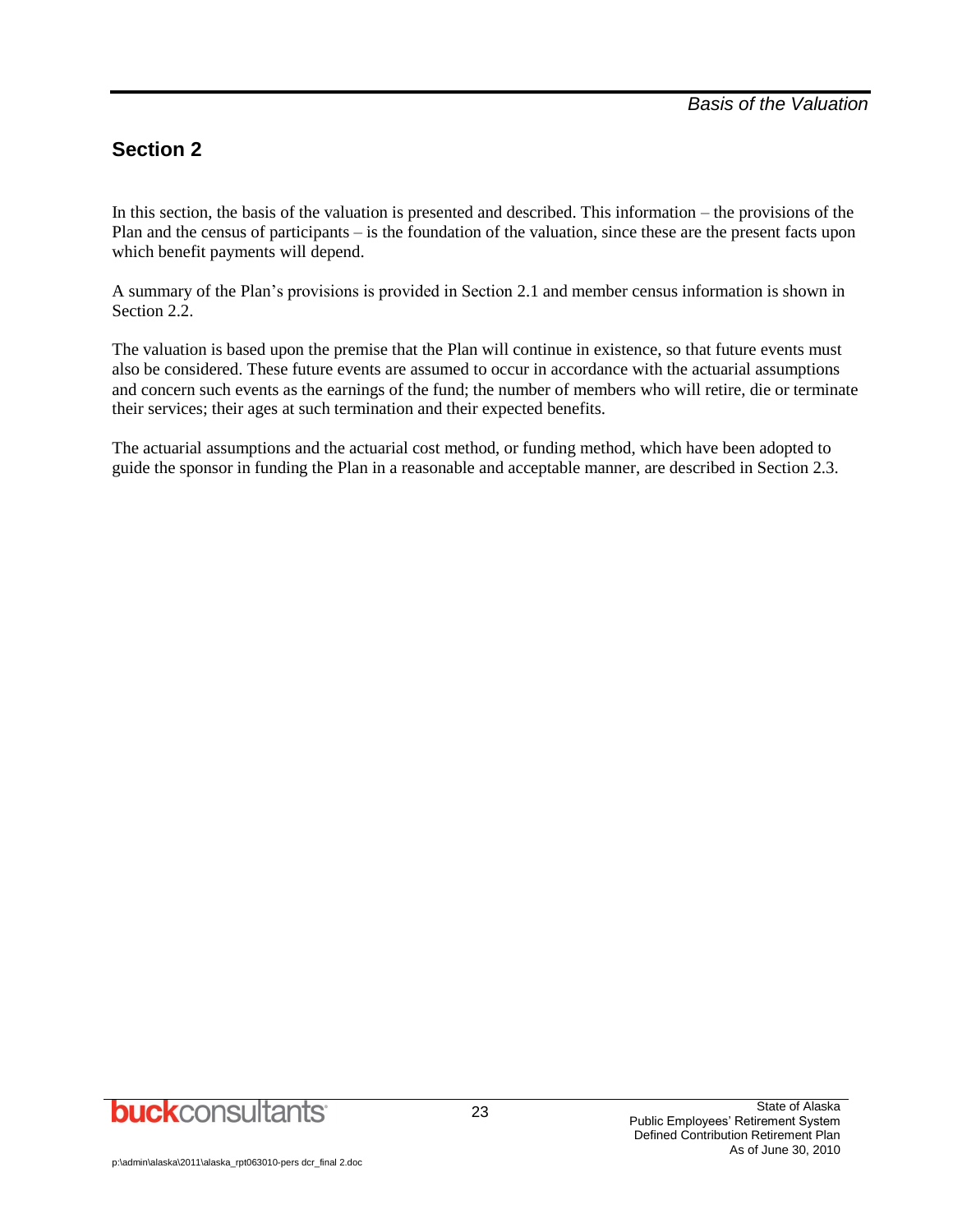### **2.1 Summary of Plan Provisions**

#### **(1) Effective Date**

July 1, 2006, with amendments through June 30, 2010.

#### **(2) Administration of Plan**

The Commissioner of Administration or the Commissioner's designee is the administrator of the Plan. The Attorney General of the state is the legal counsel for the Plan and shall advise the administrator and represent the Plan in legal proceedings.

The Alaska Retirement Management Board prescribes policies, adopts regulations, invests the funds, and performs other activities necessary to carry out the provisions of the Plan.

#### **(3) Employers Included**

Currently there are 160 employers participating in the PERS DCR Plan, including the State of Alaska, and 159 political subdivisions and public organizations.

#### **(4) Membership**

An employee of a participating employer who first enters service on or after July 1, 2006, or a member of the defined benefit plan who works for an employer who began participation on or after July 1, 2006, and meets the following criteria is a participant in the Plan:

- Permanent full-time or part-time employees of the State of Alaska, participating political subdivisions  $\bullet$ or public organizations. An employee must be regularly scheduled to work 30 or more hours per week to be considered full-time by the PERS. An employee must be regularly scheduled to work 15 or more hours per week but less than 30 hours to be considered a part-time employee for PERS purposes.
- Elected state officials.
- Elected municipal officials who are compensated and receive at least \$2,001.00 per month.

Members can convert to the DCR Plan if they are an eligible nonvested member of the PERS defined benefit plan whose employer consents to transfers to the defined contribution plan and they elect to transfer his or her account balance to the PERS DCR Plan.

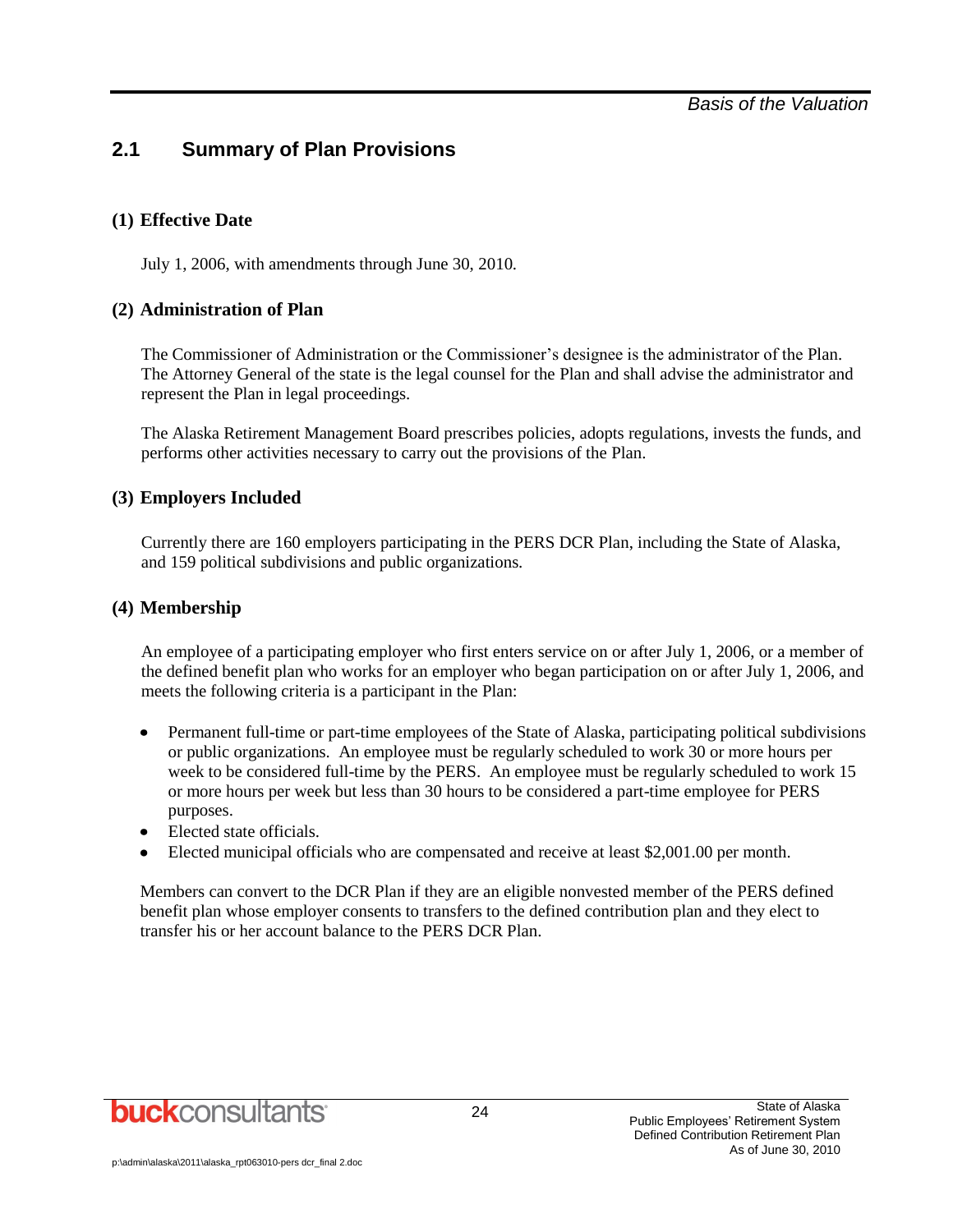### **2.1 Summary of Plan Provisions** *(continued)*

#### **(5) Member Contributions**

There are no member contributions for the occupational death  $\&$  disability and retiree medical benefits.

### **(6) Retiree Medical**

- Member must retire directly from the plan to be eligible for retiree medical coverage. Normal  $\bullet$ retirement eligibility is the earlier of a) 30 years of service for Others members and 25 years of service for Peace Officer/Firefighter members, or b) Medicare eligible and 10 years of service.
- No retiree medical benefits are provided until normal retirement eligibility. The member's premium is 100% until they are Medicare eligible.
- Coverage cannot be denied except for failure to pay premium.
- Members who are receiving disability benefits or survivors who are receiving monthly survivor benefits are not eligible until the member meets, or would have met if he/she had lived, the normal retirement eligibility requirements.
- The plan's coverage is supplemental to Medicare.  $\bullet$
- The Medicare-eligible premium will be based on the member's years of service. The percentage of  $\bullet$ premium paid by the member is as follows:

| <b>Years of Service</b> | <b>Percent of Premium Paid</b><br>by Member |
|-------------------------|---------------------------------------------|
| Less than 15 years      | 30%                                         |
| $15 - 19$               | 25%                                         |
| $20 - 24$               | 20%                                         |
| $25 - 29$               | 15%                                         |
| 30 years or more        | 10%                                         |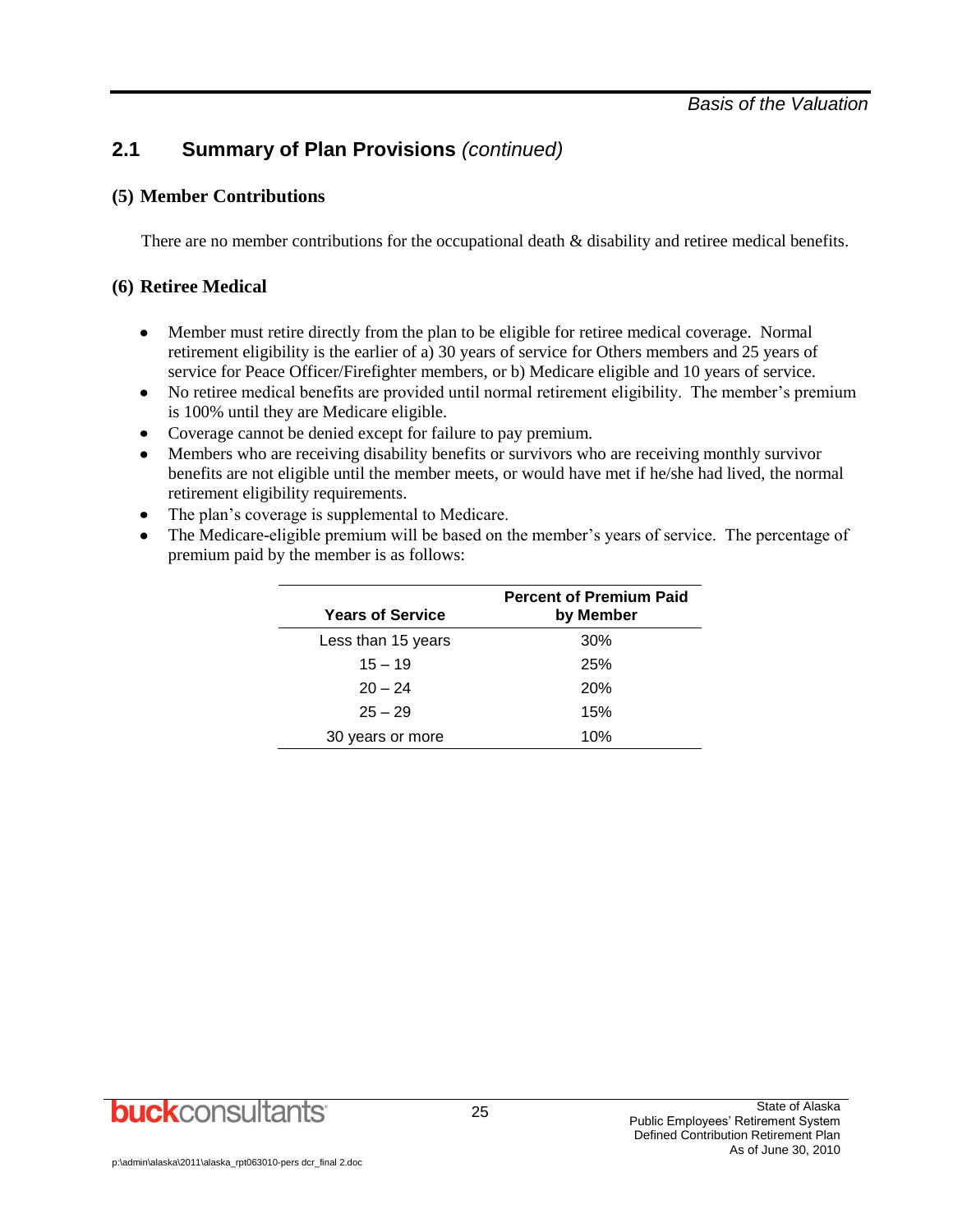### **2.1 Summary of Plan Provisions** *(continued)*

### **(7) Occupational Disability Benefits**

- Benefit is 40% of salary at date of disability.
- There is no increase in the benefit after commencement.
- Member earns service while on occupational disability.
- Benefits cease when the member becomes eligible for normal retirement at Medicare-eligible age and 10 years of service, or at any age with 30 years of service for Others members or 25 years of service for Peace Officer/Firefighter members.
- Peace Officer/Firefighter members may select the defined contribution account or the monthly benefit payable as if they were retiring under Tier 3 (service continues during disability, final average salary is as of date of disability).
- No retiree medical benefits are provided until normal retirement eligibility. The member's premium is 100% until they are Medicare eligible. Medicare-eligible premiums follow the service-based schedule above.

#### **(8) Occupational Death Benefits**

- $\bullet$ Benefit is 40% of salary for Others members and 50% of salary for Peace Officer/Firefighter members.
- There is no increase in the benefit after commencement.
- Benefits cease when the member would have become eligible for normal retirement.
- The period during which the survivor is receiving benefits is counted as service credit toward retiree medical benefits.
- No retiree medical benefits are provided until the member would have been eligible for normal retirement. The surviving spouse's premium is 100% until the member would have been Medicare eligible. Medicare-eligible premiums follow the service-based schedule above.

#### **Changes Since the Prior Valuation**

There have been no changes in benefit provisions since the prior valuation.

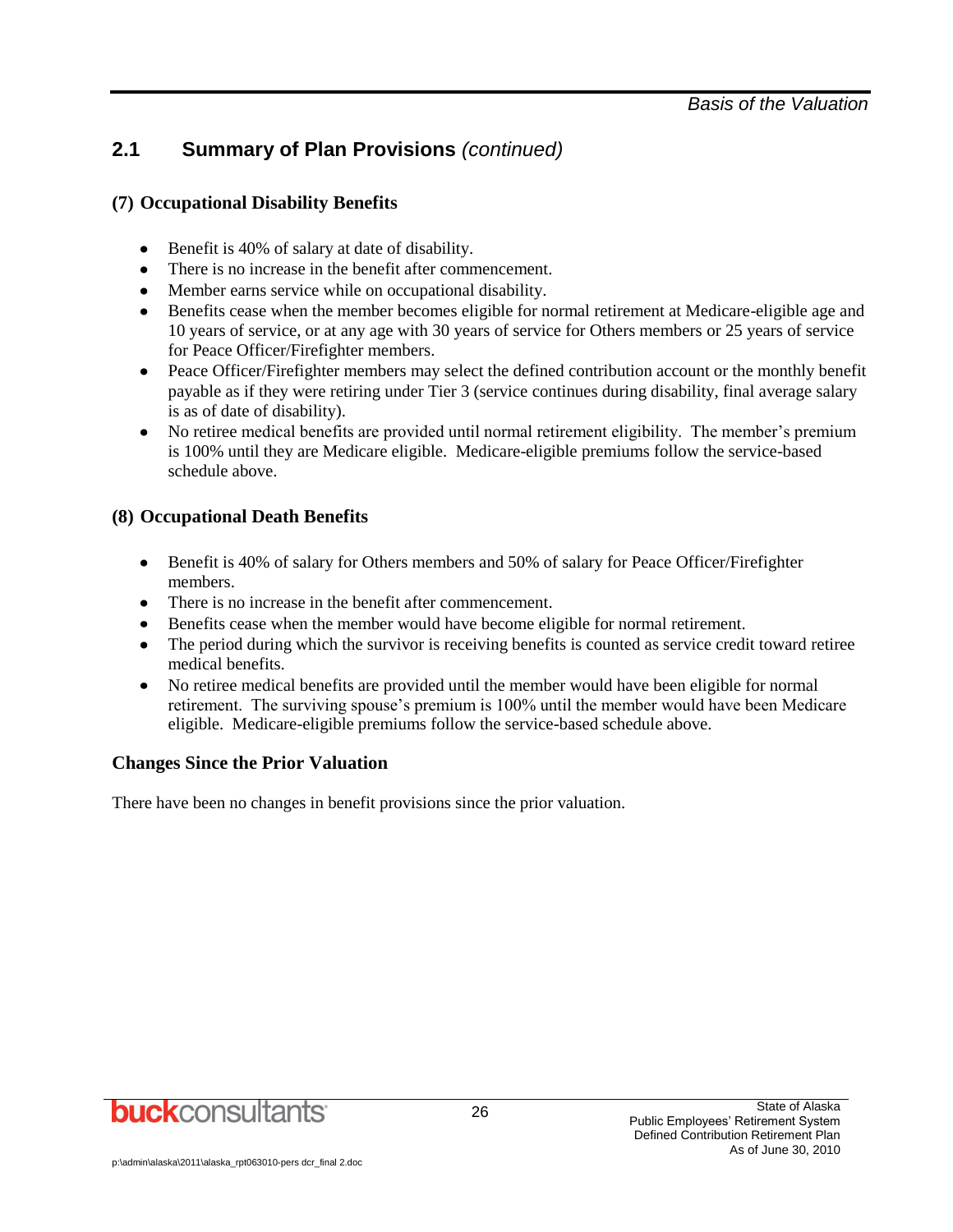### **2.2(a) Member Census Information – Total PERS**

| As of June 30                                              | 2006              | 2007         | 2008<br>2009 |             |    | 2010   |    |             |
|------------------------------------------------------------|-------------------|--------------|--------------|-------------|----|--------|----|-------------|
| <b>Active Members</b>                                      |                   |              |              |             |    |        |    |             |
| $(1)$ Number                                               | 0                 | 2,827        |              | 5,052       |    | 7,256  |    | 9,232       |
| (2) Average Age                                            | N/A               | 36.75        |              | 37.03       |    | 37.68  |    | 38.22       |
| (3) Average Credited Service                               | N/A               | 0.54         |              | 0.91        |    | 1.29   |    | 1.67        |
| (4) Average Entry Age                                      | N/A               | 36.21        |              | 36.12       |    | 36.39  |    | 36.55       |
| (5) Average Annual Earnings                                | \$<br>$\mathbf 0$ | \$<br>37,358 | \$           | 40,371      | \$ | 43,291 | \$ | 45,622      |
| <b>Retirees, Disableds and Beneficiaries</b>               |                   |              |              |             |    |        |    |             |
| $(1)$ Number                                               | 0                 | 0            |              | $\mathbf 0$ |    | 0      |    | $\mathbf 0$ |
| (2) Average Age                                            | N/A               | N/A          |              | N/A         |    | N/A    |    | N/A         |
| (3) Average Monthly Death $&$<br><b>Disability Benefit</b> | N/A               | N/A          |              | N/A         |    | N/A    |    | N/A         |
| <b>Inactive Members*</b>                                   |                   |              |              |             |    |        |    |             |
| $(1)$ Number                                               | 0                 | 4            |              | 5           |    | 3      |    | 7           |

\*Inactive members are not eligible for future benefits from the Plan.

Average annual earnings are the annualized earnings for the fiscal year ending on the valuation date.

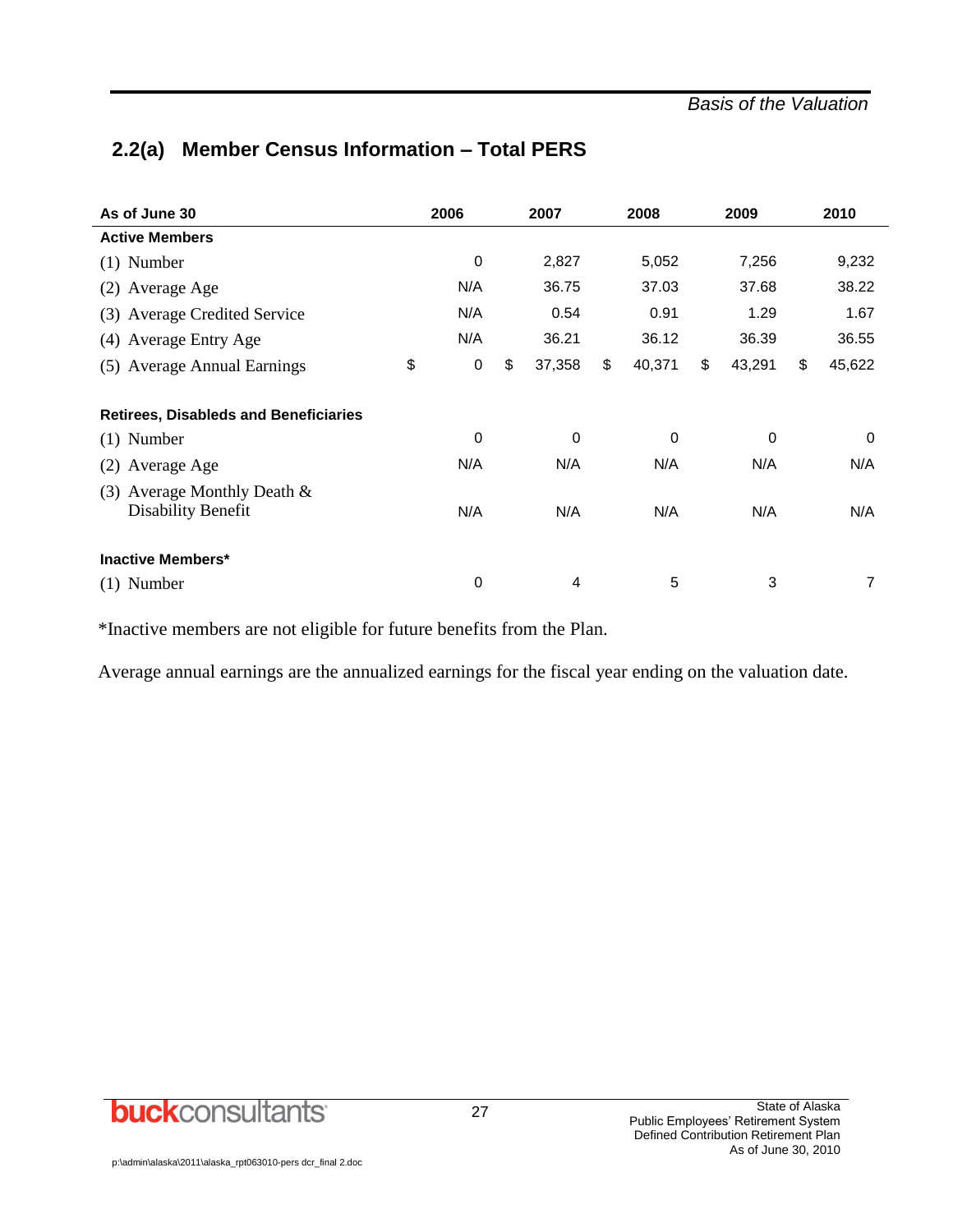|                                |                | <b>Vested</b>   |                |                 |                    |              |
|--------------------------------|----------------|-----------------|----------------|-----------------|--------------------|--------------|
|                                | <b>Actives</b> | <b>Inactive</b> | <b>Retired</b> | <b>Disabled</b> | <b>Beneficiary</b> | <b>Total</b> |
| Total as of July 1, 2009       | 7,256          | 3               | $\Omega$       | 0               | 0                  | 7,259        |
| <b>Vested Termination</b>      | (4)            | 4               | $\Omega$       | 0               | 0                  | 0            |
| <b>Non-vested Termination</b>  | (932)          | 0               | 0              | 0               | 0                  | (932)        |
| <b>Refund of Contributions</b> | (265)          | (1)             | 0              | 0               | 0                  | (266)        |
| Disabled                       | 0              | 0               | 0              | 0               |                    | 0            |
| Retired                        | $\Omega$       | O               | 0              | 0               |                    | ∩            |
| Deceased, No Beneficiary       | 0              | O               | $\Omega$       | 0               | O                  | ∩            |
| Deceased, With Beneficiary     | 0              | 0               | 0              | 0               | 0                  | 0            |
| Return to Active               | 165            | 0               | 0              | 0               | 0                  | 165          |
| Data Adjustment                | 143            |                 | 0              | 0               | 0                  | 144          |
| New Entrant                    | 2,869          | 0               | 0              | 0               | 0                  | 2,869        |
| Total as of July 1, 2010       | 9,232          | 7               | $\mathbf 0$    | 0               | 0                  | 9,239        |

### **2.2(b) Participation Reconciliation – Total PERS**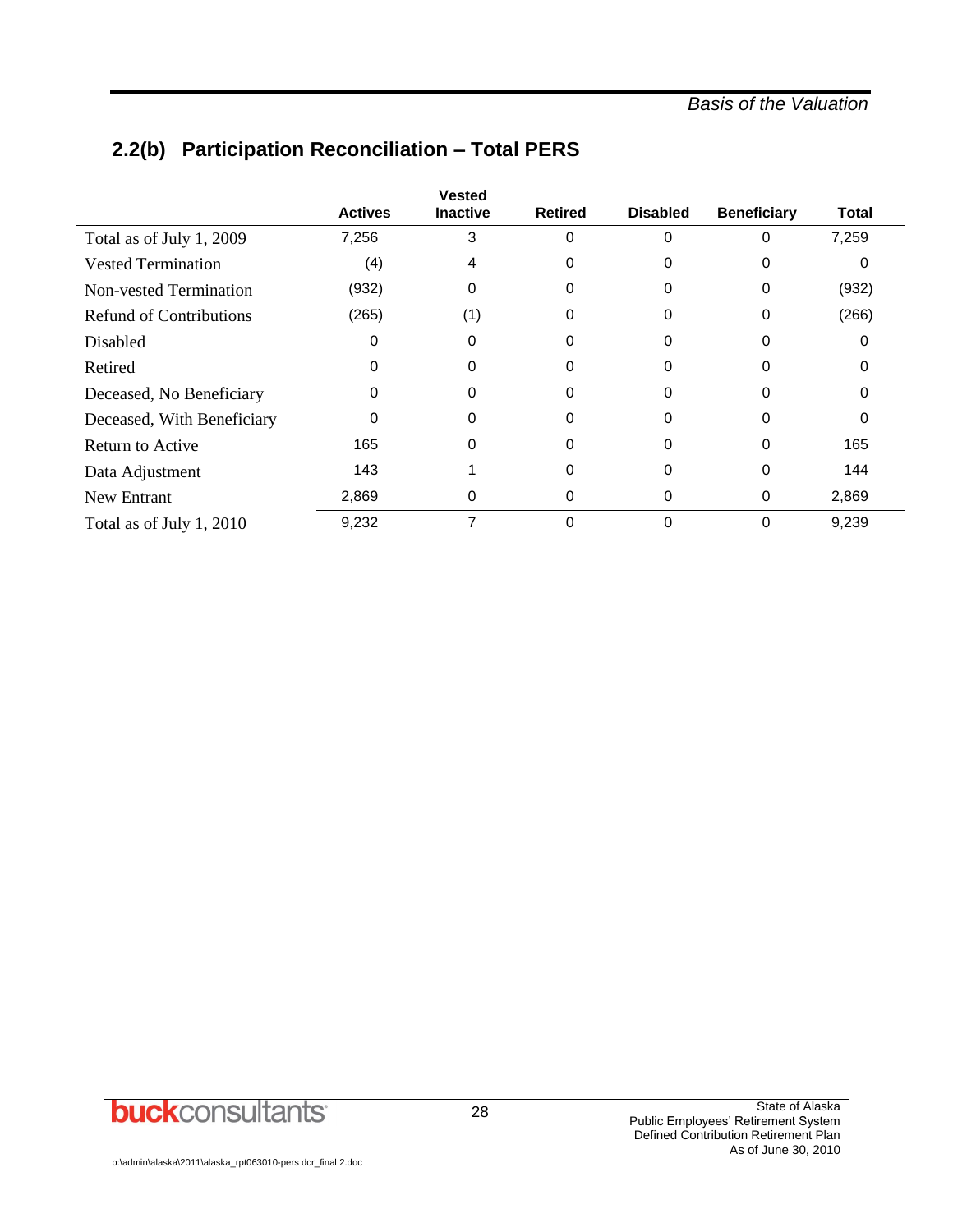### **2.2(c) Additional Information – Active Members**

| As of June 30                    | 2006                   | 2007         | 2008         | 2009         | 2010         |
|----------------------------------|------------------------|--------------|--------------|--------------|--------------|
| <b>Peace Officer/Firefighter</b> |                        |              |              |              |              |
| $(1)$ Number                     | $\mathbf 0$            | 166          | 390          | 585          | 650          |
| Average Age<br>(2)               | N/A                    | 34.39        | 33.04        | 33.55        | 33.86        |
| (3) Average Credited Service     | N/A                    | 0.53         | 0.94         | 1.42         | 2.12         |
| <b>Average Entry Age</b><br>(4)  | N/A                    | 33.86        | 32.10        | 32.13        | 31.74        |
| (5) Average Annual Earnings      | \$<br>$\boldsymbol{0}$ | \$<br>48,130 | \$<br>51,023 | \$<br>56,617 | \$<br>60,467 |
| <b>Others</b>                    |                        |              |              |              |              |
| $(1)$ Number                     | $\boldsymbol{0}$       | 2,661        | 4,662        | 6,671        | 8,582        |
| (2) Average Age                  | N/A                    | 36.90        | 37.36        | 38.04        | 38.55        |
| (3) Average Credited Service     | N/A                    | 0.54         | 0.91         | 1.28         | 1.64         |
| (4) Average Entry Age            | N/A                    | 36.36        | 36.45        | 36.76        | 36.91        |
| (5) Average Annual Earnings      | \$<br>0                | \$<br>36,686 | \$<br>39,480 | \$<br>42,122 | \$<br>44,498 |
| <b>Total</b>                     |                        |              |              |              |              |
| $(1)$ Number                     | $\mathbf 0$            | 2,827        | 5,052        | 7,256        | 9,232        |
| Average Age<br>(2)               | N/A                    | 36.75        | 37.03        | 37.68        | 38.22        |
| (3) Average Credited Service     | N/A                    | 0.54         | 0.91         | 1.29         | 1.67         |
| <b>Average Entry Age</b><br>(4)  | N/A                    | 36.21        | 36.12        | 36.39        | 36.55        |
| (5) Average Annual Earnings      | \$<br>$\boldsymbol{0}$ | \$<br>37,358 | \$<br>40,371 | \$<br>43,291 | \$<br>45,622 |

Average annual earnings are the annualized earnings for the fiscal year ending on the valuation date.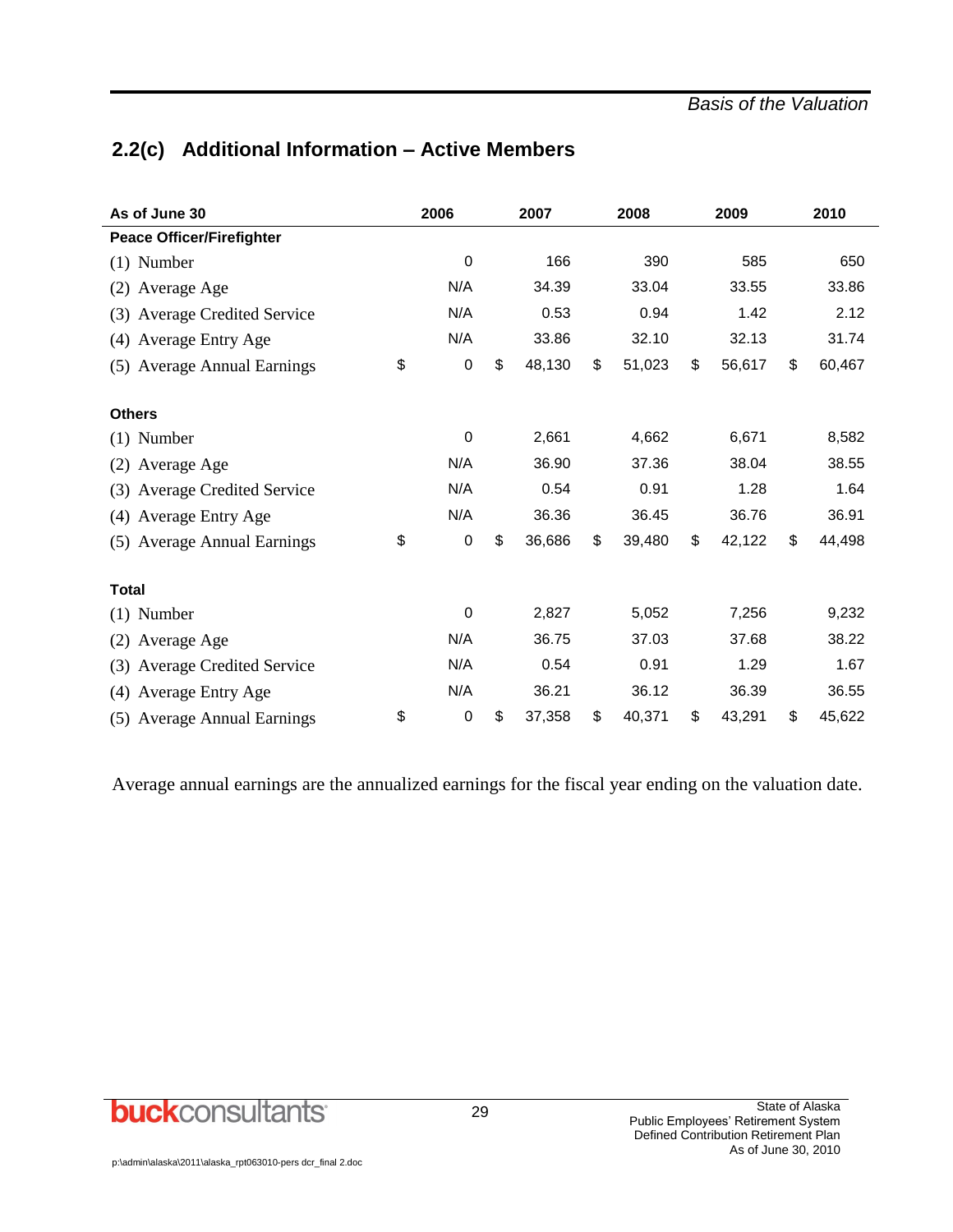### **2.2(d) Distribution of Active Members – Total PERS**

|           |        | <b>Annual Earnings by Age</b> |              | <b>Annual Earnings by Credited Service</b> |        |                   |              |  |
|-----------|--------|-------------------------------|--------------|--------------------------------------------|--------|-------------------|--------------|--|
|           |        | Total                         | Average      | Years                                      |        | Total             | Average      |  |
|           |        | Annual                        | Annual       | οf                                         |        | Annual            | Annual       |  |
| Age       | Number | Earnings                      | Earnings     | Service                                    | Number | Earnings          | Earnings     |  |
| $0 - 19$  | 69     | \$<br>2,327,088               | \$<br>33,726 | 0                                          | 3,294  | \$<br>135,625,235 | \$<br>41,173 |  |
| $20 - 24$ | 1,081  | 43,232,707                    | 39,993       |                                            | 2,662  | 119,516,320       | 44,897       |  |
| $25 - 29$ | 1,711  | 77,862,414                    | 45,507       | 2                                          | 1,985  | 97,581,137        | 49,159       |  |
| $30 - 34$ | 1,418  | 67,826,100                    | 47,832       | 3                                          | 1,271  | 67,200,788        | 52,872       |  |
| $35 - 39$ | 1,165  | 52,522,596                    | 45,084       | 4                                          | 10     | 703,210           | 70,321       |  |
| $40 - 44$ | 1,035  | 46,527,602                    | 44,954       | $0 - 4$                                    | 9,222  | 420,626,690       | 45,611       |  |
| $45 - 49$ | 1,008  | 45,807,197                    | 45,444       | $5 - 9$                                    | 10     | 559,895           | 55,990       |  |
| $50 - 54$ | 817    | 40,409,636                    | 49,461       | $10 - 14$                                  | 0      |                   | Ω            |  |
| $55 - 59$ | 565    | 26.434.856                    | 46,787       | $15 - 19$                                  | 0      | 0                 | O            |  |
| $60 - 64$ | 272    | 14,014,857                    | 51,525       | $20 - 24$                                  | 0      | 0                 | 0            |  |
| $65 - 69$ | 77     | 3,427,943                     | 44,519       | $25 - 29$                                  | 0      | 0                 | 0            |  |
| $70 - 74$ | 13     | 775.923                       | 59,686       | $30 - 34$                                  | 0      | 0                 | 0            |  |
| $75+$     | 1      | 17,666                        | 17,666       | $35 - 39$                                  | 0      | 0                 | 0            |  |
|           |        |                               |              | $40+$                                      | 0      | 0                 | 0            |  |
| Total     | 9,232  | \$421,186,585                 | \$<br>45,622 | Total                                      | 9,232  | 421,186,585<br>\$ | \$<br>45,622 |  |

#### **Years of Credited Service by Age**

|           | <b>Years of Service</b> |       |           |           |       |           |       |       |       |       |
|-----------|-------------------------|-------|-----------|-----------|-------|-----------|-------|-------|-------|-------|
| Age       | $0 - 4$                 | $5-9$ | $10 - 14$ | $15 - 19$ | 20-24 | $25 - 29$ | 30-34 | 35-39 | $40+$ | Total |
| $0 - 19$  | 69                      | 0     |           |           | ი     | ∩         | ი     |       |       | 69    |
| $20 - 24$ | 1,081                   |       |           |           |       |           |       |       |       | 1,081 |
| $25 - 29$ | 1,711                   |       |           |           |       |           |       |       |       | 1,711 |
| $30 - 34$ | 1,417                   |       |           |           |       |           |       |       | 0     | 1,418 |
| $35 - 39$ | 1,164                   |       |           |           |       |           |       |       | 0     | 1,165 |
| $40 - 44$ | 1,034                   |       |           |           |       |           |       |       |       | 1,035 |
| $45 - 49$ | 1,007                   |       |           |           |       |           |       |       | 0     | 1,008 |
| $50 - 54$ | 814                     |       |           |           |       |           |       |       |       | 817   |
| $55 - 59$ | 563                     |       |           |           |       |           |       |       | 0     | 565   |
| $60 - 64$ | 272                     |       |           |           |       |           |       |       |       | 272   |
| $65 - 69$ | 76                      |       |           |           |       |           |       |       |       | 77    |
| $70 - 74$ | 13                      |       |           |           |       |           |       |       |       | 13    |
| $75+$     |                         | 0     | 0         | 0         | O     | 0         | 0     | O     |       |       |
|           |                         |       |           |           |       |           |       |       |       |       |
| Total     | 9,222                   | 10    |           |           |       |           |       |       | 0     | 9,232 |

Total annual earnings are the annualized earnings for the fiscal year ending on the valuation date.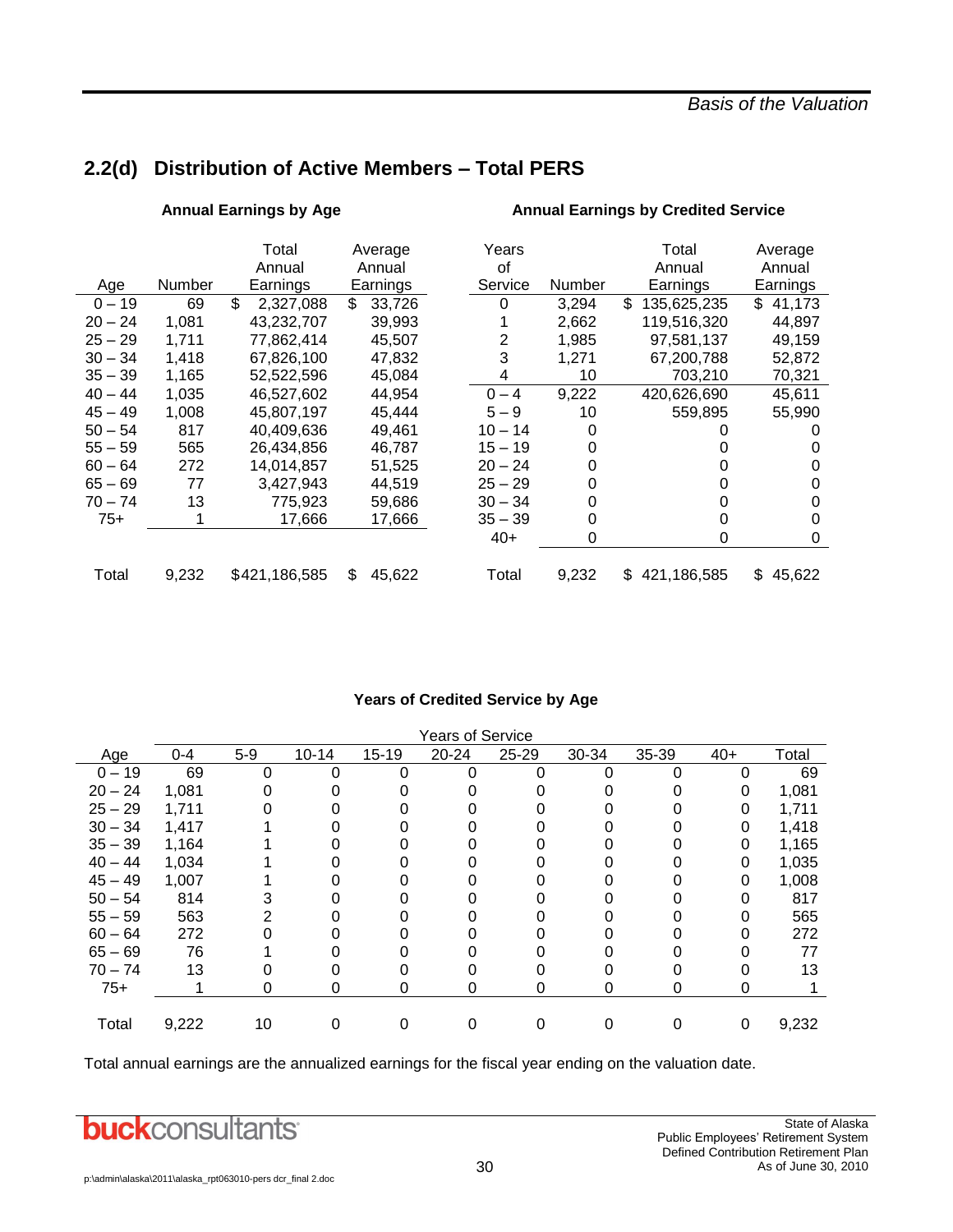| <b>Valuation</b><br>Date | <b>Number</b> | Annual<br><b>Earnings</b><br>(000's) | Annual<br>Average<br><b>Earnings</b> | <b>Percent</b><br>Increase/<br>(Decrease)<br>in Average<br><b>Earnings</b> | Number of<br><b>Participating</b><br><b>Employers</b> |
|--------------------------|---------------|--------------------------------------|--------------------------------------|----------------------------------------------------------------------------|-------------------------------------------------------|
| June 30, 2010            | 9,232         | \$421,187                            | \$45,622                             | 5.4%                                                                       | 160                                                   |
| June 30, 2009            | 7,256         | 314,118                              | 43,291                               | 7.2%                                                                       | 160                                                   |
| June 30, 2008            | 5.052         | 203,955                              | 40,371                               | 8.1%                                                                       | 159                                                   |
| June 30, 2007            | 2,827         | 105,611                              | 37,358                               | $0.0\%$                                                                    | 160                                                   |
| June 30, 2006            | 0             | 0                                    | 0                                    | 0.0%                                                                       | 0                                                     |

### **2.2(e) Schedule of Active Member Valuation Data – Total PERS**

Annual earnings are the annualized earnings for the fiscal year ending on the valuation date.

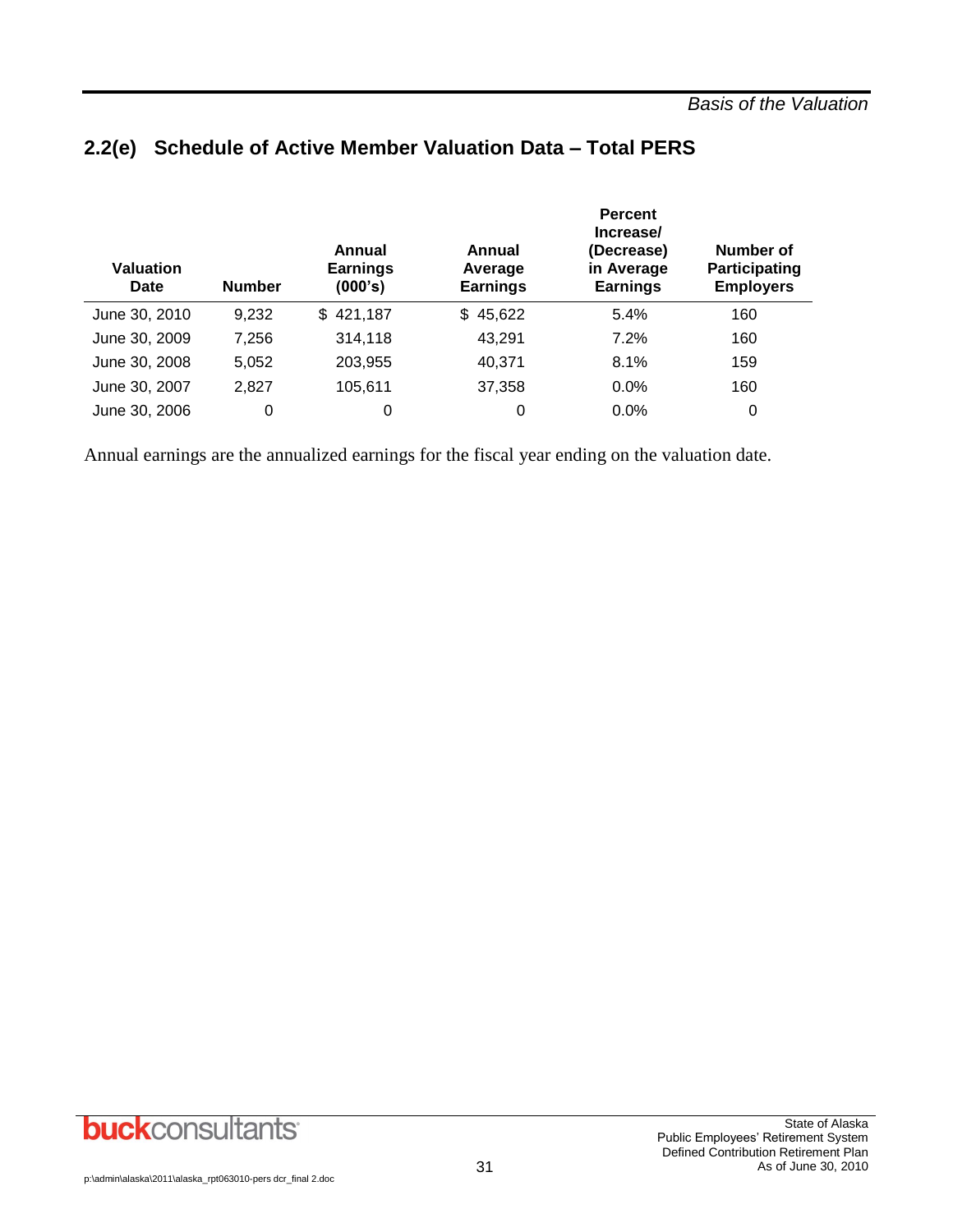### **2.3 Summary of Actuarial Assumptions, Methods and Procedures**

The demographic and economic assumptions used in the June 30, 2010 valuation are described below. Unless noted otherwise, these assumptions were adopted by the Board in December 2010. These assumptions were the result of an experience study performed for the DB Plan as of June 30, 2009. The funding method used in this valuation was adopted by the Board in October 2006. The asset smoothing method used to determine valuation assets was changed effective June 30, 2002.

Benefits valued are those delineated in Alaska State statutes as of the valuation date. Changes in State statutes effective after the valuation date are not taken into consideration in setting the assumptions and methods.

#### **Valuation of Liabilities**

#### **(A) Actuarial Method** – Entry Age Actuarial Cost

Liabilities and contributions shown in the report are computed using the Entry Age Actuarial Cost method of funding. Any funding surpluses or unfunded accrued liability is amortized over 25 years as a level percentage of expected payroll. Payroll is assumed to increase by the payroll growth assumption per year for this purpose. However, in keeping with GASB requirements, the net amortization period will not exceed 30 years.

Cost factors designed to produce annual costs as a constant percentage of each member's expected compensation in each year for death & disability benefits (constant dollar amount for retiree medical benefits), from the assumed entry age to the last age with a future benefit were applied to the projected benefits to determine the normal cost (the portion of the total cost of the Plan allocated to the current year under the method). The normal cost is determined by summing intermediate results for active members and determining an average normal cost rate which is then related to the total DCR Plan payroll of active members. The actuarial accrued liability for active members (the portion of the total cost of the Plan allocated to prior years under the method) was determined as the excess of the actuarial present value of projected benefits over the actuarial present value of future normal costs.

The actuarial accrued liability for beneficiaries and disability members currently receiving benefits (if any) was determined as the actuarial present value of the benefits expected to be paid. No future normal costs are payable for these members.

The actuarial accrued liability under this method at any point in time is the theoretical amount of the fund that would have been accumulated had annual contributions equal to the normal cost been made in prior years (it does not represent the liability for benefits accrued to the valuation date). The unfunded actuarial accrued liability is the excess of the actuarial accrued liability over the actuarial value of plan assets measured on the valuation date.

Under this method, experience gains or losses, i.e., decreases or increases in accrued liabilities attributable to deviations in experience from the actuarial assumptions, adjust the unfunded actuarial accrued liability.

#### **(B) Valuation of Assets**

Effective June 30, 2006, the asset valuation method recognizes 20% of the investment gain or loss in each of the current and preceding four years. This method will be phased in over five years. Market Value of Assets were \$0 as of June 30, 2006. All assets are valued at market value. Assets are accounted for on an accrued basis and are taken directly from financial statements audited by KPMG LLP. Valuation assets are constrained to a range of 80% to 120% of the market value of assets.

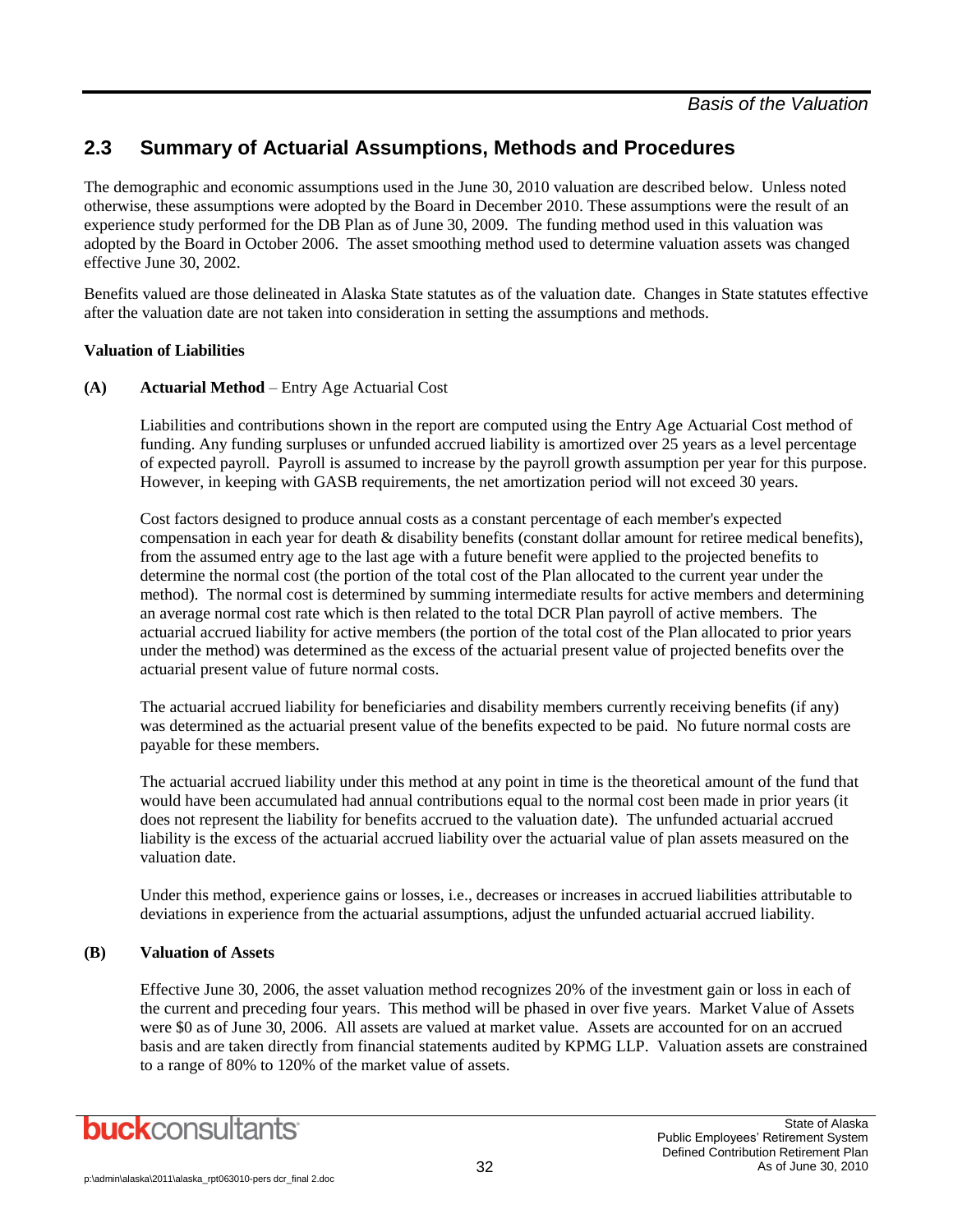### **2.3 Summary of Actuarial Assumptions, Methods and Procedures** *(continued)*

#### **(C) Valuation of Retiree Medical Benefits**

The methodology used for the valuation of the retiree medical benefits is described in Section 2.3(c) of the State of Alaska Public Employees' Retirement System Defined Benefit Plan Actuarial Valuation Report as of June 30, 2010.

Due to the lack of experience for the DCR Plan only, base claims costs are based on those described in the actuarial valuation as of June 30, 2010 for PERS with some adjustments. The claims costs were adjusted to reflect the differences between the DCR medical plan and the DB medical plan. These differences include different coverage levels and an indexing of the retiree out-of-pocket dollar amounts. To account for higher initial copays, deductibles and out-of-pocket limits, FY10 claims costs were reduced 5.9% for medical and 0.7% for prescription drugs. Retiree out-of-pocket amounts were indexed 4.8% each year to reflect the effect of the deductible leveraging on trend, putting the annual projected trend closer to the ultimate trend rate.

No implicit subsidies are assumed. Employees projected to retire with 30 years of service prior to Medicare (25 years for PERS peace officer/firefighter) are valued with commencement deferred to Medicare eligibility, as such participants will be required to pay the full plan premium. Explicit subsidies for disabled and normal retirement are determined using the plan-defined percentages of total projected plan costs, again with no implicit subsidy assumed.

#### **Healthcare Reform**

Healthcare Reform legislation passed on March 23, 2010 included several provisions with potential implications for the State of Alaska Retiree Health Plan liability. Buck evaluated the impact of the following provisions; however, none of the impacts have been included in the valuation results.

- Because the State plan is retiree-only, and was in effect at the time the legislation was enacted, not all  $\bullet$ provisions are required. Unlimited lifetime benefits and dependent coverage to age 26 are two of these provisions. We reviewed the impact of including these provisions, but there was no decision made to adopt them, and no requirement to do so.
- The Plan will be subject to the high cost plan excise tax (Cadillac tax). Based upon guidance available  $\bullet$ at the time of disclosures, Buck estimated the year in which the tax would potentially affect Alaska to be 2047, and with a minimal impact. Buck determined the impact to be immaterial based on a blend of pre-Medicare and Medicare retirees.

We have not identified any other specific provisions of healthcare reform that would be expected to have a significant impact on the measured obligation. As additional guidance on the legislation is issued, we will continue to monitor any potential impacts.

#### **Changes in Methods From the Prior Valuation**

There were no changes in methods from the prior valuation.

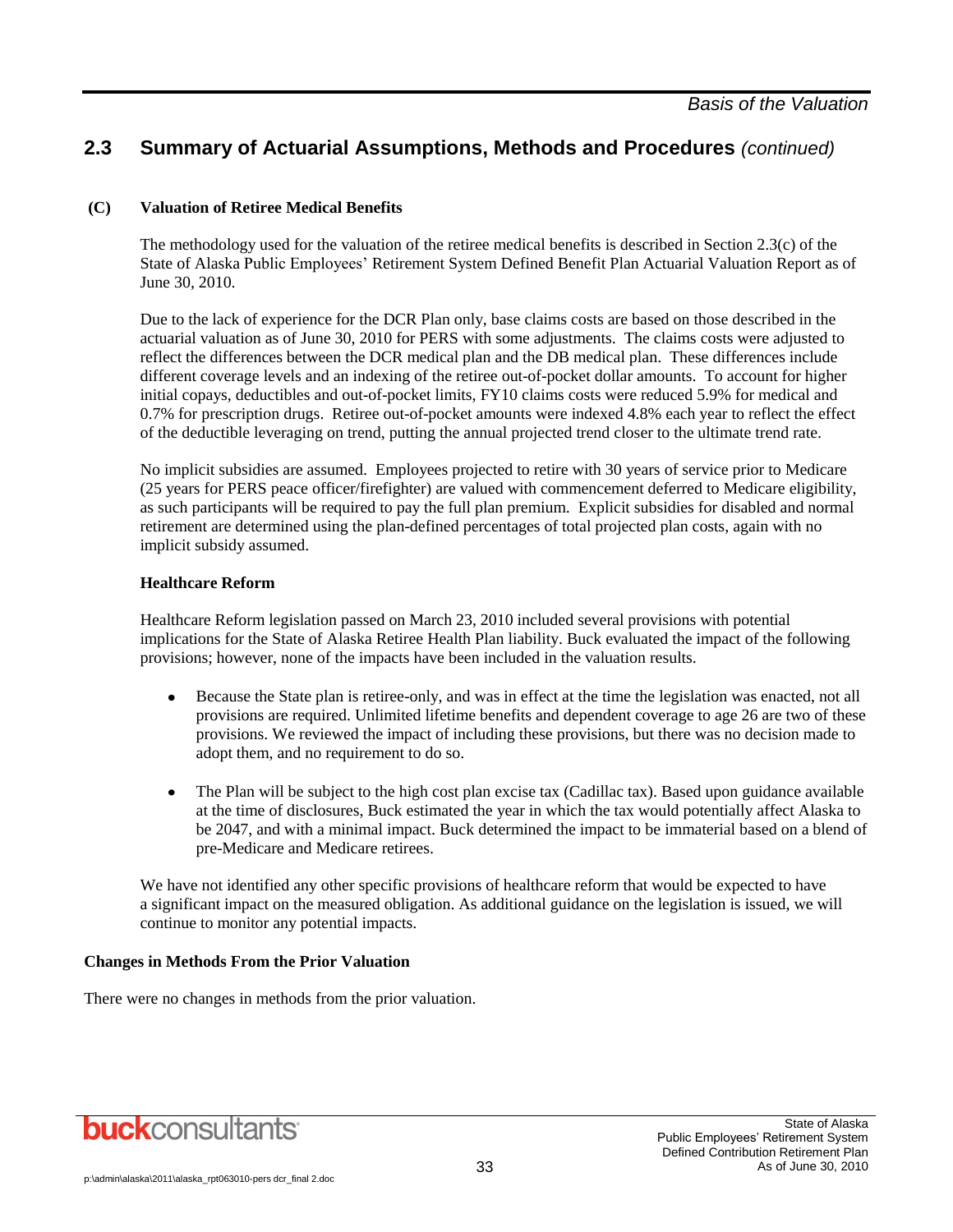### **2.3 Summary of Actuarial Assumptions, Methods and Procedures** *(continued)*

#### **(D) Actuarial Assumptions**

| <b>Investment Return / Discount Rate</b> | 8.00% per year (geometric), compounded annually, net of expenses.                                |
|------------------------------------------|--------------------------------------------------------------------------------------------------|
| <b>Salary Scale</b>                      | Inflation $-3.12%$ per year.                                                                     |
|                                          | Productivity $-0.5%$ per year.                                                                   |
|                                          | See Table 1 for salary scale rates.                                                              |
| Payroll Growth                           | 3.62% per year. (Inflation + Productivity)                                                       |
| <b>Total Inflation</b>                   | Total inflation as measured by the Consumer Price Index for urban                                |
|                                          | and clerical workers for Anchorage is assumed to increase 3.12%                                  |
|                                          | annually.                                                                                        |
| Mortality (Pre-termination)              | Peace Officer/Firefighter:                                                                       |
|                                          | Based upon the 2005-2009 actual mortality experience of the PERS                                 |
|                                          | DB Plan (see Table 2). 80% of the 1994 Group Annuity Mortality                                   |
|                                          | (GAM) Table, 1994 Base Year without margin projected to 2013                                     |
|                                          | using Projection Scale AA for males and 60% for females.                                         |
|                                          | Others:                                                                                          |
|                                          | Based upon the 2005-2009 actual mortality experience of the PERS                                 |
|                                          | DB Plan (see Table 3). 75% of the 1994 GAM Table, 1994 Base                                      |
|                                          | Year without margin projected to 2013 using Projection Scale AA                                  |
|                                          | for males and 55% for females.                                                                   |
|                                          | Deaths are assumed to be occupational 75% of the time for Peace                                  |
|                                          | Officer/Firefighter, 55% of the time for Others.                                                 |
| Mortality (Post-termination)             | 1994 GAM Table, 1994 Base Year without margin projected to 2013                                  |
|                                          | using Projection Scale AA for males and with one-year set-forward<br>for females. (See Table 4.) |
| Turnover                                 | Select rates were estimated and ultimate rates were set to the PERS                              |
|                                          | DB Plan's rates loaded by 10%. (See Table 5.)                                                    |
| Disability                               | Incidence rates based upon the 2005-2009 actual experience of the                                |
|                                          | PERS DB Plan, in accordance with Table 6. Post-disability mortality                              |
|                                          | in accordance with the RP-2000 Disabled Retiree Mortality Table.                                 |
|                                          | Disabilities are assumed to be occupational 75% of the time for                                  |
|                                          | Peace Officer/Firefighter, 55% of the time for Others.                                           |
| Retirement                               | Retirement rates were estimated in accordance with Table 7.                                      |
| Marriage and Age Difference              | Wives are assumed to be three years younger than husbands. 80%                                   |
|                                          | of male members and 70% of female members are assumed to be                                      |
|                                          | married.                                                                                         |
| Part-time Status                         | Part-time employees are assumed to earn 1.00 years of credited                                   |
|                                          | service per year for Peace Officer/Firefighter and 0.65 years of                                 |
|                                          | credited service per year for Other members.                                                     |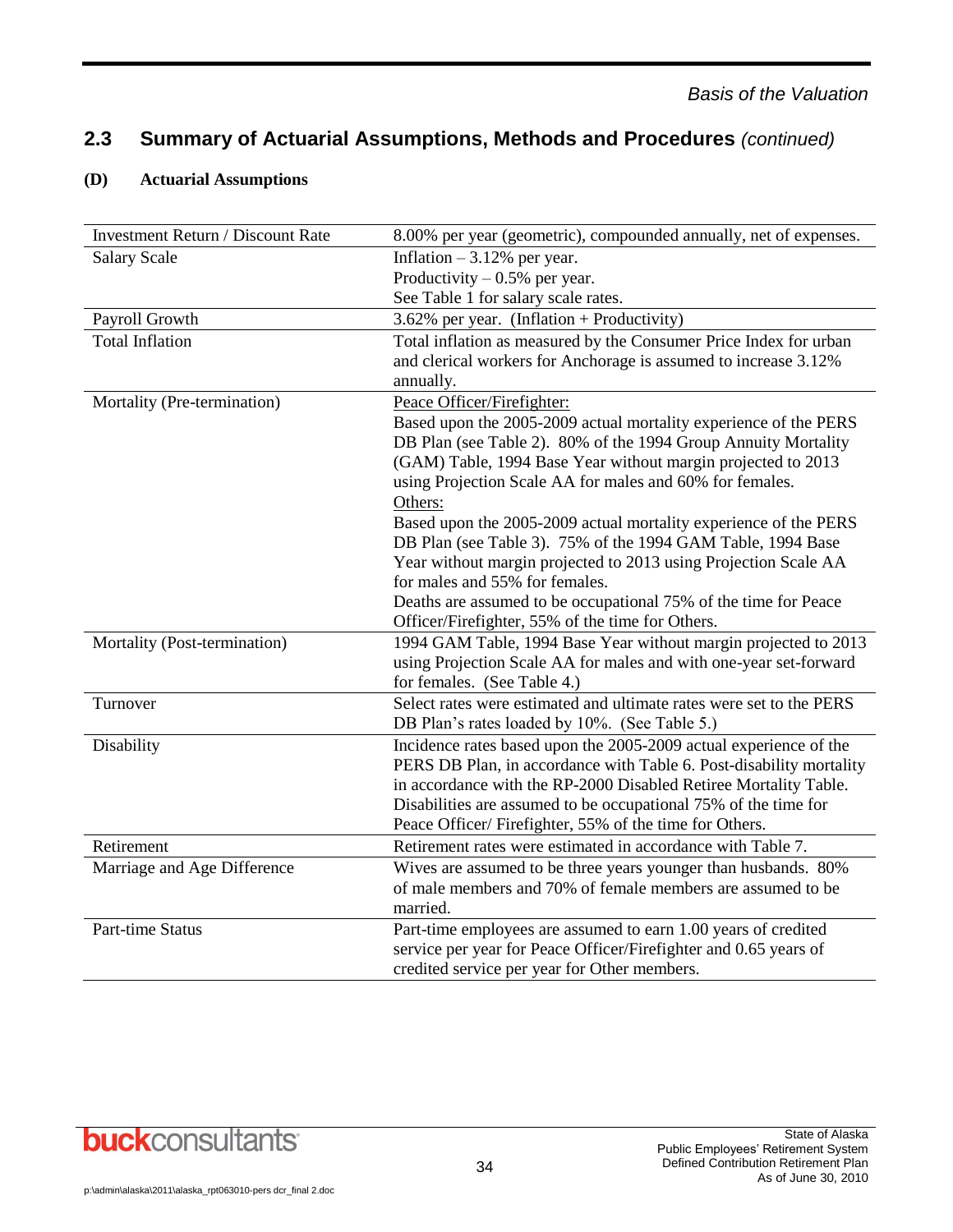### **2.3 Summary of Actuarial Assumptions, Methods and Procedures** *(continued)*

| <b>Expenses</b>                      | All expenses are net of the investment return assumption.                                                                                                           |                |                     |  |  |
|--------------------------------------|---------------------------------------------------------------------------------------------------------------------------------------------------------------------|----------------|---------------------|--|--|
| Per Capita Claims Cost               | Sample claims cost rates adjusted to age 65 for FY11 medical<br>benefits are shown below:                                                                           |                |                     |  |  |
|                                      |                                                                                                                                                                     |                | <b>Prescription</b> |  |  |
|                                      |                                                                                                                                                                     | <b>Medical</b> | <b>Drugs</b>        |  |  |
|                                      | Pre-Medicare                                                                                                                                                        | \$8,606        | \$2,600             |  |  |
|                                      | Medicare Parts A & B                                                                                                                                                | \$1,563        | \$2,600             |  |  |
|                                      | Medicare Part B Only                                                                                                                                                | \$6,654        | \$2,600             |  |  |
|                                      | Medicare Part D                                                                                                                                                     | N/A            | \$<br>515           |  |  |
| Third Party Administrator Fees       | \$153.33 per person per year; assumed trend rate of 5% per year.                                                                                                    |                |                     |  |  |
| <b>Base Claims Costs Adjustments</b> | Due to higher initial copays, deductibles, out-of-pocket limits<br>and member cost sharing compared to the DB medical plan, the<br>following adjustments were made: |                |                     |  |  |
|                                      | 0.941 for the medical plan.                                                                                                                                         |                |                     |  |  |
|                                      | 0.993 for the prescription drug plan.                                                                                                                               |                |                     |  |  |
|                                      | 0.952 for the annual indexing for member cost sharing.                                                                                                              |                |                     |  |  |

#### **(D) Actuarial Assumptions** *(continued)*

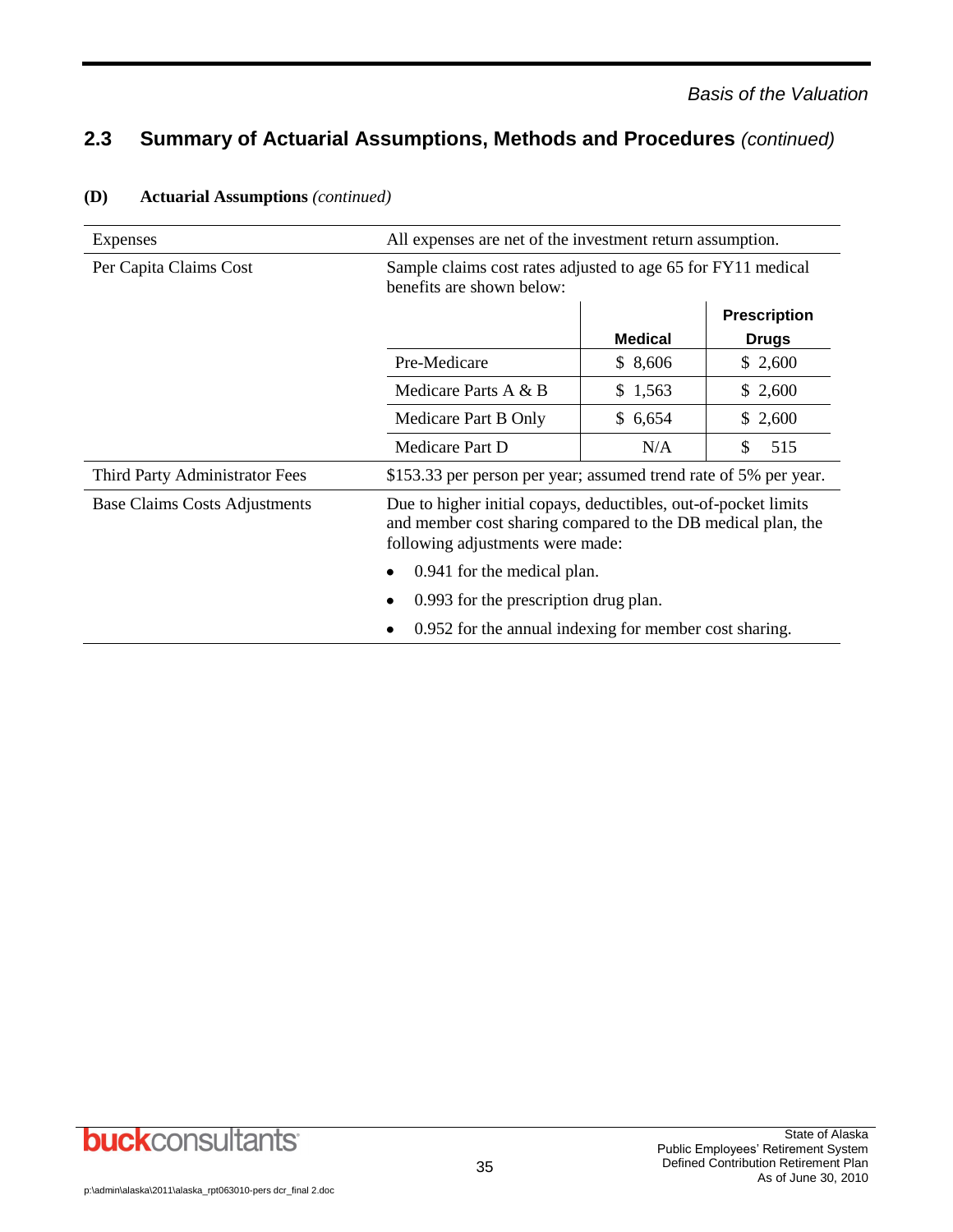### **2.3 Summary of Actuarial Assumptions, Methods and Procedures** *(continued)*

| (D)<br><b>Actuarial Assumptions (continued)</b> |  |
|-------------------------------------------------|--|
|-------------------------------------------------|--|

Health Cost Trend The table below shows the rate used to project the cost from the shown fiscal year to the next fiscal year. For example, 6.9% is applied to the FY11 medical claims costs to get the FY12 medical claims costs.

|              |                | <b>Prescription</b> |
|--------------|----------------|---------------------|
|              | <b>Medical</b> | <b>Drugs</b>        |
| <b>FY11</b>  | 6.9%           | 8.3%                |
| <b>FY12</b>  | 6.4%           | 7.1%                |
| <b>FY13</b>  | 5.9%           | 5.9%                |
| <b>FY14</b>  | 5.9%           | 5.9%                |
| <b>FY15</b>  | 5.9%           | 5.9%                |
| FY16         | 5.9%           | 5.9%                |
| <b>FY17</b>  | 5.9%           | 5.9%                |
| <b>FY25</b>  | 5.8%           | 5.8%                |
| <b>FY50</b>  | 5.7%           | 5.7%                |
| <b>FY100</b> | 5.1%           | 5.1%                |
|              |                |                     |

For the June 30, 2008 valuation and later, the Society of Actuaries' Healthcare Cost Trend Model is used to project medical and prescription drug costs. This model effectively begins estimating trend amounts beginning in 2012 and projects out to 2100. The model has been populated with assumptions that are specific to the State of Alaska.

| <b>Aging Factors</b>                 |                         |                | <b>Prescription</b>                  |
|--------------------------------------|-------------------------|----------------|--------------------------------------|
|                                      | Age                     | <b>Medical</b> | <b>Drugs</b>                         |
|                                      | $0 - 44$                | 2.0%           | 4.5%                                 |
|                                      | $45 - 54$               | 2.5%           | 3.5%                                 |
|                                      | 55-64                   | 3.5%           | 3.0%                                 |
|                                      | 65-74                   | 4.0%           | 1.5%                                 |
|                                      | 75-84                   | 1.5%           | 0.5%                                 |
|                                      | 85-94                   | 0.5%           | 0.0%                                 |
|                                      | $95+$                   | 0.0%           | 0.0%                                 |
| <b>Retiree Medical Participation</b> | <b>Years of Service</b> |                | <b>Percent Participation</b>         |
|                                      | $10 - 14$               |                | 75%                                  |
|                                      | 15-19                   |                | 80%                                  |
|                                      | $20 - 24$               |                | 85%                                  |
|                                      | 25-29                   |                | 95%                                  |
|                                      | $30+$                   |                | 100%                                 |
| <b>KCONSL</b><br>uci                 |                         |                | State<br>Public Employees' Petiremen |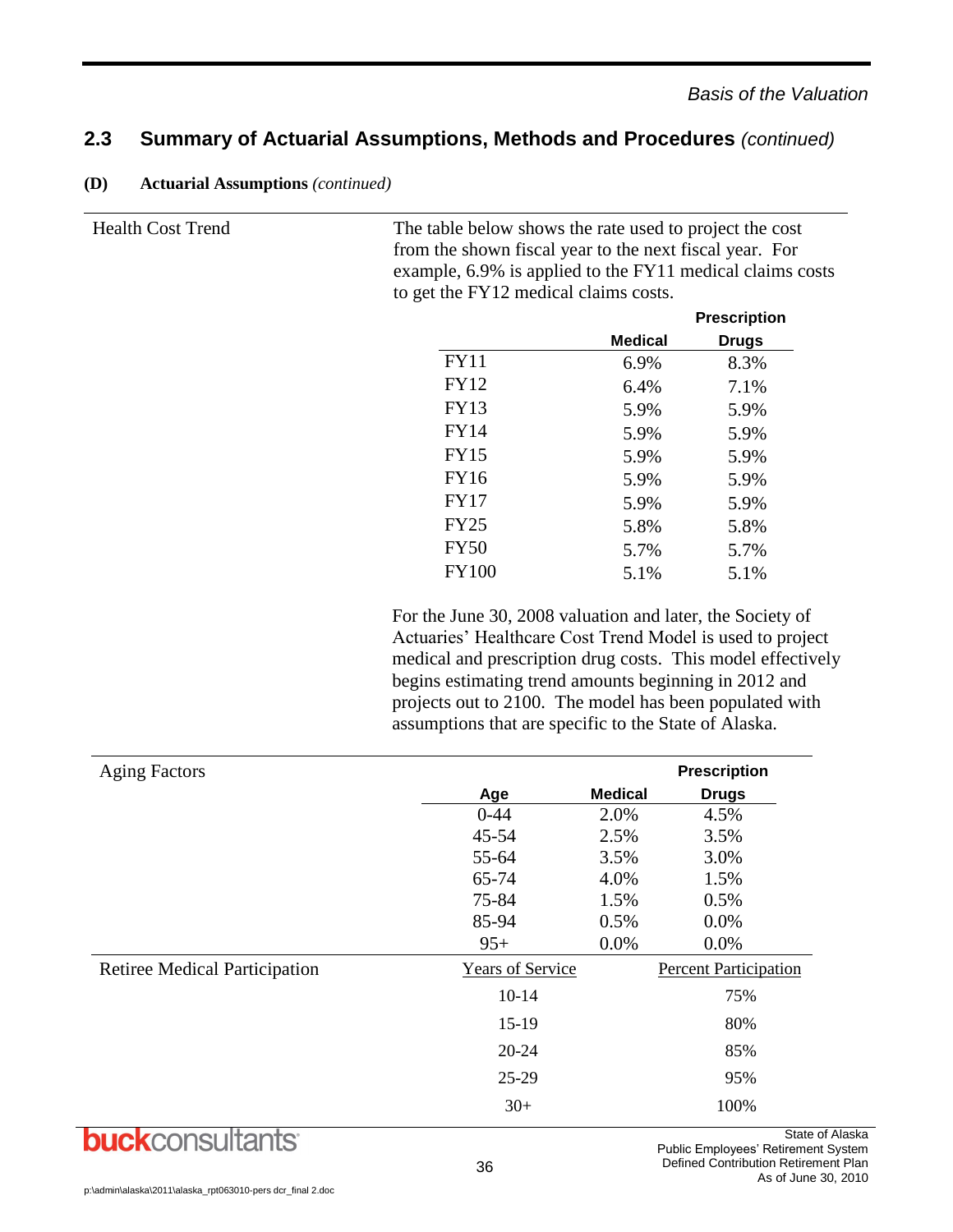### **2.3 Summary of Actuarial Assumptions, Methods and Procedures** *(continued)*

### **Table 1 Alaska PERS DCR Plan Salary Scale**

### **Peace Officer/Firefighter:**

| <b>Year of Employment</b> | <b>Percent Increase</b> |
|---------------------------|-------------------------|
| $1 - 4$                   | 6.36%                   |
| 5                         | 6.11                    |
| 6                         | 5.61                    |
| 7⊥                        | 412                     |

#### **Others:**

| <b>Year of Employment</b> | <b>Percent Increase</b> |
|---------------------------|-------------------------|
| 1                         | 9.60%                   |
| $\mathfrak{D}$            | 7.60                    |
| 3                         | 6.61                    |
|                           | 6.11                    |
| 5                         | 5.61                    |
|                           | Age-based               |

Rates vary slightly by age after 6 years of employment.

| <b>Percent Increase</b> |
|-------------------------|
|                         |
| 5.11%                   |
| 4.99                    |
| 4.86                    |
| 4.70                    |
| 4.53                    |
| 4.61                    |
| 4.24                    |
| 3.62                    |
|                         |

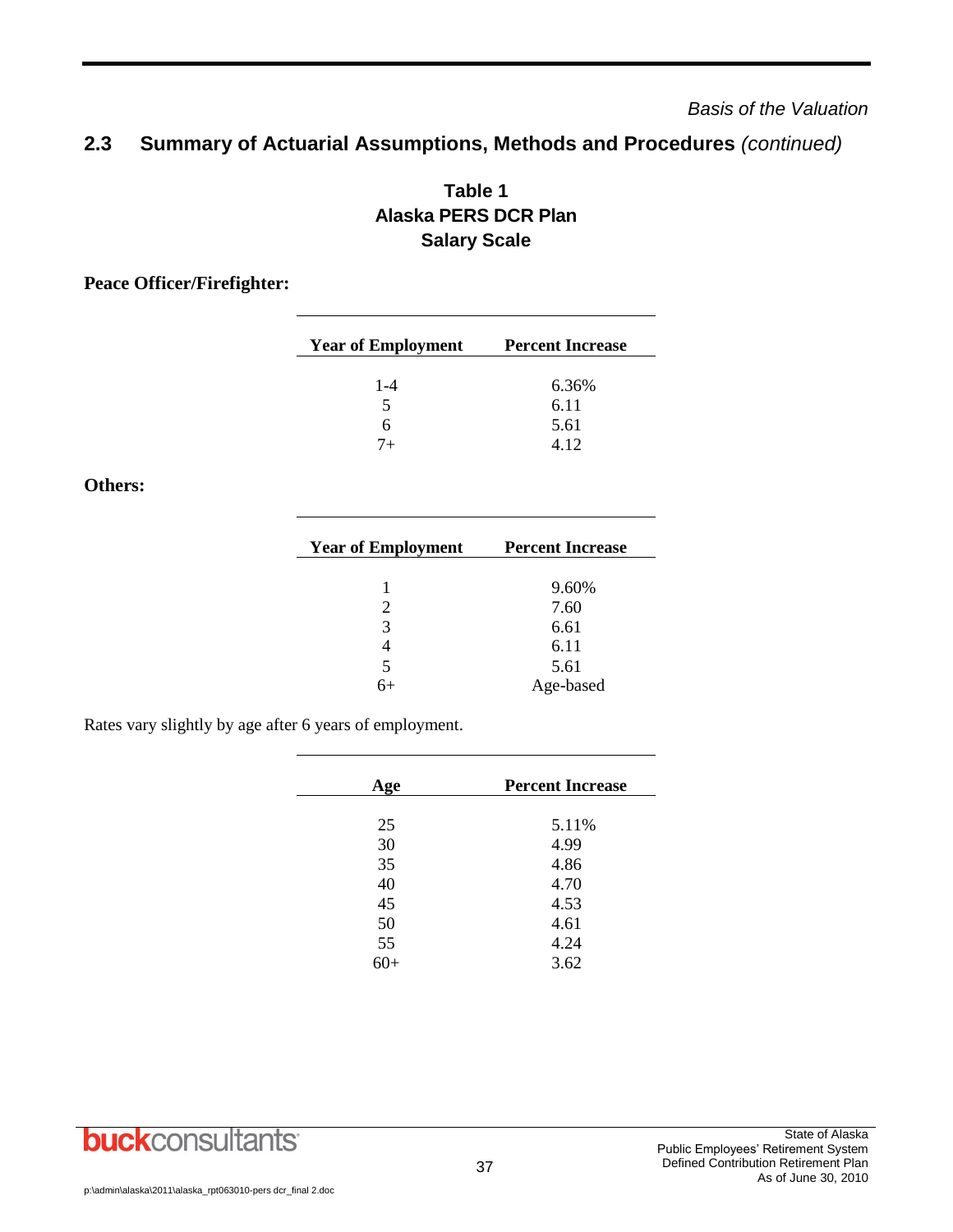### **2.3 Summary of Actuarial Assumptions, Methods and Procedures** *(continued)*

| <b>Mortality Table (Pre-termination)</b> |             |               |  |
|------------------------------------------|-------------|---------------|--|
| <u>Age</u>                               | <b>Male</b> | <b>Female</b> |  |
| 20                                       | 0.0303%     | 0.0135%       |  |
| 21                                       | 0.0323      | 0.0133        |  |
| 22                                       | 0.0345      | 0.0135        |  |
| 23                                       | 0.0380      | 0.0138        |  |
| 24                                       | 0.0419      | 0.0141        |  |
| 25                                       | 0.0470      | 0.0144        |  |
| 26                                       | 0.0534      | 0.0151        |  |
| 27                                       | 0.0569      | 0.0155        |  |
| 28                                       | 0.0590      | 0.0161        |  |
| 29                                       | 0.0609      | 0.0170        |  |
| 30                                       | 0.0627      | 0.0187        |  |
| 31                                       | 0.0642      | 0.0207        |  |
| 32                                       | 0.0656      | 0.0220        |  |
| 33                                       | 0.0663      | 0.0229        |  |
| 34                                       | 0.0664      | 0.0239        |  |
| 35                                       | 0.0666      | 0.0250        |  |
| 36                                       | 0.0674      | 0.0262        |  |
| 37                                       | 0.0697      | 0.0277        |  |
| 38                                       | 0.0721      | 0.0295        |  |
| 39                                       | 0.0753      | 0.0316        |  |
| 40                                       | 0.0792      | 0.0344        |  |
| 41                                       | 0.0837      | 0.0372        |  |
| 42                                       | 0.0890      | 0.0400        |  |
| 43                                       | 0.0943      | 0.0425        |  |
| 44                                       | 0.0997      | 0.0447        |  |
| 45                                       | 0.1059      | 0.0462        |  |
| 46                                       | 0.1133      | 0.0481        |  |
| 47                                       | 0.1226      | 0.0508        |  |
| 48                                       | 0.1331      | 0.0551        |  |
| 49                                       | 0.1445      | 0.0598        |  |
| 50                                       | 0.1571      | 0.0665        |  |
| 51                                       | 0.1716      | 0.0745        |  |
| 52                                       | 0.1883      | 0.0856        |  |
| 53                                       | 0.2100      | 0.0978        |  |
| 54                                       | 0.2331      | 0.1111        |  |
| 55                                       | 0.2644      | 0.1270        |  |
| 56                                       | 0.3015      | 0.1474        |  |
| 57                                       | 0.3466      | 0.1712        |  |
| 58                                       | 0.3989      | 0.1970        |  |
| 59                                       | 0.4489      | 0.2266        |  |
| 60                                       | 0.5050      | 0.2604        |  |

# **Table 2 Alaska PERS Peace Officer/Firefighter DCR Plan**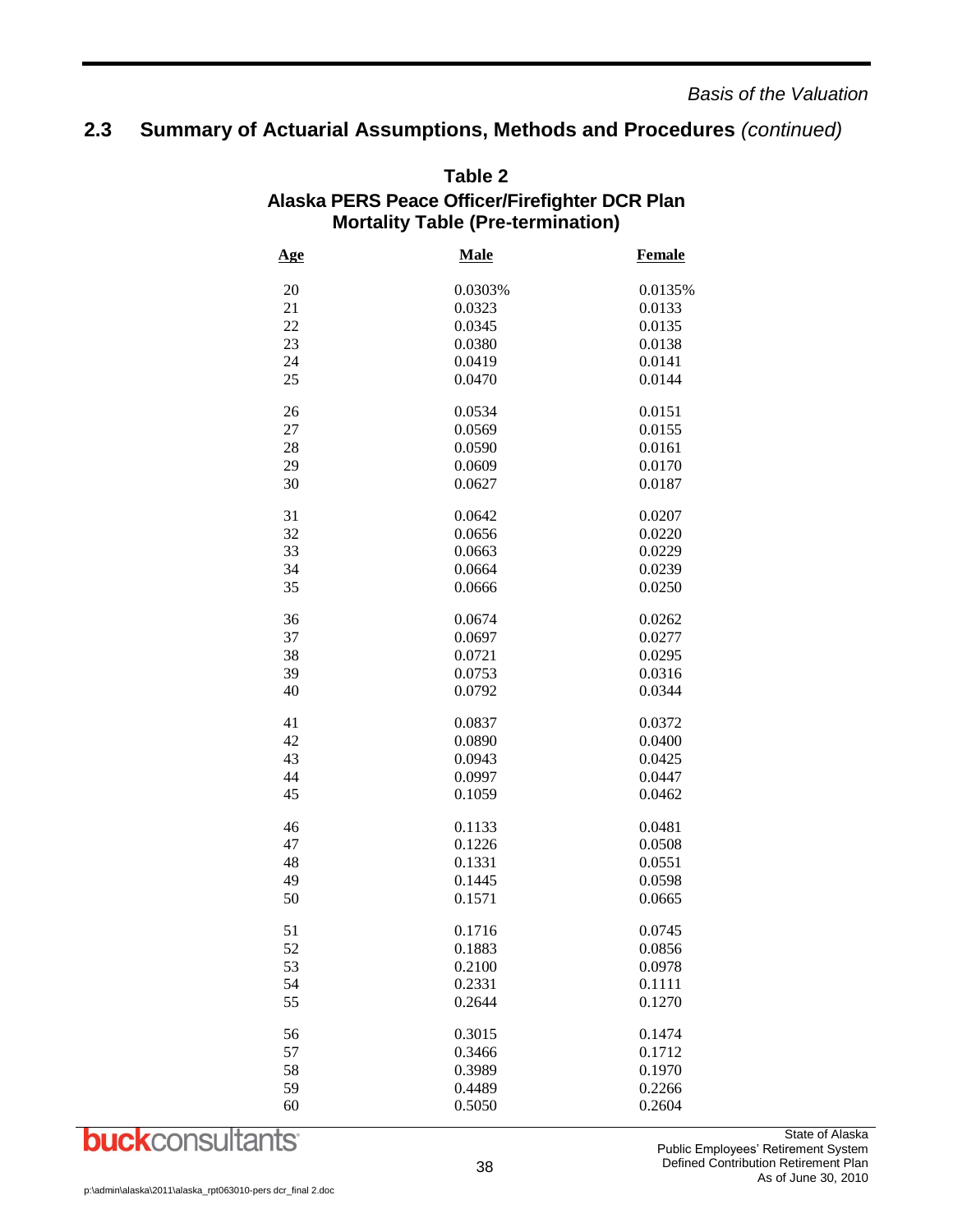### **2.3 Summary of Actuarial Assumptions, Methods and Procedures** *(continued)*

| <b>Mortality Table (Pre-termination)</b> |             |               |  |
|------------------------------------------|-------------|---------------|--|
| <u>Age</u>                               | <b>Male</b> | <b>Female</b> |  |
| 20                                       | .0284%      | .0123%        |  |
| 21                                       | .0303       | .0122         |  |
| 22                                       | .0324       | .0123         |  |
| 23                                       | .0356       | .0127         |  |
| 24                                       | .0392       | .0129         |  |
| 25                                       | .0441       | .0132         |  |
| 26                                       | .0501       | .0138         |  |
| 27                                       | .0533       | .0142         |  |
| 28                                       | .0553       | .0148         |  |
| 29                                       | .0571       | .0156         |  |
| 30                                       | .0588       | .0171         |  |
| 31                                       | .0602       | .0189         |  |
| 32                                       | .0615       | .0202         |  |
| 33                                       | .0622       | .0210         |  |
| 34                                       | .0623       | .0219         |  |
| 35                                       | .0624       | .0229         |  |
| 36                                       | .0632       | .0240         |  |
| 37                                       | .0653       | .0254         |  |
| 38                                       | .0676       | .0271         |  |
| 39                                       | .0706       | .0289         |  |
| 40                                       | .0742       | .0315         |  |
| 41                                       | .0785       | .0341         |  |
| 42                                       | .0834       | .0366         |  |
| 43                                       | .0884       | .0389         |  |
| 44                                       | .0935       | .0409         |  |
| 45                                       | .0993       | .0423         |  |
| 46                                       | .1063       | .0441         |  |
| 47                                       | .1149       | .0466         |  |
| 48                                       | .1248       | .0505         |  |
| 49                                       | .1354       | .0548         |  |
| 50                                       | .1473       | .0610         |  |
| 51                                       | .1609       | .0683         |  |
| 52                                       | .1765       | .0784         |  |
| 53                                       | .1969       | .0897         |  |
| 54                                       | .2186       | .1018         |  |
| 55                                       | .2479       | .1164         |  |
| 56                                       | .2827       | .1352         |  |
| 57                                       | .3249       | .1570         |  |
| 58                                       | .3739       | .1806         |  |
| 59                                       | .4208       | .2077         |  |
| 60                                       | .4734       | .2387         |  |

# **Table 3 Alaska PERS Others DCR Plan**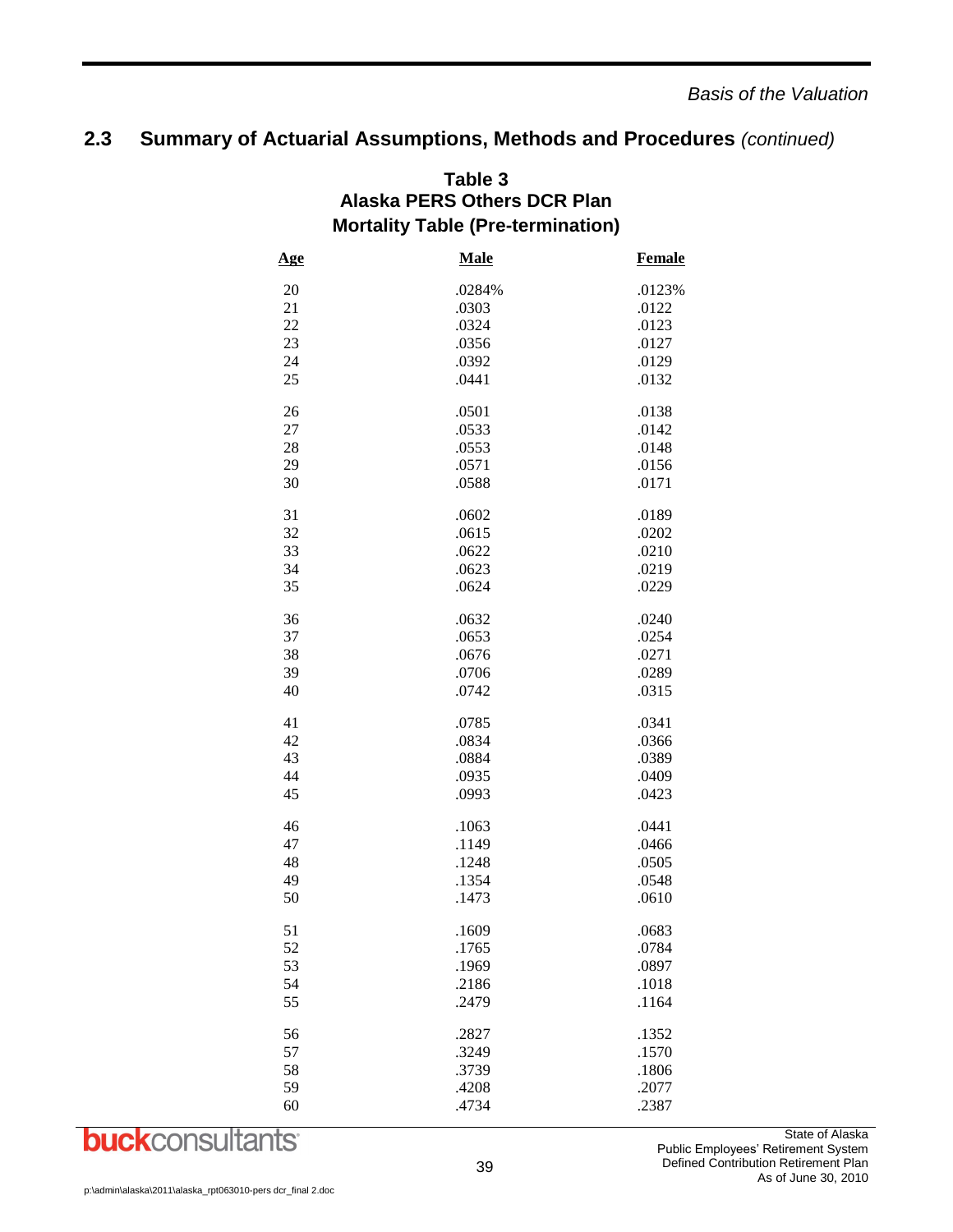### **2.3 Summary of Actuarial Assumptions, Methods and Procedures** *(continued)*

### **Table 4 Alaska PERS DCR Plan Mortality Table (Post-termination)**

| Age | <b>Male</b> | <b>Female</b> |
|-----|-------------|---------------|
| 50  | 0.1964%     | 0.1241%       |
| 51  | 0.2145      | 0.1426        |
| 52  | 0.2354      | 0.1631        |
| 53  | 0.2625      | 0.1851        |
| 54  | 0.2914      | 0.2117        |
| 55  | 0.3305      | 0.2457        |
|     |             |               |
| 56  | 0.3769      | 0.2854        |
| 57  | 0.4333      | 0.3284        |
| 58  | 0.4986      | 0.3777        |
| 59  | 0.5611      | 0.4339        |
| 60  | 0.6312      | 0.4979        |
|     |             |               |
| 61  | 0.7251      | 0.5701        |
| 62  | 0.8188      | 0.6527        |
| 63  | 0.9436      | 0.7450        |
| 64  | 1.0644      | 0.8442        |
| 65  | 1.1956      | 0.9476        |
|     |             |               |
| 66  | 1.3618      | 1.0523        |
| 67  | 1.5123      | 1.1499        |
| 68  | 1.6336      | 1.2424        |
| 69  | 1.7873      | 1.3422        |
| 70  | 1.9147      | 1.4342        |
|     |             |               |
| 71  | 2.0940      | 1.5830        |
| 72  | 2.2981      | 1.7260        |
| 73  | 2.5175      | 1.9177        |
| 74  | 2.7475      | 2.0940        |
| 75  | 3.0609      | 2.3377        |
|     |             |               |
| 76  | 3.0609      | 2.6690        |
| 77  | 3.7879      | 2.9853        |
| 78  | 4.2924      | 3.3273        |
| 79  | 4.8681      | 3.7068        |
| 80  | 5.5102      | 4.1355        |
| 81  | 6.2135      | 4.6249        |
| 82  | 6.9722      | 5.1616        |
| 83  | 7.6164      | 5.7377        |
| 84  | 8.4319      | 6.4966        |
| 85  | 9.1495      | 7.3658        |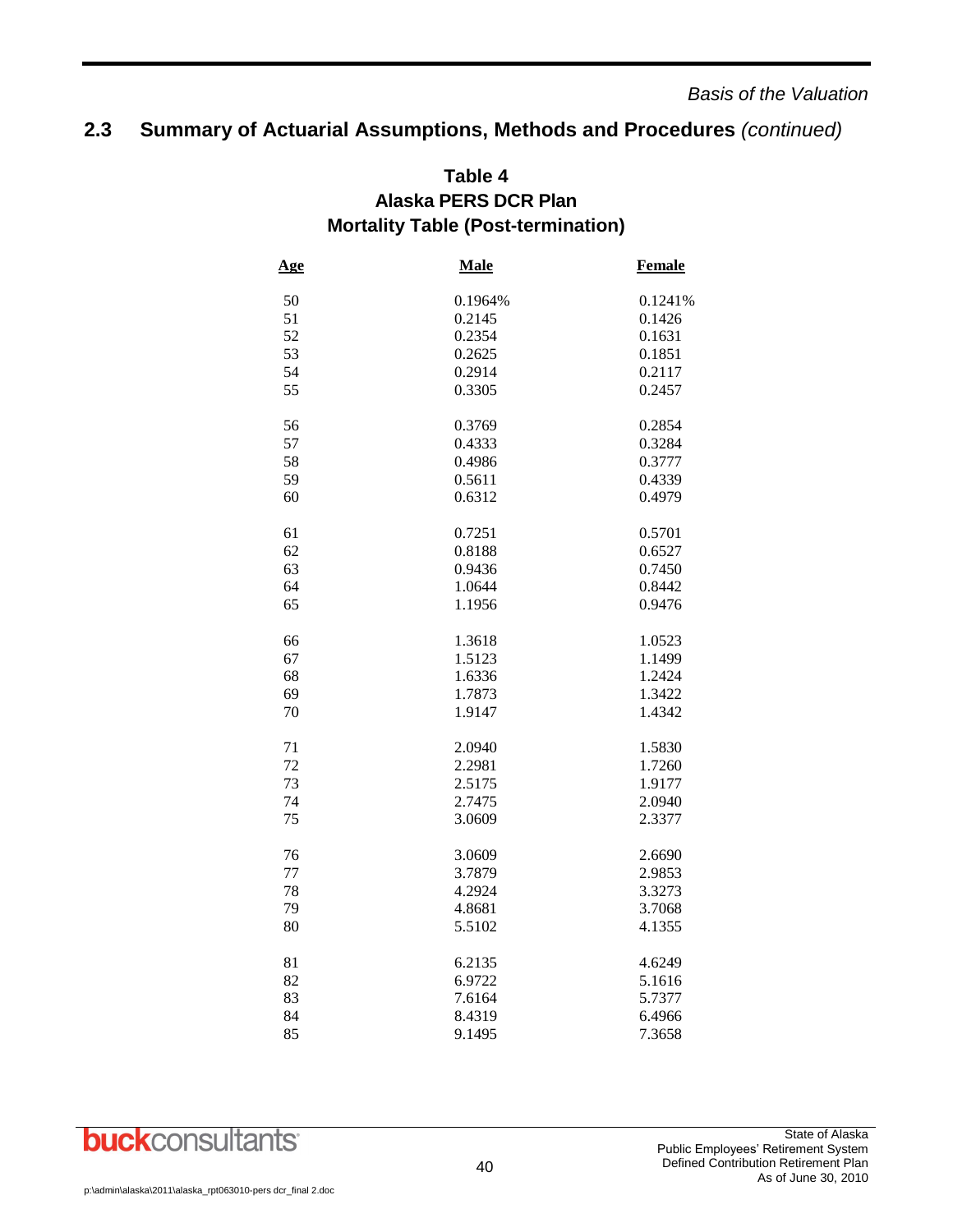### **2.3 Summary of Actuarial Assumptions, Methods and Procedures** *(continued)*

#### **Table 5 Alaska PERS DCR Plan Turnover Assumptions**

#### **Peace Officer/Firefighter:**

| <b>Select Rates of Turnover During the First 5 Years of Employment</b> |                   |      |  |
|------------------------------------------------------------------------|-------------------|------|--|
|                                                                        | <b>Year of</b>    |      |  |
|                                                                        | <b>Employment</b> | Rate |  |
|                                                                        |                   |      |  |
|                                                                        |                   | 15%  |  |
|                                                                        |                   | 12%  |  |
|                                                                        |                   | 10%  |  |
|                                                                        | 4                 | 9%   |  |
|                                                                        |                   | 8%   |  |

#### **Ultimate Rates of Turnover After the First 5 Years of Employment**

|        |             | $\overline{\mathbf{r}}$ and $\overline{\mathbf{r}}$ and $\overline{\mathbf{r}}$ and $\overline{\mathbf{r}}$ and $\overline{\mathbf{r}}$ and $\overline{\mathbf{r}}$ |       |             |               |
|--------|-------------|---------------------------------------------------------------------------------------------------------------------------------------------------------------------|-------|-------------|---------------|
| Age    | <b>Male</b> | Female                                                                                                                                                              | Age   | <b>Male</b> | <b>Female</b> |
| 20     | 4.5263%     | 5.7054%                                                                                                                                                             | 45    | 4.1616%     | 5.3309%       |
| 21     | 4.5208      | 5.7028                                                                                                                                                              | 46    | 4.1102      | 5.2844        |
| $22\,$ | 4.5147      | 5.7002                                                                                                                                                              | 47    | 4.0500      | 5.2300        |
| 23     | 4.5076      | 5.6979                                                                                                                                                              | 48    | 3.9838      | 5.1703        |
| 24     | 4.4983      | 5.6939                                                                                                                                                              | 49    | 3.9139      | 5.1088        |
| 25     | 4.4904      | 5.6920                                                                                                                                                              | 50    | 3.8376      | 5.0419        |
| 26     | 4.4829      | 5.6893                                                                                                                                                              | 51    |             | 4.9627        |
| 27     |             |                                                                                                                                                                     | 52    | 3.7480      |               |
|        | 4.4729      | 5.6818                                                                                                                                                              |       | 3.6377      | 4.8621        |
| 28     | 4.4651      | 5.6751                                                                                                                                                              | 53    | 3.5111      | 4.7458        |
| 29     | 4.4561      | 5.6656                                                                                                                                                              | 54    | 3.3711      | 4.6171        |
| 30     | 4.4492      | 5.6574                                                                                                                                                              | 55    | 3.2063      | 4.4617        |
| 31     | 4.4410      | 5.6467                                                                                                                                                              | 56    | 2.9998      | 4.2580        |
| 32     | 4.4349      | 5.6376                                                                                                                                                              | 57    | 2.7433      | 3.9959        |
| 33     | 4.4286      | 5.6264                                                                                                                                                              | 58    | 2.4705      | 3.7140        |
| 34     | 4.4237      | 5.6148                                                                                                                                                              | 59    | 2.1189      | 3.3355        |
| 35     | 4.4169      | 5.6007                                                                                                                                                              | 60    | 1.7240      | 2.9081        |
|        |             |                                                                                                                                                                     |       |             |               |
| 36     | 4.4088      | 5.5856                                                                                                                                                              | 61    | 1.2905      | 2.4421        |
| 37     | 4.3959      | 5.5672                                                                                                                                                              | 62    | 0.7855      | 1.9006        |
| 38     | 4.3798      | 5.5474                                                                                                                                                              | 63    | 0.2146      | 1.2892        |
| 39     | 4.3615      | 5.5260                                                                                                                                                              | 64    | 4.7520      | 0.6289        |
| 40     | 4.3413      | 5.5039                                                                                                                                                              | $65+$ | 4.7520      | 5.9400        |
|        |             |                                                                                                                                                                     |       |             |               |
| 41     | 4.3175      | 5.4794                                                                                                                                                              |       |             |               |
| 42     | 4.2869      | 5.4494                                                                                                                                                              |       |             |               |
| 43     | 4.2525      | 5.4167                                                                                                                                                              |       |             |               |
| 44     | 4.2106      | 5.3772                                                                                                                                                              |       |             |               |
|        |             |                                                                                                                                                                     |       |             |               |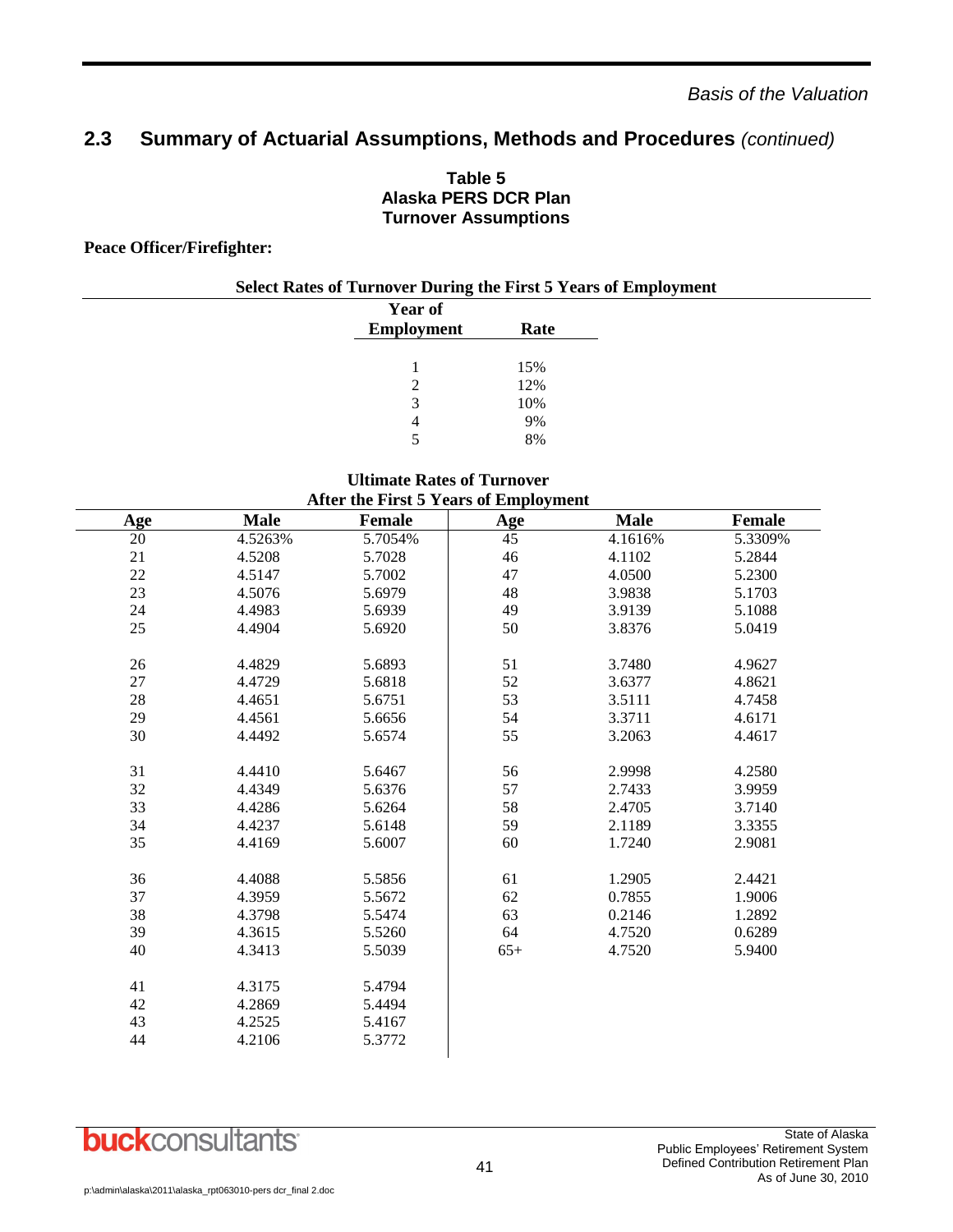### **2.3 Summary of Actuarial Assumptions, Methods and Procedures** *(continued)*

#### **Table 5 Alaska PERS DCR Plan Turnover Assumptions**

#### **Others:**

| <b>Year of</b>    |      |
|-------------------|------|
| <b>Employment</b> | Rate |
|                   |      |
| 1                 | 29%  |
| $\mathcal{L}$     | 25%  |
| 3                 | 20%  |
|                   | 16%  |
| 5                 | 15%  |

#### **Ultimate Rates of Turnover After the First 5 Years of Employment**

| Age    | <b>Male</b> | <b>Female</b> | <b>Age</b>      | <b>Male</b> | Female  |
|--------|-------------|---------------|-----------------|-------------|---------|
| 20     | 10.4500%    | 15.0446%      | $\overline{45}$ | 5.7664%     | 6.6418% |
| 21     | 10.4500     | 15.0442       | $46\,$          | 5.7411      | 6.6260  |
| 22     | 10.4500     | 15.0424       | 47              | 5.7110      | 6.6061  |
| $23\,$ | 10.4500     | 15.0421       | 48              | 5.6759      | 6.5825  |
| 24     | 10.4500     | 15.0407       | 49              | 5.6397      | 6.5591  |
| $25\,$ | 10.4500     | 15.0407       | 50              | 5.5982      | 6.5318  |
| 26     | 10.4500     | 15.0403       | 51              | 5.5505      | 6.5002  |
| 27     | 10.4500     | 15.0379       | 52              | 5.4941      | 6.4620  |
| 28     | 10.4500     | 15.0346       | 53              | 5.4300      | 6.4184  |
| 29     | 10.4500     | 15.0307       | 54              | 5.3605      | 6.3716  |
| 30     | 10.4500     | 13.8600       | 55              | 5.2807      | 6.3160  |
| 31     | 9.9000      | 13.0900       | 56              | 5.1834      | 6.2432  |
| 32     | 9.2400      | 12.2100       | 57              | 5.0650      | 6.1491  |
| 33     | 8.5030      | 11.5500       | 58              | 4.9352      | 6.0429  |
| 34     | 8.0850      | 10.8900       | 59              | 4.7792      | 5.9079  |
| 35     | 7.7000      | 10.2300       | 60              | 4.6045      | 5.7553  |
| 36     | 7.3700      | 9.5700        | 61              | 4.4089      | 5.5858  |
| 37     | 7.0950      | 9.1300        | 62              | 4.1829      | 5.3912  |
| 38     | 6.8750      | 8.6900        | 63              | 3.9259      | 5.1701  |
| 39     | 6.7100      | 8.3600        | 64              | 3.6453      | 4.9289  |
| 40     | 6.4900      | 8.0818        | $65+$           | 6.0500      | 6.8750  |
| 41     | 6.3030      | 8.0705        |                 |             |         |
| 42     | 6.1050      | 8.0578        |                 |             |         |
| 43     | 5.9290      | 8.0461        |                 |             |         |
| 44     | 5.7966      | 8.0325        |                 |             |         |
|        |             |               |                 |             |         |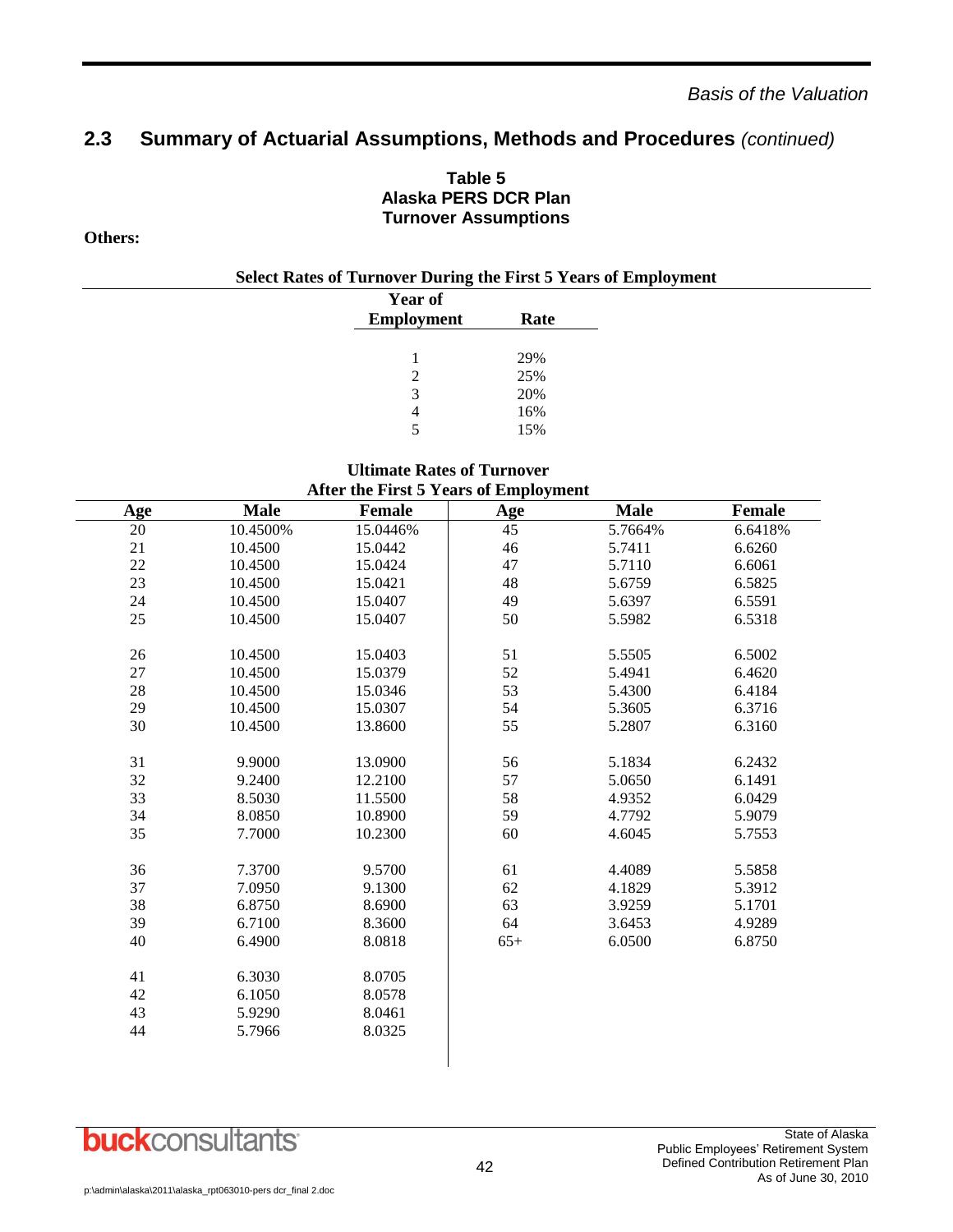### **2.3 Summary of Actuarial Assumptions, Methods and Procedures** *(continued)*

|            | Peace Officer/          |             | <b>Other Member Rate</b> |
|------------|-------------------------|-------------|--------------------------|
| <u>Age</u> | <b>Firefighter Rate</b> | <b>Male</b> | <b>Female</b>            |
|            |                         |             |                          |
| 20         | .088%                   | .031%       | .024%                    |
| 21         | .089                    | .031        | .024                     |
| 22         | .090                    | .032        | .024                     |
| 23         | .091                    | .032        | .024                     |
| 24         | .093                    | .033        | .025                     |
| 25         | .094                    | .033        | .025                     |
| 26         | .095                    | .033        | .025                     |
| 27         | .098                    | .034        | .026                     |
| 28         | .100                    | .035        | .027                     |
| 29         | .103                    | .036        | .028                     |
| 30         | .105                    | .037        | .029                     |
| 31         | .108                    | .037        | .029                     |
| 32         | .110                    | .038        | .029                     |
| 33         | .113                    | .039        | .030                     |
| 34         | .116                    | .041        | .031                     |
| 35         | .120                    | .042        | .032                     |
| 36         | .124                    | .044        | .034                     |
| 37         | .129                    | .045        | .035                     |
| 38         | .134                    | .047        | .036                     |
| 39         | .139                    | .048        | .037                     |
| 40         | .144                    | .050        | .039                     |
| 41         | .150                    | .052        | .040                     |
| 42         | .159                    | .056        | .043                     |
| 43         | .170                    | .059        | .045                     |
| 44         | .185                    | .065        | .050                     |
| 45         | .203                    | .071        | .055                     |
| 46         | .220                    | .077        | .059                     |
| 47         | .239                    | .083        | .064                     |
| 48         | .259                    | .091        | .070                     |
| 49         | .279                    | .097        | .075                     |
| 50         | .300                    | .105        | .081                     |
| 51         | .325                    | .114        | .087                     |
| 52         | .358                    | .125        | .096                     |
| 53         | .398                    | .139        | .107                     |
| 54         | .444                    | .155        | .119                     |
| 55         | .500                    | .175        | .134                     |
| 56         | .574                    | .201        | .155                     |
| 57         | .668                    | .234        | .180                     |
| 58         | .763                    | .267        | .205                     |
| 59         | .900                    | .315        | .242                     |
| 60         | 1.054                   | .368        | .283                     |
|            |                         |             |                          |

#### **Table 6 Alaska PERS DCR Plan Disability Table**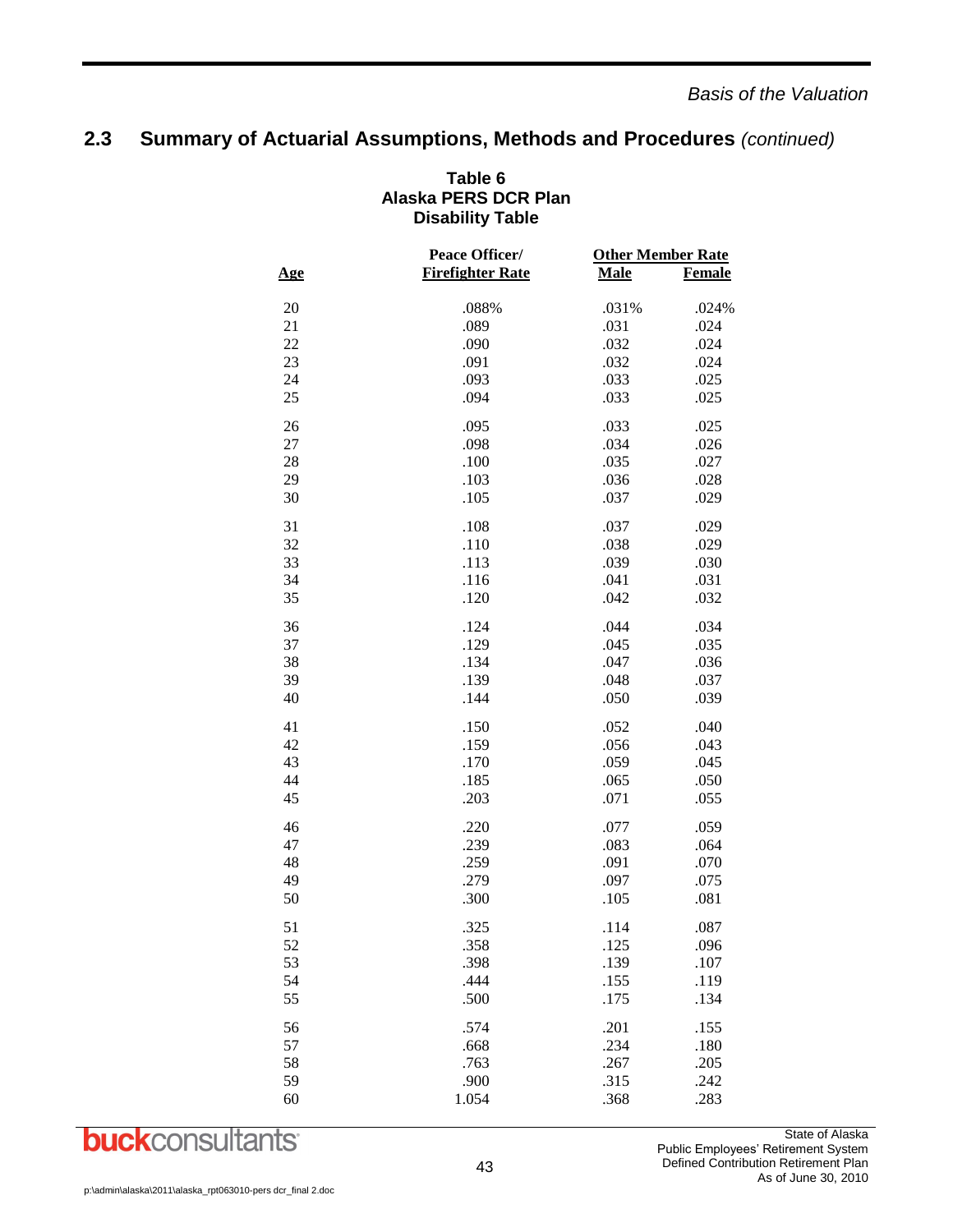### **2.3 Summary of Actuarial Assumptions, Methods and Procedures** *(continued)*

| Table 7<br>Alaska PERS DCR Plan<br><b>Retirement Table</b> |      |  |  |
|------------------------------------------------------------|------|--|--|
| Age                                                        | Rate |  |  |
| $<$ 55                                                     | 2%   |  |  |
| 55-59                                                      | 3%   |  |  |
| 60                                                         | 5%   |  |  |
| 61                                                         | 5%   |  |  |
| 62                                                         | 10%  |  |  |
| 63                                                         | 5%   |  |  |
| 64                                                         | 5%   |  |  |
| 65                                                         | 25%  |  |  |
| 66                                                         | 25%  |  |  |
| 67                                                         | 25%  |  |  |
| 68                                                         | 20%  |  |  |
| 69                                                         | 20%  |  |  |
| 70                                                         | 100% |  |  |

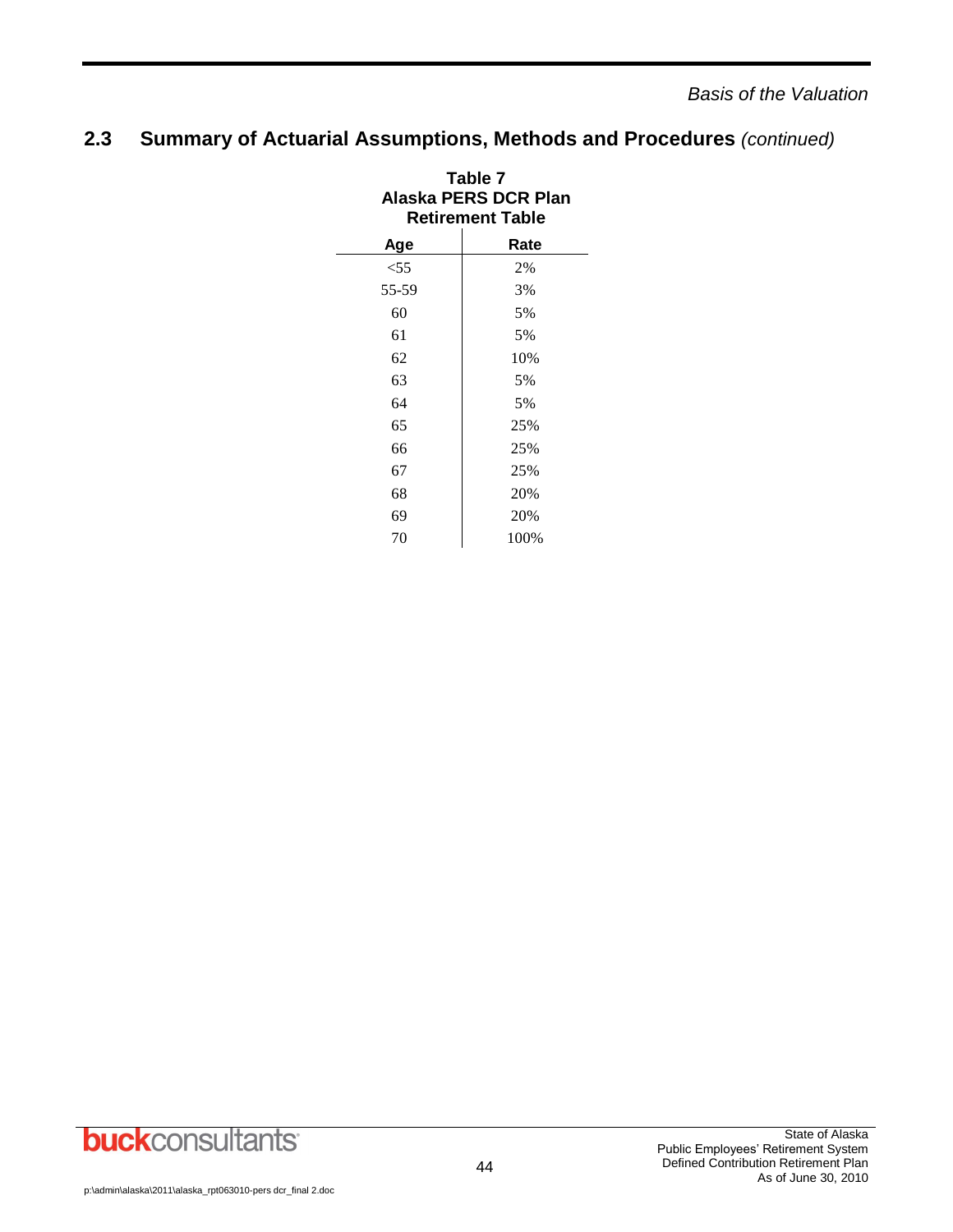### **2.3 Summary of Actuarial Assumptions, Methods and Procedures** *(continued)*

|                             | June 30, 2009                                   | June 30, 2010                                  |
|-----------------------------|-------------------------------------------------|------------------------------------------------|
| <b>Investment Return</b>    | 8.25% per year (geometric), compounded          | 8.00% per year (geometric), compounded         |
|                             | annually, net of expenses                       | annually, net of expenses                      |
| <b>Salary Scale</b>         | Based on actual experience from 2001 to 2005.   | Based on actual experience 2005 to 2009.       |
|                             |                                                 | Peace Officer/Firefighter: Rates are increased |
|                             |                                                 | for the first 4 years. Decreased at year 5.    |
|                             |                                                 | Others: Based on actual experience from 2005   |
|                             |                                                 | to 2009. Increased most rates.                 |
| Payroll Growth              | 4.00% per year                                  | 3.62% per year                                 |
| Inflation                   | 3.50%                                           | 3.12%                                          |
| Pre-termination             | Peace Officer/Firefighter:                      | Peace Officer/Firefighter: 80% of the male and |
| Mortality                   | 1994 GAM Table, 1994 Base Year.                 | 60% of the female rates of the 1994 GAM        |
|                             | Others:                                         | Table, 1994 Base Year without margin           |
|                             | 42% of 1994 GAM Table, 1994 Base Year.          | projected to 2013 using Projection Scale AA.   |
|                             |                                                 | Others: 75% of the male and 55% of the         |
|                             |                                                 | female rates of the 1994 GAM Table, 1994       |
|                             |                                                 | Base Year without margin projected to 2013     |
|                             |                                                 | with Projection Scale AA.                      |
| Post-termination            | 1994 GAM Table, 1994 Base Year.                 | 1994 GAM Table, 1994 Base Year without         |
| Mortality                   |                                                 | margin projected to 2013 using Projection      |
|                             |                                                 | Scale AA for males and 1-year set-forward for  |
|                             |                                                 | females.                                       |
| <b>Disability Mortality</b> | 1979 PBGC Disability Mortality Table for        | RP-2000 Disabled Retiree Mortality Table.      |
|                             | those receiving Social Security disability      |                                                |
|                             | benefits.                                       |                                                |
| Turnover                    | Based on actual PERS DB Plan experience         | Rates adjusted based on actual PERS DB Plan    |
|                             | from 2001 to 2005.                              | experience from 2005 to 2009. Ultimate rates   |
|                             | Ultimate rates are equal to DB Plan rates       | are equal to DB Plan rates loaded by 10%.      |
|                             | loaded by 10%.                                  |                                                |
| Disability                  | Based on actual PERS DB Plan experience         | Peace Officer/Firefighter: No change.          |
|                             | from 2001 to 2005.                              | Others: Male/Female rates decreased based on   |
|                             |                                                 | actual PERS DB Plan experience from 2005 to    |
|                             |                                                 | 2009.                                          |
| Occupational Death          | Others: 50%                                     | Others: 55%                                    |
| and Disability              | Peace Officer/Firefighter: 75%                  | Peace Officer/Firefighter: 75%                 |
| Healthcare                  | 100% of members and their spouses are           | Years of Service<br>Participation              |
| Participation               | assumed to elect healthcare benefits as soon as | $10 - 14$<br>75%                               |
|                             | they are eligible.                              | $15-19$<br>80%                                 |
|                             |                                                 | $20 - 24$<br>85%                               |
|                             |                                                 | 25-29<br>95%                                   |
|                             |                                                 | $30+$<br>100%                                  |

#### **Changes in Actuarial Assumptions Since the Prior Valuation**

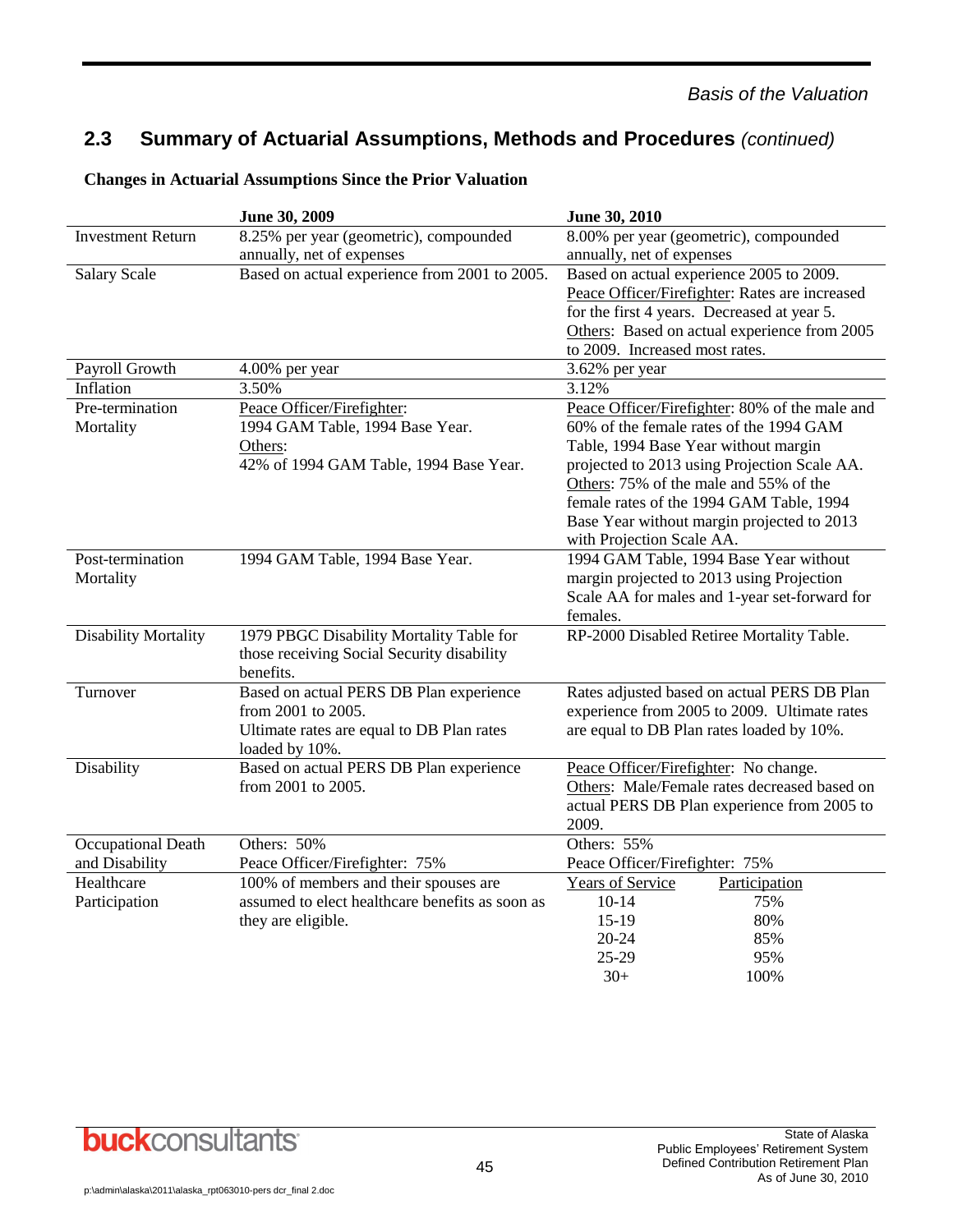### **Section 3**

This section contains supplementary information on benefits that is required to be disclosed in financial statements to comply with Statements No. 25 and 43 of the Governmental Accounting Standards Board (GASB Nos. 25 and 43). GASB No. 43 first applies for the June 30, 2006 disclosure.

- Section 3.1(a) Summary of Accrued and Unfunded Accrued Liabilities.
- Section 3.1(b) Schedule of Contributions from Employers and Other Contributing Entities.
- Section 3.1(c) Actuarial Assumptions, Methods and Additional Information.
- Section 3.2 Solvency Test.

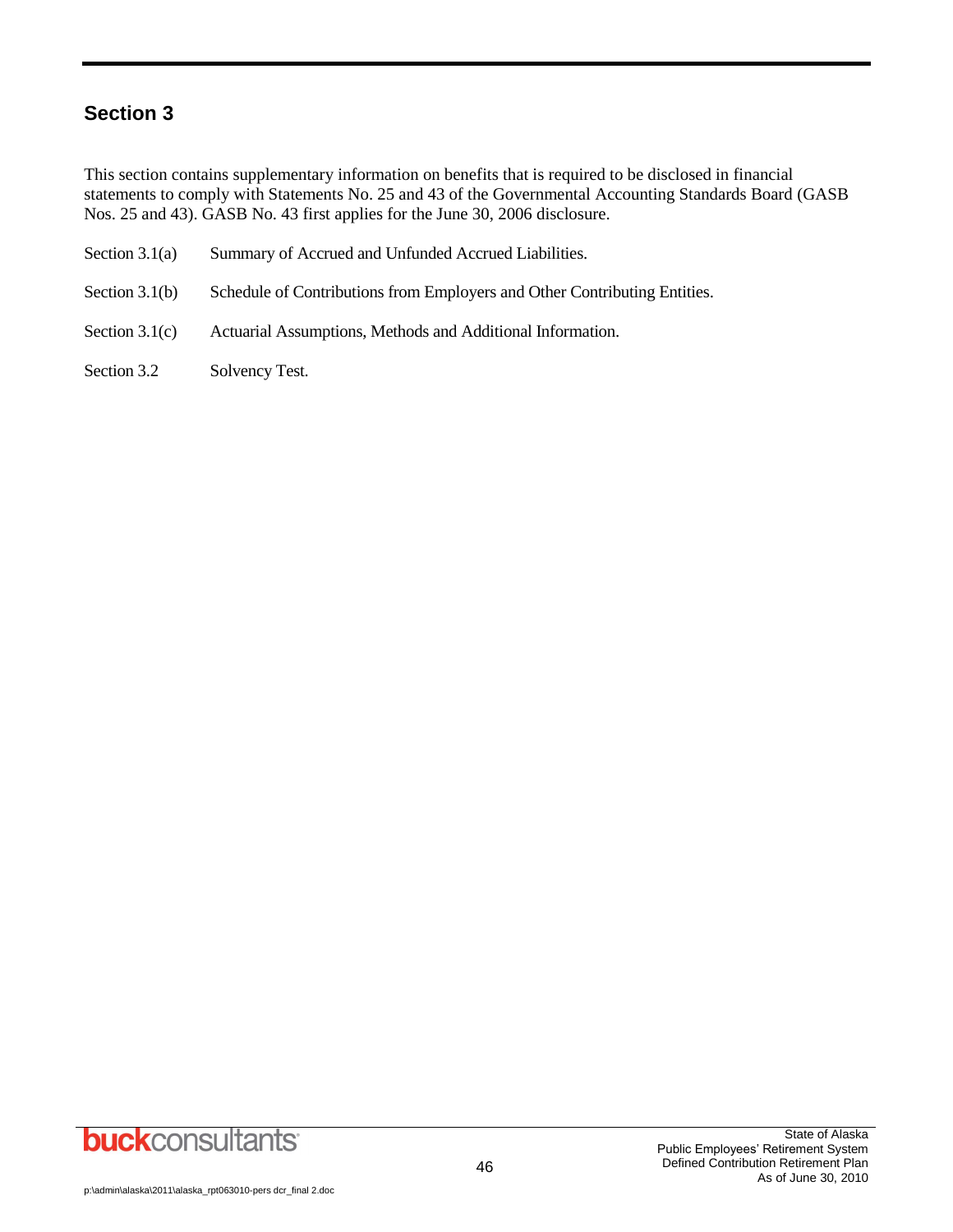### **3.1(a) Summary of Accrued and Unfunded Accrued Liabilities**

The exhibit below shows the death and disability plan disclosure under GASB No. 25.

|               | <b>Actuarial Accrued</b><br><b>Liabilities (AAL)</b><br>(000's) |     | <b>Actuarial Value</b><br>of Assets<br>(000's) | <b>Funded Ratio</b> | <b>Unfunded AAL</b><br>(UAAL)<br>(000's) | <b>Covered Payroll</b><br>(000's) | UAAL as a<br>Percentage of<br><b>Covered Payroll</b> |  |
|---------------|-----------------------------------------------------------------|-----|------------------------------------------------|---------------------|------------------------------------------|-----------------------------------|------------------------------------------------------|--|
| June 30, 2010 | \$                                                              | 853 | \$<br>4.801                                    | 562.8%              | \$<br>(3,948)                            | \$<br>421.187                     | (0.9)%                                               |  |
| June 30, 2009 |                                                                 | 403 | 3,138                                          | 778.7%              | (2,735)                                  | 314.118                           | (0.9)%                                               |  |
| June 30, 2008 |                                                                 | 242 | 1,288                                          | 532.2%              | (1,046)                                  | 203.955                           | (0.5)%                                               |  |
| June 30, 2007 |                                                                 | 48  | 188                                            | 391.7%              | (140)                                    | 105,611                           | (0.1)%                                               |  |

The exhibit below shows the retiree medical disclosure without regard to Medicare Part D under GASB No. 43.

|               | <b>Actuarial Accrued</b><br><b>Liabilities (AAL)</b><br>(000's) |       | <b>Actuarial Value</b><br>of Assets<br>(000's) | <b>Unfunded AAL</b><br>(UAAL)<br>(000's)<br><b>Funded Ratio</b> |    |       |    | <b>Covered Payroll</b><br>(000's) | UAAL as a<br>Percentage of<br><b>Covered Payroll</b> |  |
|---------------|-----------------------------------------------------------------|-------|------------------------------------------------|-----------------------------------------------------------------|----|-------|----|-----------------------------------|------------------------------------------------------|--|
| June 30, 2010 | \$                                                              | 8,370 | \$<br>8.767                                    | 104.7%                                                          | \$ | (397) | \$ | 421.187                           | (0.1)%                                               |  |
| June 30, 2009 |                                                                 | 4.594 | 5.475                                          | 119.2%                                                          |    | (881) |    | 314.118                           | (0.3)%                                               |  |
| June 30, 2008 |                                                                 | 2,123 | 2.719                                          | 128.1%                                                          |    | (596) |    | 203.955                           | (0.3)%                                               |  |
| June 30, 2007 |                                                                 | 803   | l.067                                          | 132.9%                                                          |    | (264) |    | 105.611                           | (0.2)%                                               |  |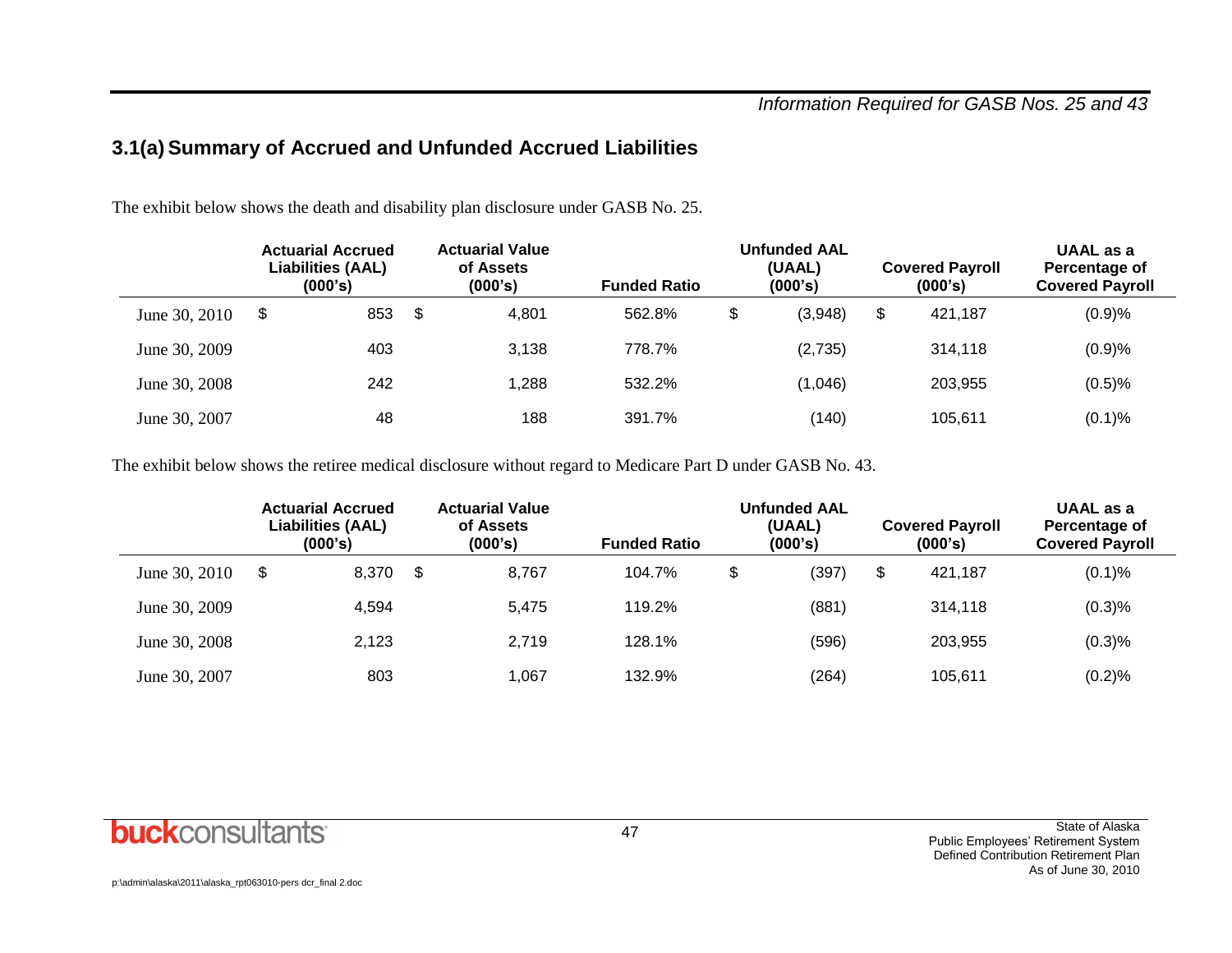### **3.1(b)Summary of Contributions from Employers and Other Contributing Entities (\$'s in thousands)**

The following shows the death and disability plan disclosure under GASB No. 25 for fiscal year ending 2007 and later.

| <b>Fiscal Year Ending</b> | <b>Annual Required</b><br><b>Contribution (ARC)</b> | <b>Percentage of ARC</b><br><b>Contributed</b> |
|---------------------------|-----------------------------------------------------|------------------------------------------------|
| June 30, 2010             | 1.495                                               | 100%                                           |
| June 30, 2009             | 1.787                                               | 100%                                           |
| June 30, 2008             | 1.063                                               | 100%                                           |
| June 30, 2007             | 181<br>S                                            | 100%                                           |

The following shows the retiree medical disclosure without regard to Medicare Part D subsidy under GASB No. 43 for fiscal year ending 2007 and later.

| <b>Annual Required</b><br><b>Contribution (ARC)</b> | <b>Percentage of ARC</b><br><b>Contributed</b> |
|-----------------------------------------------------|------------------------------------------------|
| 3.469                                               | 87%                                            |
| 3.152                                               | 85%                                            |
| 1.845<br>S                                          | 85%                                            |
| 1.028                                               | 100%                                           |
|                                                     |                                                |

The exhibit below shows the annual required contribution (ARC) as a percentage of pay.

|                       |                    | ARC (% of Pay)                                                 |                        |                               |  |  |  |  |  |
|-----------------------|--------------------|----------------------------------------------------------------|------------------------|-------------------------------|--|--|--|--|--|
| <b>Valuation Date</b> | <b>Fiscal Year</b> | Occupational<br><b>Death &amp; Disability</b><br>(PF / Others) | <b>Retiree Medical</b> | <b>Total</b><br>(PF / Others) |  |  |  |  |  |
| N/A                   | <b>FY07</b>        | $0.40\%$ / 0.30%                                               | 1.75%                  | $2.15\%$ / $2.05\%$           |  |  |  |  |  |
| N/A                   | <b>FY08</b>        | $1.33\%$ / 0.58%                                               | 1.17%                  | $2.50\%$ / 1.75%              |  |  |  |  |  |
| N/A                   | <b>FY09</b>        | $1.33\%$ / 0.58%                                               | 1.17%                  | $2.50\%$ / 1.75%              |  |  |  |  |  |
| June 30, 2007         | <b>FY10</b>        | $1.33\% / 0.30\%$                                              | 0.95%                  | $2.28\%$ / 1.25%              |  |  |  |  |  |
| June 30, 2008         | <b>FY11</b>        | $1.18\% / 0.31\%$                                              | 0.68%                  | 1.86% / 0.99%                 |  |  |  |  |  |
| June 30, 2009         | <b>FY12</b>        | $0.97\%$ / 0.11%                                               | 0.62%                  | 1.59% / 0.73%                 |  |  |  |  |  |
| June 30, 2010         | <b>FY13</b>        | $0.99\%$ / 0.14%                                               | 0.57%                  | 1.56% / 0.71%                 |  |  |  |  |  |
|                       |                    | 48                                                             |                        |                               |  |  |  |  |  |

**buck**consultants

State of Alaska

Public Employees' Retirement System Defined Contribution Retirement Plan As of June 30, 2010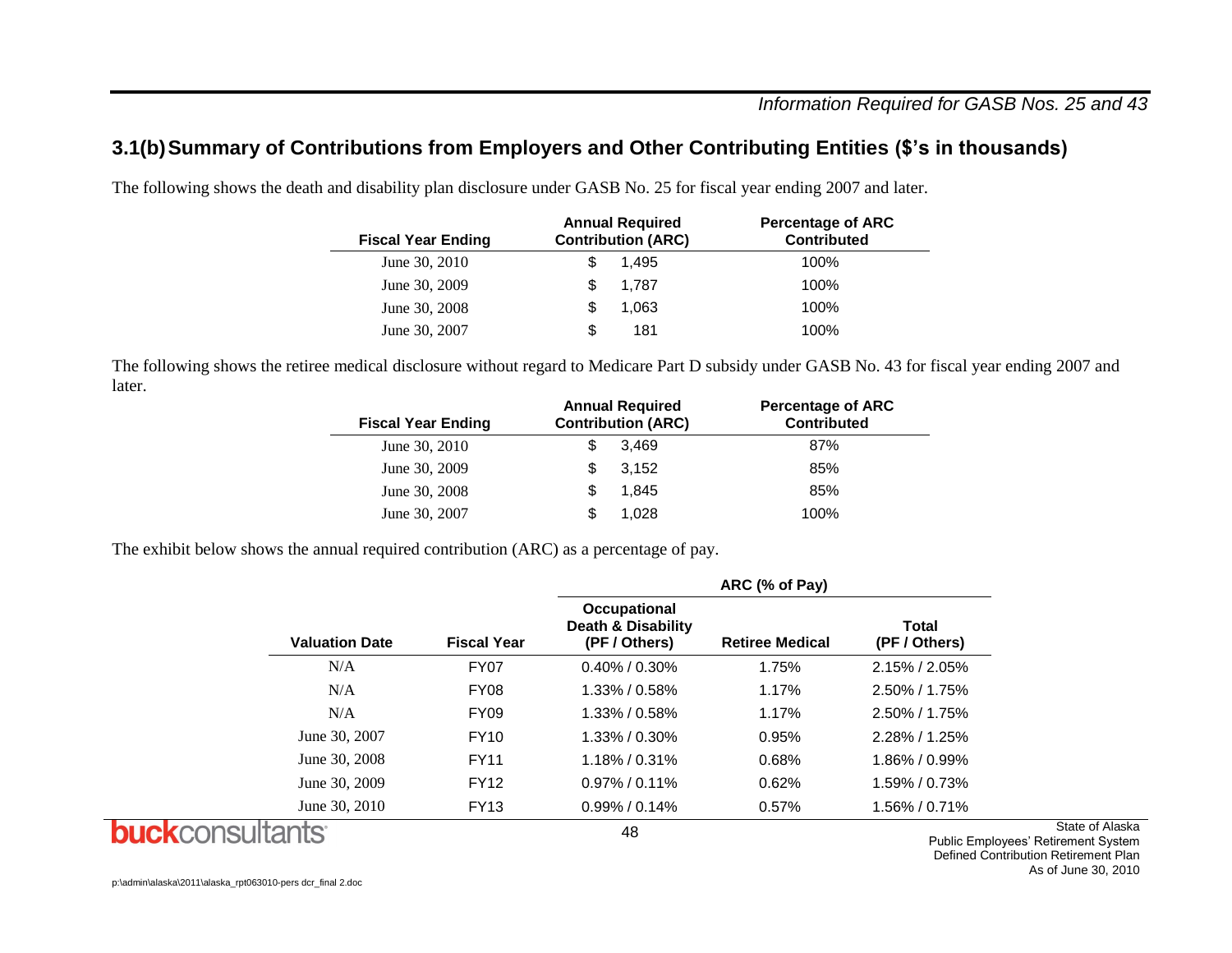*Information Required for GASB Nos. 25 and 43*

| <b>Valuation Date</b>                        | June 30, 2010                                                                                                                                 |
|----------------------------------------------|-----------------------------------------------------------------------------------------------------------------------------------------------|
| <b>Actuarial Cost Method</b>                 | Entry Age Normal                                                                                                                              |
|                                              | Level Percentage of Pay for Occupational Death &<br>Disability                                                                                |
|                                              | Level Dollar for Retiree Medical                                                                                                              |
| <b>Amortization Method</b>                   | Level Dollar, closed with bases established annually                                                                                          |
| <b>Equivalent Single Amortization Period</b> | 24 years                                                                                                                                      |
| <b>Asset Valuation Method</b>                | 5-year smoothed market                                                                                                                        |
| <b>Actuarial Assumptions:</b>                |                                                                                                                                               |
| Investment rate of return*                   | 8.00%                                                                                                                                         |
| Projected salary increases                   | Police Officer/Firefighter: Merit – 2.74% per year for<br>the first 4 years of employment, grading down to<br>0.5% at 4 years and thereafter. |
|                                              | Productivity – 0.5% per year.                                                                                                                 |
|                                              | Others: Merit $-5.98%$ per year grading down to<br>1.99% after 5 years; for more than 6 years of service,<br>1.49% grading down to 0%.        |
|                                              | Productivity $-0.5%$ per year.                                                                                                                |
| *Includes inflation at                       | 3.12%                                                                                                                                         |

### **3.1(c) Actuarial Assumptions, Methods and Additional Information**

GASB 43 requires that the discount rate used in the valuation be the estimated long-term yield on investments that are expected to finance postemployment benefits. Depending on the method by which a plan is financed, the relevant investments could be plan assets, employer assets or a combination of plan and employer assets. The investment return should reflect the nature and the mix of both current and expected investments and the basis used to determined the actuarial value of assets.

The State of Alaska Public Employees' Retirement System DCR Plan's retiree medical benefits are fully funded. Therefore, the 8.00% discount rate used for GASB 25 reporting is also applied herein for GASB 43 reporting.

Based on GASB accounting rules, the retiree drug subsidy the State of Alaska receives under Medicare Part D has not been recognized for GASB 43 disclosure purposes.

Disregarding future Medicare Part D payments, the fiscal 2013 employer ARC for accounting purposes is 0.57% of pay for retiree medical benefits and 0.79% of pay for retiree medical and death & disability benefits combined.